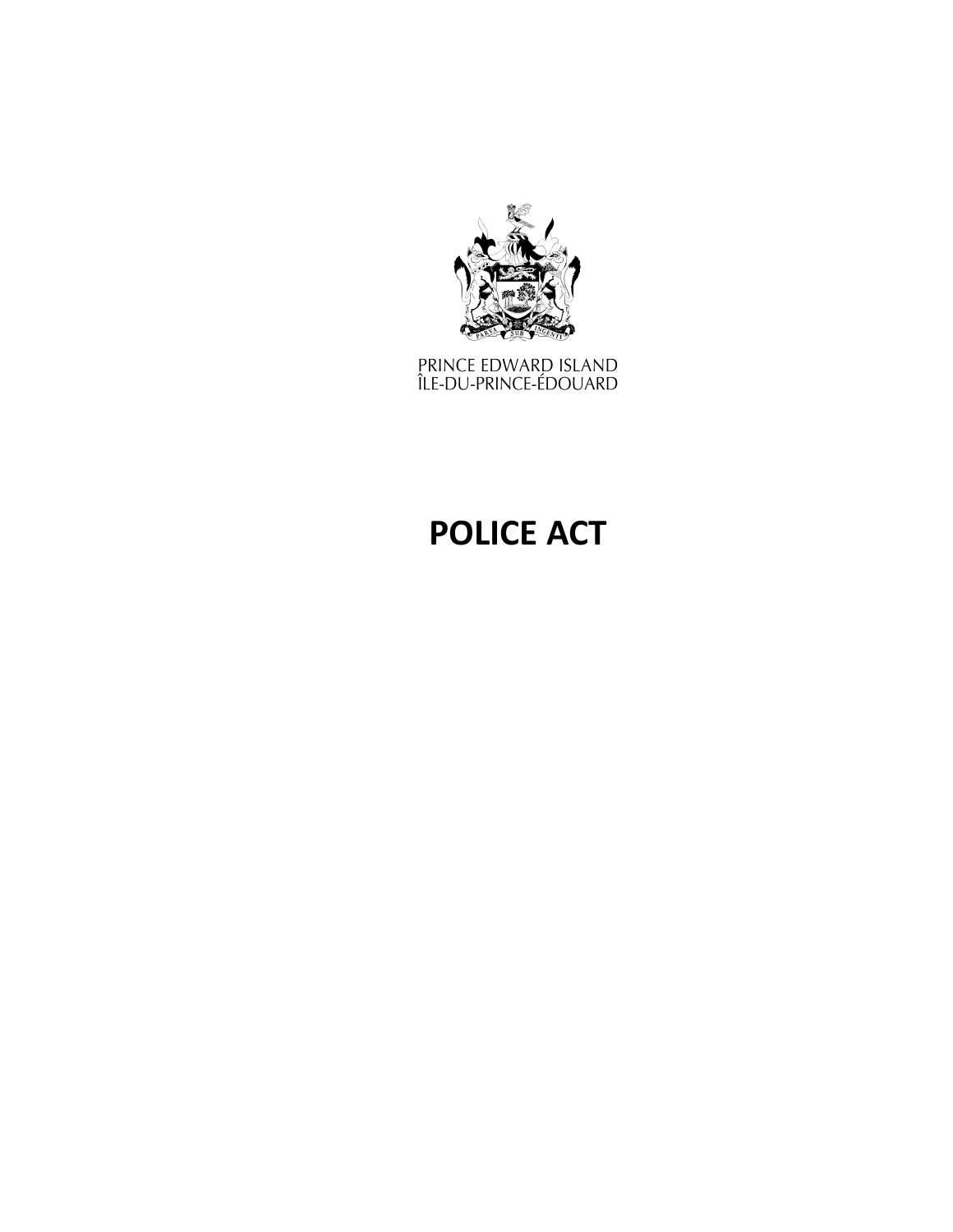# **PLEASE NOTE**

This document, prepared by the *[Legislative](http://www.gov.pe.ca/jps/index.php3?number=1027247) Counsel Office*, is an office consolidation of this Act, current to May 13, 2021. It is intended for information and reference purposes only.

This document is *not* the official version of the Act. The Act and the amendments as printed under the authority of the Queen's Printer for the province should be consulted to determine the authoritative statement of the law.

For more information concerning the history of this Act, please see the *[Table of Public Acts](https://www.princeedwardisland.ca/sites/default/files/publications/leg_table_acts.pdf)* on the Prince Edward Island Government web site [\(www.princeedwardisland.ca\)](http://www.princeedwardisland.ca/).

If you find any errors or omissions in this consolidation, please contact:

*Legislative Counsel Office Tel: (902) 368-4292 Email: [legislation@gov.pe.ca](mailto:legislation@gov.pe.ca)*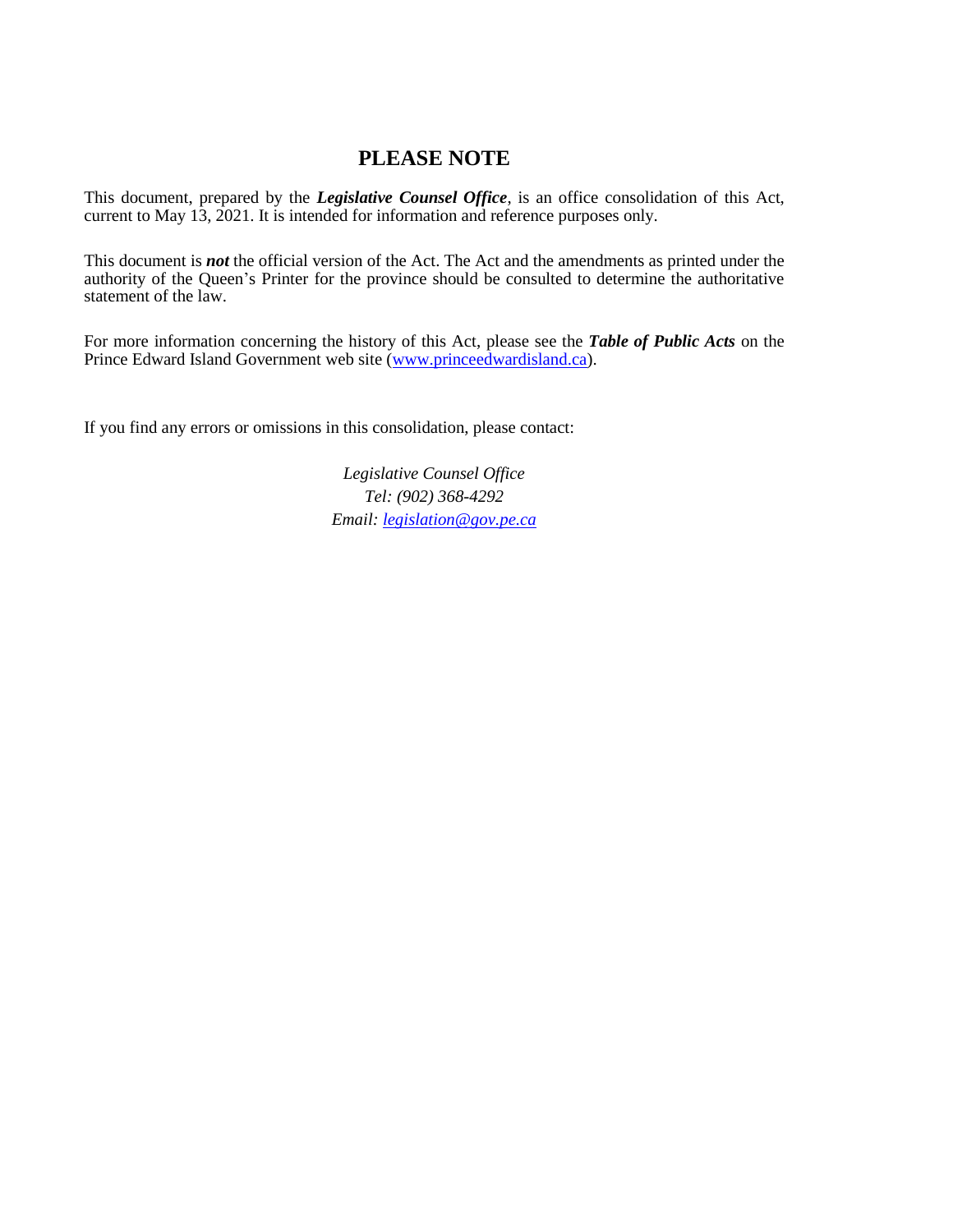

# **POLICE ACT**

# **Table of Contents**

| Section                                                                     |                                                                | Page     |
|-----------------------------------------------------------------------------|----------------------------------------------------------------|----------|
| $1_{-}$<br>2.5                                                              | PART I - ADMINISTRATION                                        |          |
| 3.<br>4.<br>5.                                                              | PART II - PRINCE EDWARD ISLAND PROVINCIAL POLICE SERVICE       | 12       |
| 6.<br>7.                                                                    | PART III - ROYAL CANADIAN MOUNTED POLICE                       | 13       |
| 8.                                                                          | PART IV - POLICE DEPARTMENTS                                   | 14       |
| 9.<br>9.1<br>9.2<br>10.<br>11.<br>12.<br>13.<br>14.<br>14.1<br>14.2<br>14.3 |                                                                |          |
| <b>PART IV.1</b>                                                            | MINISTERIAL APPOINTMENTS                                       | 19<br>19 |
| 14.4                                                                        | PART V - POWERS, AUTHORITIES AND IMMUNITIES OF POLICE OFFICERS | 21       |
| 15.                                                                         | PART VI - POLICE COMMISSIONER                                  | 21       |
| 16.<br>17.<br>18.<br>19.                                                    | PART VI.1 - ADJUDICATOR                                        | 25       |
| 19.1<br>19.2                                                                |                                                                |          |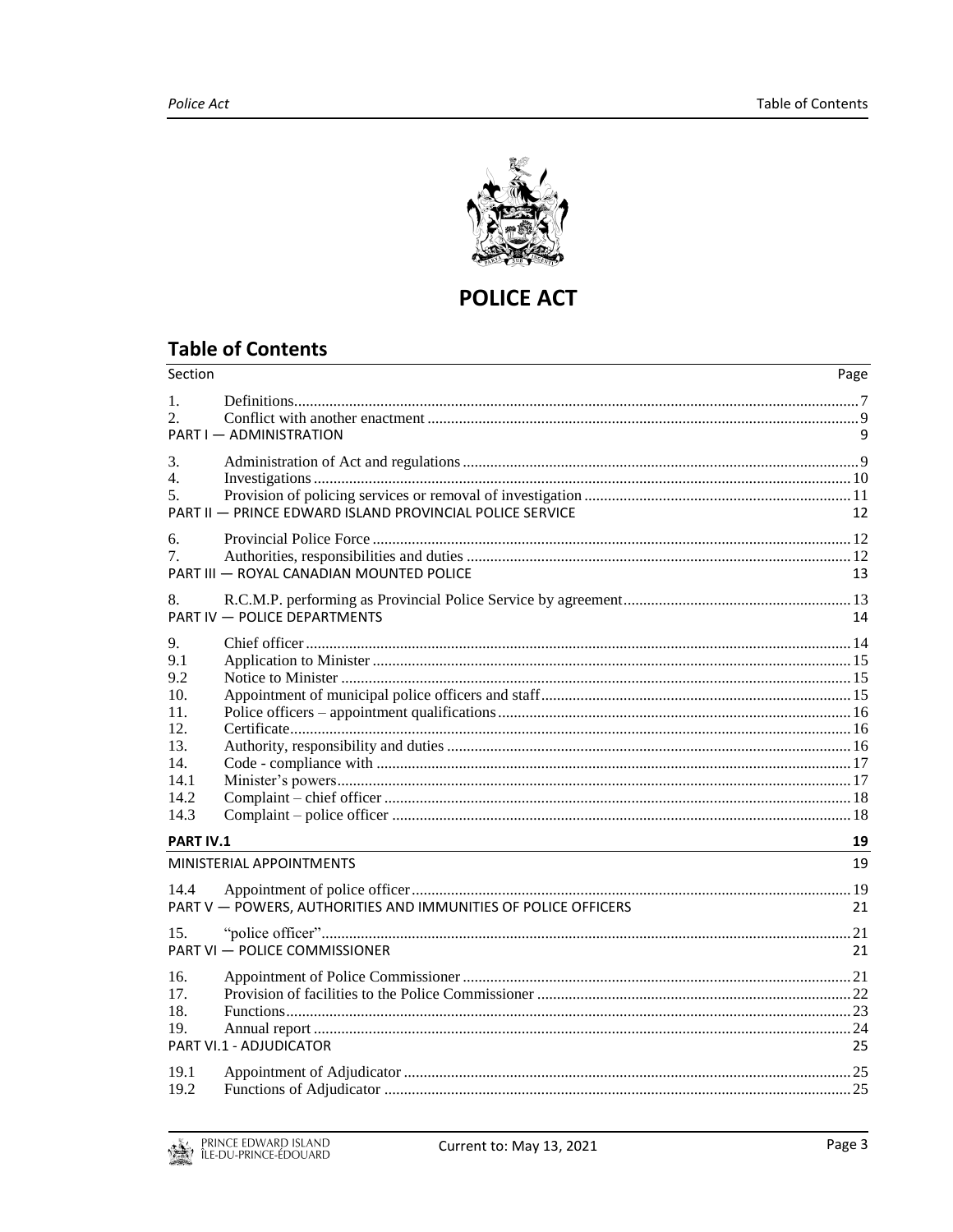|            | PART VII - COMPLAINTS CONCERNING POLICE OFFICERS AND INSTRUCTING OFFICERS                 | 26 |
|------------|-------------------------------------------------------------------------------------------|----|
| 20.        |                                                                                           |    |
| 21.        |                                                                                           |    |
| 22.        |                                                                                           |    |
| 23.        |                                                                                           |    |
| 24.        |                                                                                           |    |
| 25.        |                                                                                           |    |
| 26.        |                                                                                           |    |
| 27.        |                                                                                           |    |
| 28.        |                                                                                           |    |
| 29.        |                                                                                           |    |
| 30.        |                                                                                           |    |
| 31.        |                                                                                           |    |
| 32.        |                                                                                           |    |
| 33.        |                                                                                           |    |
|            | PART VIII - COMPLAINTS CONCERNING CHIEF OFFICERS, THE DIRECTOR, CONSERVATION OFFICERS AND |    |
|            | <b>SECURITY POLICE OFFICERS</b>                                                           | 37 |
| 34.        |                                                                                           |    |
| 35.        |                                                                                           |    |
| 36.        |                                                                                           |    |
| 37.        |                                                                                           |    |
| 38.        |                                                                                           |    |
| 39.        |                                                                                           |    |
| 40.        |                                                                                           |    |
| 41.        |                                                                                           |    |
| 42.        |                                                                                           |    |
| 43.        |                                                                                           |    |
| 44.        |                                                                                           |    |
|            | PART IX - AUXILIARY CONSTABLES                                                            | 45 |
| 45.        |                                                                                           |    |
|            | PART X - SECURITY POLICE OFFICERS                                                         | 47 |
|            |                                                                                           |    |
| 46.        |                                                                                           |    |
|            | PART XI - ATLANTIC POLICE ACADEMY                                                         | 49 |
| 47.        |                                                                                           |    |
| 48.        |                                                                                           |    |
| 49.        |                                                                                           |    |
| 50.        |                                                                                           |    |
| 51.        |                                                                                           |    |
| 52.        |                                                                                           |    |
|            | <b>PART XII - GENERAL</b>                                                                 | 55 |
| 53.        |                                                                                           |    |
| 54.        |                                                                                           |    |
| 55.        |                                                                                           |    |
| 56.        |                                                                                           |    |
| 57.        |                                                                                           |    |
| 58.        |                                                                                           |    |
|            | <b>TRANSITIONAL PROVISIONS</b>                                                            | 59 |
|            |                                                                                           |    |
| 59.<br>60. |                                                                                           |    |
| 61.        |                                                                                           |    |
| 62.        |                                                                                           |    |
|            |                                                                                           |    |

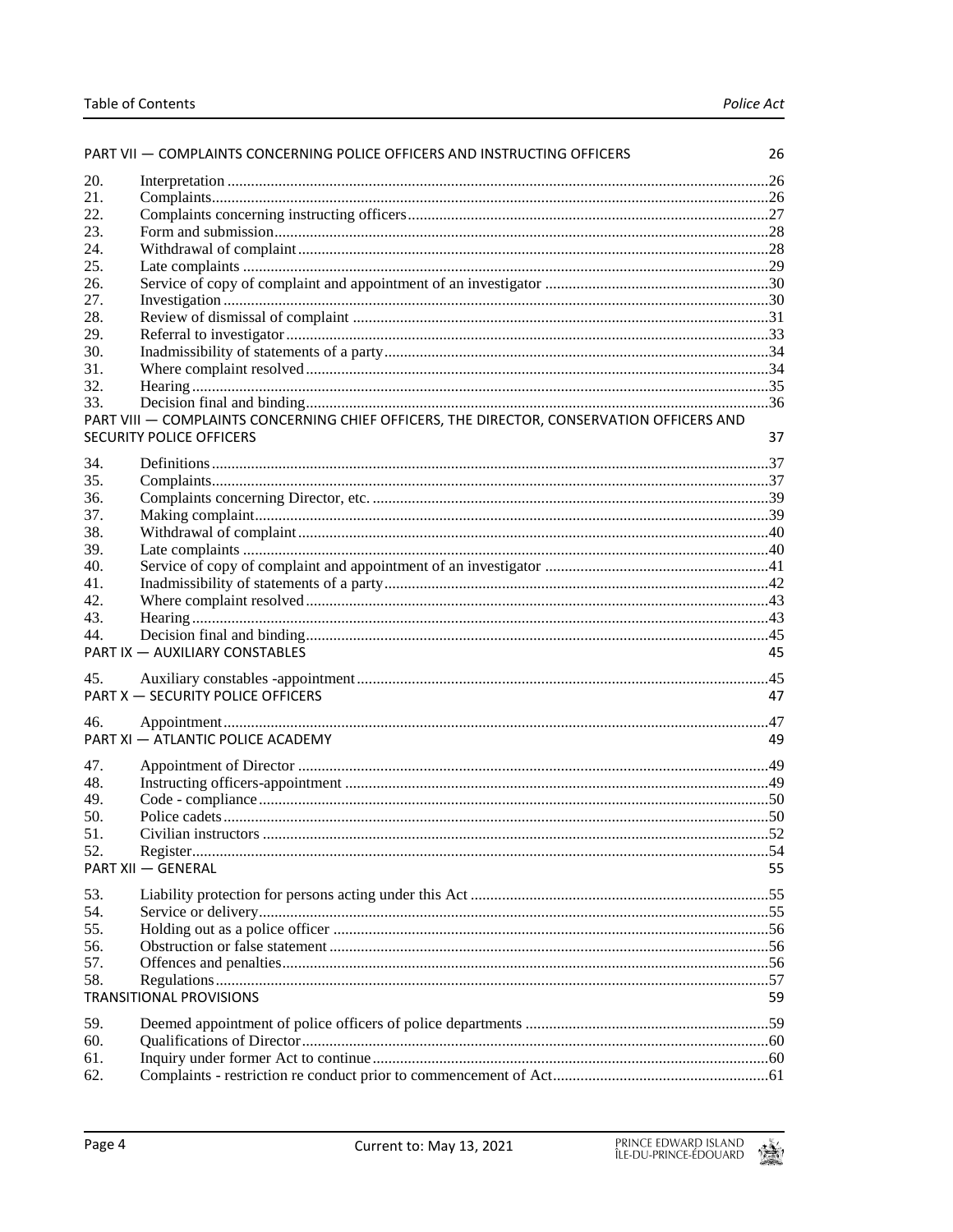| <b>CONSEQUENTIAL AMENDMENTS</b> |                                                                                            | 61 |
|---------------------------------|--------------------------------------------------------------------------------------------|----|
|                                 | 63. (1) - (14) (These sections make consequential amendments to other Acts. The amendments |    |
|                                 |                                                                                            |    |
| 64.                             |                                                                                            |    |
| 65.                             |                                                                                            |    |
|                                 |                                                                                            |    |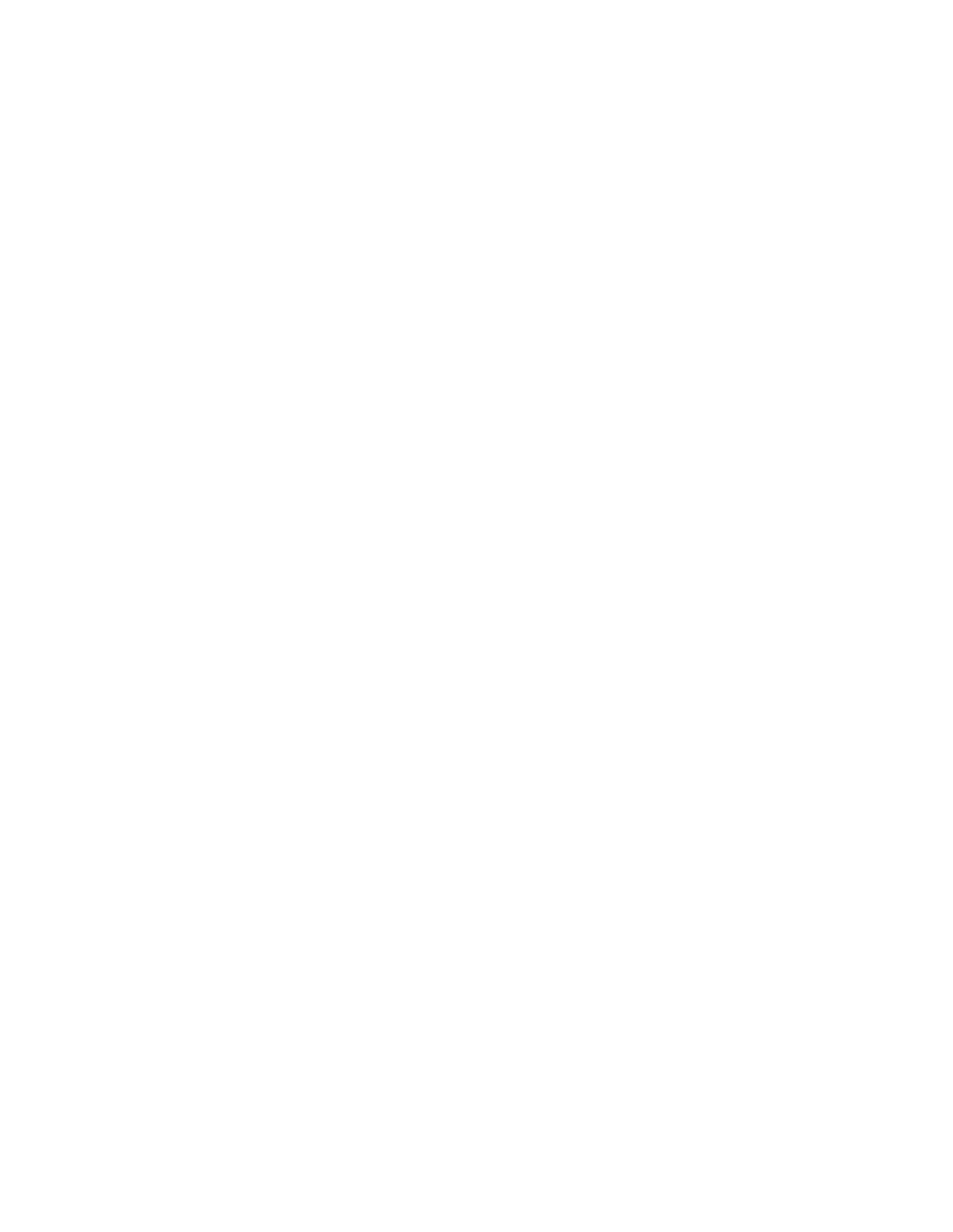

**POLICE ACT CHAPTER P-11.1**

## <span id="page-6-0"></span>**1. Definitions**

In this Act

- (a) "**auxiliary constable**" means a person who is appointed as an auxiliary constable under subsection 45(1);
- (a.1) "**Chief Conservation Officer**" means the Chief Conservation Officer appointed under the *Wildlife Conservation Act* R.S.P.E.I. 1988, Cap. W-4.1;
- (b) "**chief officer**" means, in respect of a police service, the chief officer, or the commanding officer, of the police service, and includes a chief officer appointed under subsection 14.4(2);
- (c) "**civilian instructor**" means a person who is appointed as a civilian instructor of the Atlantic Police Academy under subsection 51(1);
- (d) "**Code**" means the Code of Professional Conduct and Discipline established by the regulations;
- (e) "**complaint**" means a complaint made under Part VII or Part VIII of this Act, as the context indicates;
- (e.1) "**conservation officer**" means a conservation officer appointed under the *Wildlife Conservation Act*;
- (f) "**council**" means the council of a municipality;
- (g) "**Department**" means the Department of Justice and Public Safety;
- (h) "**Deputy Police Commissioner**" means the person who is appointed as the Deputy Police Commissioner under section 16;
- (i) "**Director**" means the Director of the Atlantic Police Academy;
- (j) "**fiscal year**" means, in respect of the Government, the period beginning on April 1 in one year and ending on March 31 in the next year;
- (k) "**former Act**" means the *Police Act* R.S.P.E.I. 1988, Cap. P-11;
- (l) "**instructing officer**" means a person who is appointed as an instructing officer of the Atlantic Police Academy under subsection 48(1), and does not include the Director;
- (m) "**investigator**" means a person who
	- (i) is appointed by the Minister under section 4 to conduct an investigation into any matter relating to policing and law enforcement in the province,
	- (ii) is employed or hired by the Police Commissioner under subsection 17(2) to conduct investigations in respect of complaints, or
	- (iii) is designated by the chief officer of a police department under section 26 to conduct an investigation into a complaint,

as the context indicates;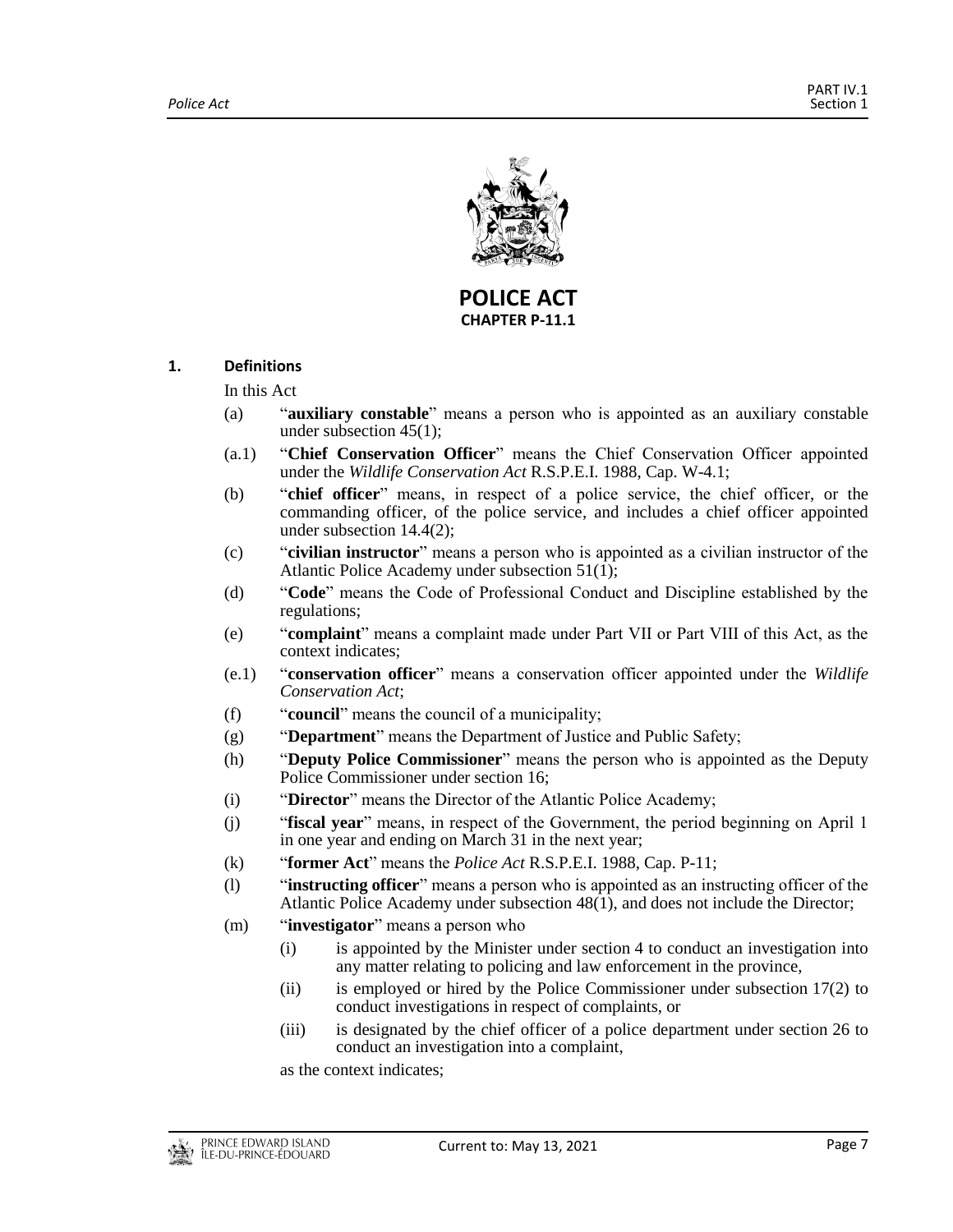- (m.01) "**judge**" means a judge of the Supreme Court or a judge of the Provincial Court;
- (m.1) "**Manager**" means the person who is employed or hired as the Manager of the office of the Police Commissioner under subsection 17(2.2);
- (n) "**member of a police department**" means the chief officer of the police department or any other police officer of the police department, but does not include any auxiliary constable appointed to assist the members of the police department;
- (o) "**member of a police service**" means a person who is
	- (i) a member of a police department,
	- (ii) a member of the Royal Canadian Mounted Police, where an agreement entered into under subsection 8(1) is in force, or
	- (iii) a member of the Provincial Police Service, where the Provincial Police Service is established under subsection 6(1);
- (p) "**member of the Provincial Police Service**" means the chief officer of the Provincial Police Service or any other police officer of the Provincial Police Service, but does not include any auxiliary constable appointed to assist the members of the Provincial Police Service;
- (q) "**member of the Royal Canadian Mounted Police**" means the commanding officer of the Royal Canadian Mounted Police in the province or any other member of the Royal Canadian Mounted Police who is stationed in the province pursuant to an agreement entered into under subsection  $8(1)$ , but does not include any auxiliary constable appointed to assist the members of the Royal Canadian Mounted Police;
- (r) "**Minister**" means the Minister of Justice and Public Safety and Attorney General;
- (s) "**police cadet**" means a person who is appointed as a police cadet under subsection 50(1);
- (t) "**Police Commissioner**" means the person who is appointed as the Police Commissioner under section 16;
- (u) "**police department**" means
	- (i) the police department established for the City of Charlottetown,
	- (ii) the police department established for the City of Summerside,
	- (iii) repealed by  $2018, c.55, s.1(e)$ ,
	- (iv) the police department established for the Town of Kensington, or
	- (v) any other police department that is established for a municipality as defined in the *Municipal Government Act R.S.P.E.I.* 1988, Cap. M-12.1;
- (v) "**police service**" means
	- (i) the Provincial Police Service, where the Provincial Police Service is established under subsection 6(1),
	- (ii) the Royal Canadian Mounted Police, where an agreement entered into under subsection 8(1) is in force, or
	- (iii) a police department;
- (w) "**Provincial Police Service**" means the Prince Edward Island Provincial Police Service referred to in section 6;
- (x) "**security police officer**" means a person who is appointed as a security police officer under subsection 46(1). *2006,c.16,s.1; 2008,c.57,s.1; 2010,c.14,s.3; 2012,c.17,s.2; 2015,c.28,s.3; 2016,c.44,s.278; 2018,c.55,s.1.*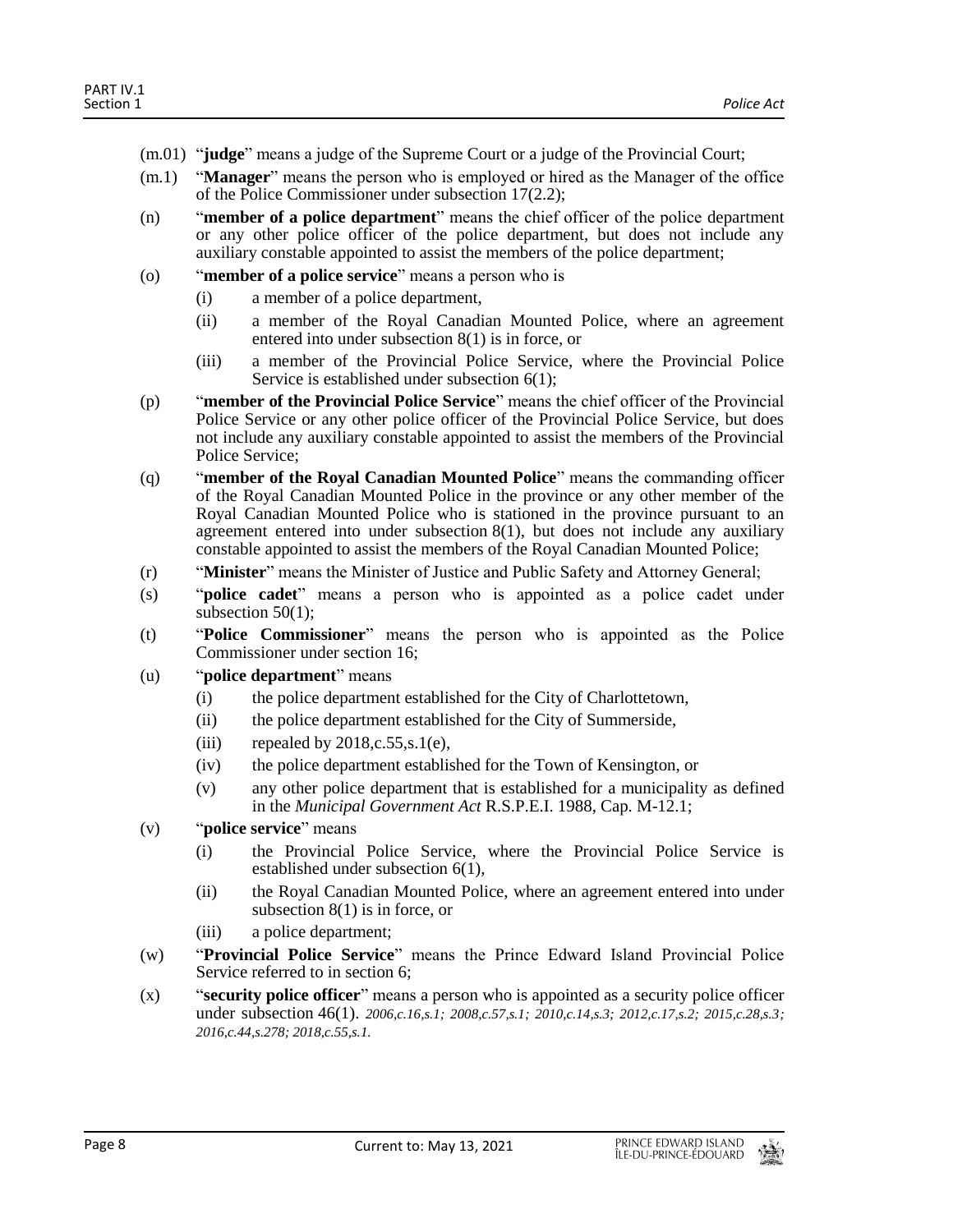#### <span id="page-8-0"></span>**2. Conflict with another enactment**

(1) Where there is a conflict between a provision of this Act or the regulations made under this Act and a provision of any other enactment, the provision of this Act or the regulations made under this Act prevails.

#### **Conflict with a collective agreement**

<span id="page-8-1"></span>(2) Where there is a conflict between a collective agreement that is binding on the members of a police department and this Act or between the agreement and the regulations, this Act and the regulations prevail. *2006,c.16,s.2.*

# **PART I — ADMINISTRATION**

## <span id="page-8-2"></span>**3. Administration of Act and regulations**

(1) The Minister is responsible for policing in the province and for the administration of this Act and the regulations.

#### **Duties of Minister**

(2) The Minister shall promote the preservation of peace, the prevention of crime and the efficiency, adequacy and effectiveness of police services.

#### **Powers of Minister**

- (3) The Minister may, for the purpose of carrying out his or her functions under this Act,
	- (a) liaise, consult and co-operate with any person or body in Canada to encourage consistency in procedures, proceedings, standards and any other matters relating to police services;
	- (b) consult with and advise councils and chief officers of police departments on all matters relating to police departments and police matters;
	- (c) provide to councils and chief officers of police departments information and advice respecting the management and operation of police departments, techniques in handling special problems, training and other information that the Minister considers to be of assistance;
	- (d) assist in co-ordinating the work and efforts of the police services in the province; and
	- (e) issue directives, standards and guidelines to any police service, the Atlantic Police Academy, or an employer of a security police officer in the province for the attainment of the purposes of subsection (2).

#### **Delegation**

(4) The Minister may delegate to any employee of the Department any of the functions of the Minister under this Act.

#### **Compliance with directives, standards and guidelines**

(5) A police service, the Atlantic Police Academy, or an employer of a security police officer shall comply with any directive, standard or guideline issued to it by the Minister under subsection (3).

#### **Notice**

(6) Where the Minister issues a directive, standard or guideline to a police service, the Atlantic Police Academy, or an employer of a security police officer under subsection (3), the Minister shall ensure that a copy of the directive, standard or guideline is provided, as soon as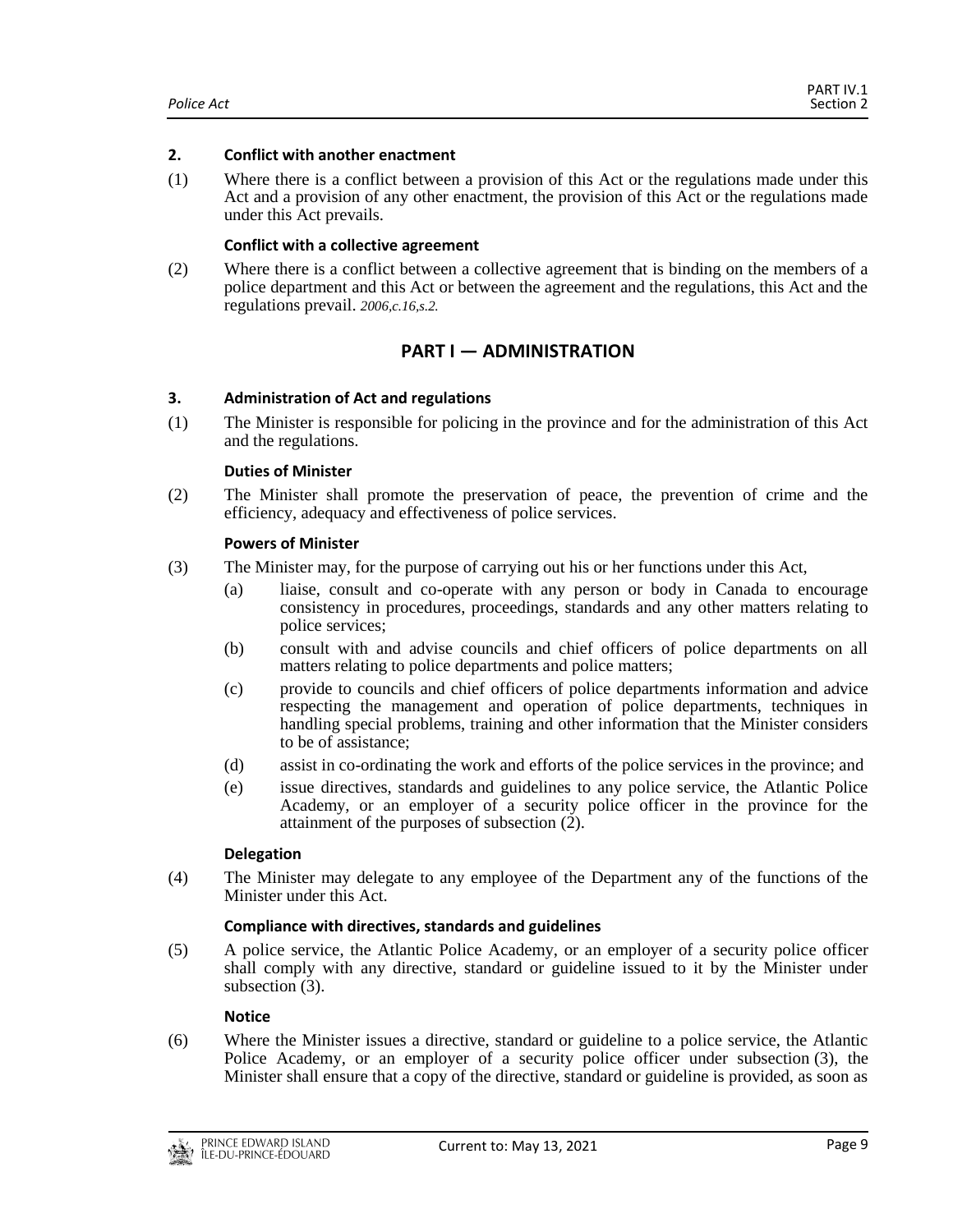possible, to the police service, the Atlantic Police Academy or the employer subject to the directive, standard or guideline. *2006,c.16,s.3; 2008,c.57,s.2.*

## <span id="page-9-0"></span>**4. Investigations**

(1) Subject to subsection (1.1), the Minister may appoint such person as the Minister considers appropriate as an investigator and may direct the investigator to conduct an investigation into any matter relating to policing and law enforcement in the province, including an investigation respecting the operation and administration of a police department or the Atlantic Police Academy.

## **Role of Police Commissioner**

(1.1) For the purposes of an investigation relating to matters referred to in sections 14.1 to 14.3, the Minister shall assign the responsibility for the appointment of an investigator to conduct the investigation in accordance with subsection (1) to the Police Commissioner.

## **Support staff**

(2) The Minister or, in the case of an investigation referred to in subsection (1.1), the Police Commissioner, may appoint a person with technical or other specialized knowledge to assist an investigator.

## **Powers, authorities, privileges, rights, and immunities of investigator**

(3) An investigator has all of the powers, authorities, privileges, rights and immunities of a police officer under subsection 15(2) during the investigation and any proceedings relating to the matter under investigation.

#### **Report**

(4) On completing the investigation, an investigator shall prepare and submit to the Minister and, in the case of an investigation referred to in subsection (1.1), the Police Commissioner, a written report of his or her findings.

## **Action**

(5) On receipt of the report of an investigator, the Minister shall review the report and may, after doing so, take whatever action the Minister considers appropriate in the circumstances.

## **Reimbursement of costs**

(6) Where the person who is appointed as an investigator under subsection (1) is a member of the police department of a municipality, the Government shall, upon written request from the municipality, reimburse the municipality for the salary of, and the expenses incurred by, the member while acting as an investigator.

#### **Responsibility for costs**

(7) Where the police department of a municipality is the subject of an investigation conducted under this section, the municipality shall, after receipt of a notice from the Government of the costs it incurred in respect of the investigation, reimburse the Government for those costs, unless the Government waives the payment of those costs under subsection (9).

## **Recovery of costs**

(8) The costs for which a municipality is required under subsection (7) to reimburse the Government are a debt due by the municipality to the Government, are payable on demand and

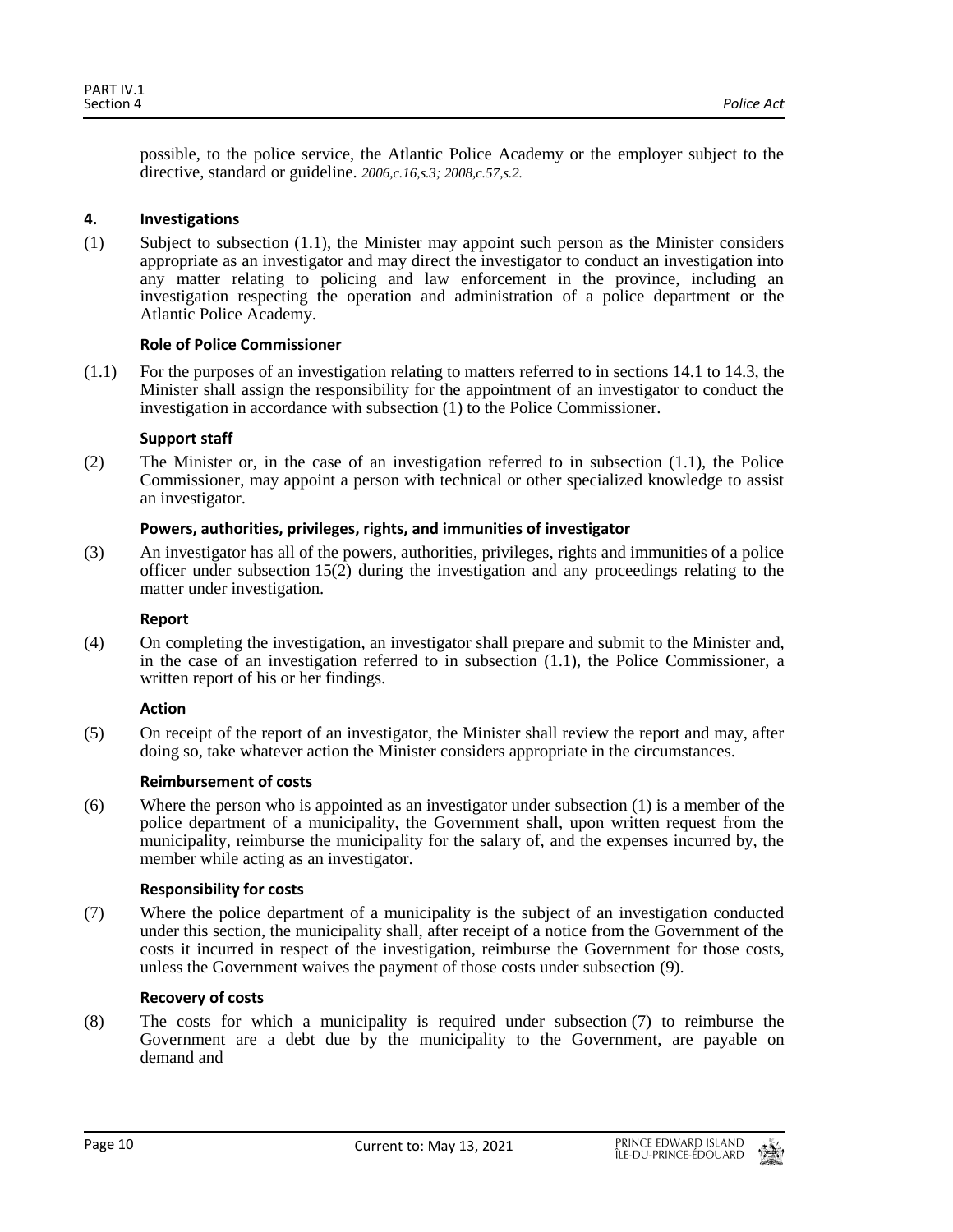- (a) may be recovered, with costs, by the Government by action in any court of competent jurisdiction; or
- (b) may be deducted, by the Government, from any grant payable out of provincial funds to the municipality.

## **Waiver of debt due**

(9) The Government may waive the payment of all or any part of any debt due by a municipality to the Government under this section. *2006,c.16,s.4; 2018,c.55,s.2.*

## <span id="page-10-0"></span>**5. Provision of policing services or removal of investigation**

- (1) The Minister may, at any time the Minister considers it appropriate to do so, by order,
	- (a) require the police department of a municipality to provide policing services for another municipality;
	- (b) require the Royal Canadian Mounted Police, or the Provincial Police Service, to provide policing services in a municipality; and
	- (c) require a police service to transfer the investigation of an alleged offence to another police service, and require that other police service to complete the investigation of the alleged offence.

## **Notice**

(2) Where the Minister makes an order under subsection (1), the Minister shall ensure that a copy of the order is provided, as soon as possible, to the chief officer of each police service affected by the order.

## **Duty to deliver records for criminal case**

(3) A member of a police service shall, upon the request of the Minister, deliver to any person named by the Minister all warrants, papers, exhibits, photographs and other information or records in his or her possession or under his or her control dealing with any criminal case that is the subject of an investigation by another police service.

#### **Reimbursement of costs**

(4) Where the police department of a municipality has, pursuant to an order made under subsection (1), provided policing services for another municipality, the Government shall, upon written request of the municipality whose police department provided the policing services, reimburse that municipality for the salary and other expenses incurred by its police department in order to provide those policing services.

#### **Responsibility for costs**

(5) A municipality that receives policing services from the police department of another municipality, or from the Royal Canadian Mounted Police or the Provincial Police Service, pursuant to an order made under subsection (1) shall reimburse the Government for the costs incurred by the Government in respect of the provision of the policing services pursuant to subsection (4), unless the Government waives the payment of those costs under subsection (7).

## **Recovery of costs**

(6) The costs for which a municipality is required under subsection (5) to reimburse the Government are a debt due by the municipality to the Government, are payable on demand and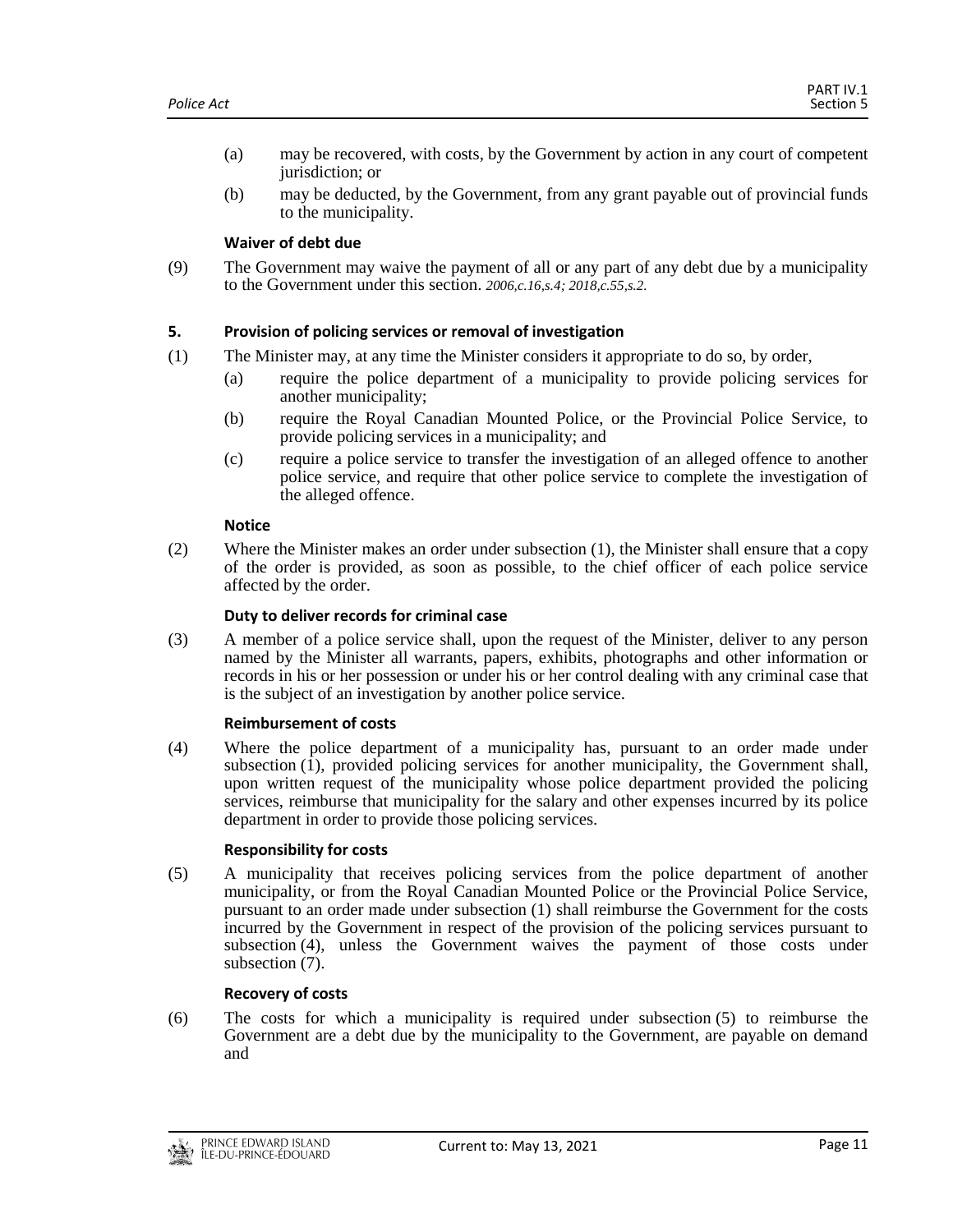- (a) may be recovered, with costs, by the Government by action in any court of competent jurisdiction; or
- (b) may be deducted, by the Government, from any grant payable out of provincial funds to the municipality.

## **Waiver of debt due**

<span id="page-11-0"></span>(7) The Government may waive the payment of all or any part of any debt due by a municipality to the Government under this section. *2006,c.16,s.5.*

# **PART II — PRINCE EDWARD ISLAND PROVINCIAL POLICE SERVICE**

## <span id="page-11-1"></span>**6. Provincial Police Force**

(1) Subject to subsection (7), the Lieutenant Governor in Council may establish a police force to be known as the Prince Edward Island Provincial Police Service.

## **Control**

(2) The Provincial Police Service shall, on and after its establishment under subsection (1), be under the control and direction of the Minister.

## **Chief officer**

(3) The Minister may, with the approval of the Lieutenant Governor in Council, appoint a person to be the chief officer of the Provincial Police Service.

## **Provincial police officers**

(4) The chief officer of the Provincial Police Service may, with the approval of the Minister, from time to time appoint eligible persons to the Provincial Police Service to be known as provincial police officers and may designate them as officers with a specified rank.

#### **Oath or affirmation**

(5) A person appointed as a member of the Provincial Police Service shall, before commencing his or her duties as a member of the Provincial Police Service, take the oath, or solemn affirmation, of office as prescribed in the regulations.

#### **Annual report**

(6) Within three months after the end of each fiscal year of the Government, the chief officer of the Provincial Police Service shall prepare and submit to the Minister an annual report on the affairs of the Provincial Police Service during the previous fiscal year of the Government.

## **Where agreement in force**

(7) No police force may be established under this section while an agreement made pursuant to subsection 8(1) is in force. *2006,c.16,s.6.*

## <span id="page-11-2"></span>**7. Authorities, responsibilities and duties**

- (1) The authority, responsibility and duty of a person who is member of the Provincial Police Service include
	- (a) maintaining law and order;
	- (b) preventing crime;
	- (c) enforcing the penal provisions of
		- (i) the laws of the province, and

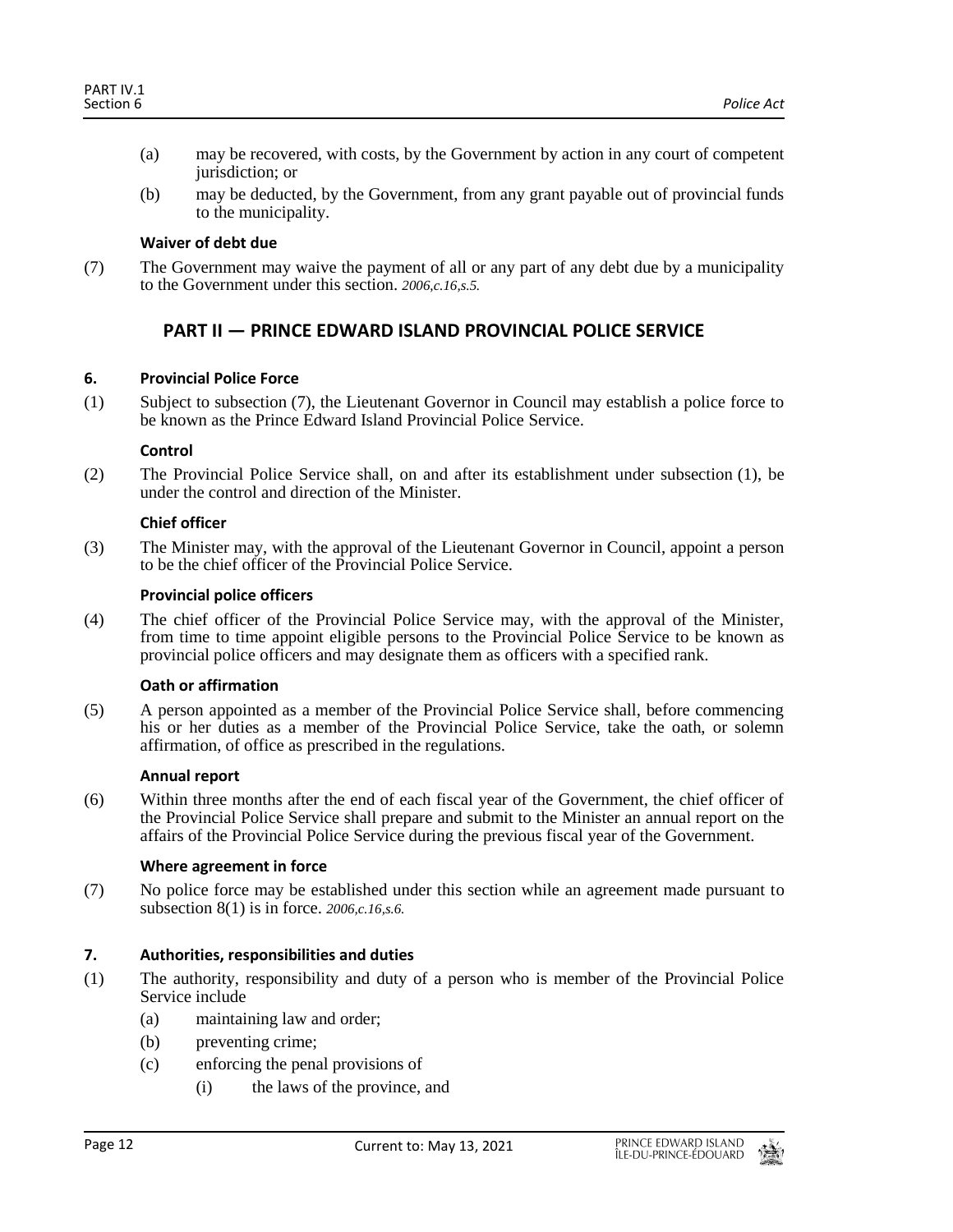- (ii) the laws of Canada;
- (d) assisting victims of crime;
- (e) apprehending persons who may lawfully be taken into custody;
- (f) laying charges and assisting in prosecutions;
- (g) executing warrants that are to be executed by peace officers;
- (h) obeying the lawful orders of the chief officer;
- (i) assisting in the enforcement of an order of the court; and
- (j) assisting a coroner in the performance of the coroner's functions,

and the person may exercise these authorities and shall discharge these responsibilities and duties throughout the province.

#### **Policing services**

<span id="page-12-0"></span>(2) The Provincial Police Service shall provide the policing services described in subsection (1) and such other policing services as the Minister may direct. *2006,c.16,s.7.*

# **PART III — ROYAL CANADIAN MOUNTED POLICE**

## <span id="page-12-1"></span>**8. R.C.M.P. performing as Provincial Police Service by agreement**

(1) The Lieutenant Governor in Council may, from time to time, enter into an agreement or agreements with the Government of Canada for the use or employment of the Royal Canadian Mounted Police for the policing of the province or any part of the province.

## **Terms and conditions**

(2) An agreement entered into under subsection (1) may contain such terms and conditions, including financial arrangements, as may be agreed upon and the Lieutenant Governor in Council shall have full power and authority to carry out any such agreement.

#### **Responsibilities of RCMP**

(3) When an agreement entered into under subsection (1) is in force, the Royal Canadian Mounted Police are responsible for the policing of all or any part of the province as provided in the agreement.

#### **Authorities, responsibilities, duties**

(4) Subject to the terms of the agreement entered into under subsection (1), the members of Royal Canadian Mounted Police shall have the authorities, responsibilities and duties assigned to the members of the Provincial Police Service under subsection 7(1) and may exercise these authorities and shall discharge these responsibilities and duties throughout the province.

## **Policing services**

(5) The Royal Canadian Mounted Police shall provide the policing services described in subsection (4) and such other policing services as the Minister may direct.

## **Control and supervision**

(6) Subject to the terms of the agreement entered into under subsection (1), the members of the Royal Canadian Mounted Police shall be under the general control and supervision of the Minister.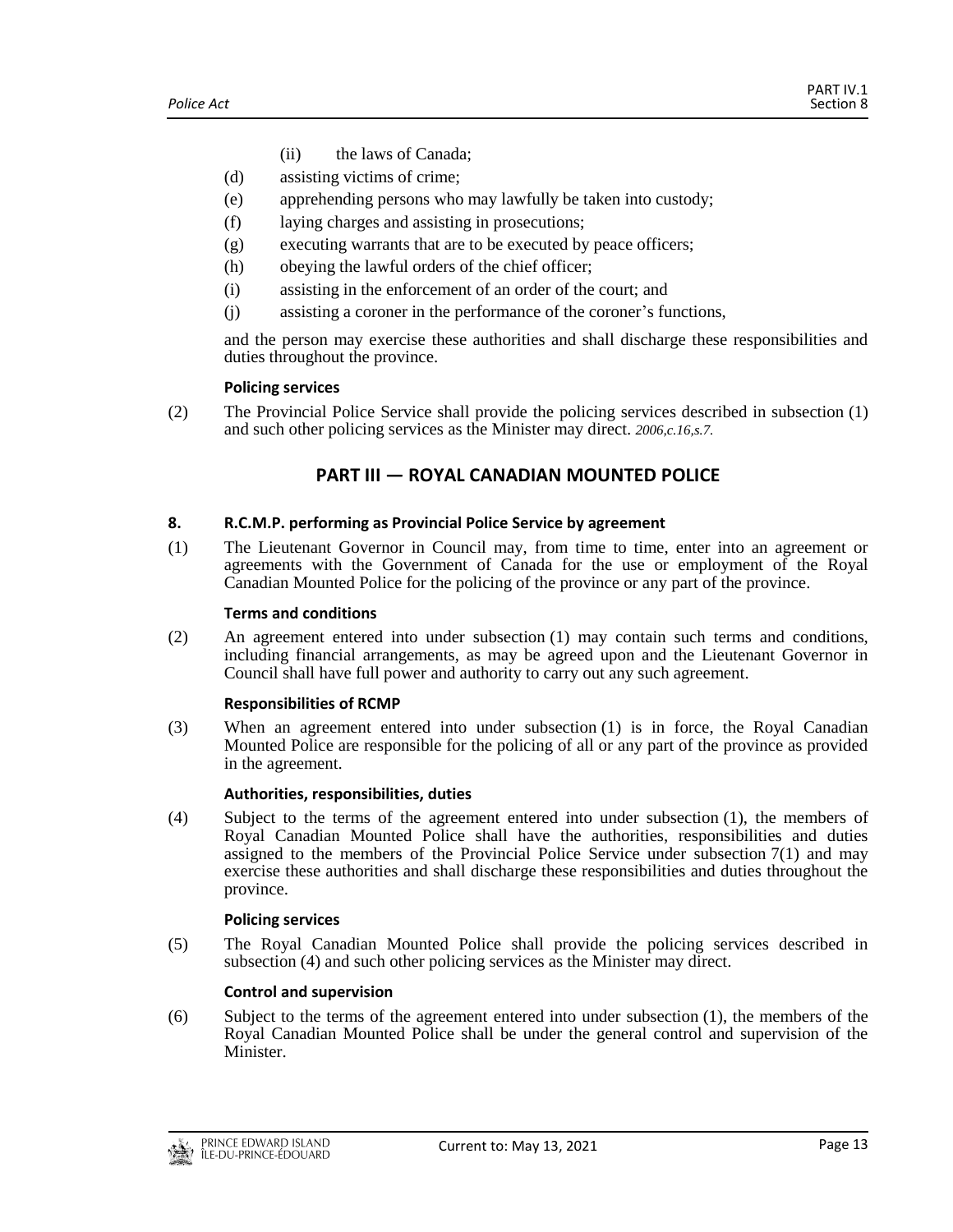## **Application of Royal Canadian Mounted Police Act (Canada)**

- (7) For greater certainty, where an agreement entered into under subsection (1) is in force,
	- (a) the *Royal Canadian Mounted Police Act* (Canada); and
	- (b) the complaints process set out in that Act,

continue to apply to the members of the Royal Canadian Mounted Police.

#### **Register**

- (8) The commanding officer in the province of the Royal Canadian Mounted Police shall ensure that a register is kept of all persons who are appointed by the commanding officer under section 45 as auxiliary constables to assist the members of the Royal Canadian Mounted Police in the performance of their duties in which is recorded
	- (a) the name of each auxiliary constable;
	- (b) the date of the appointment and the date of revocation or suspension of the appointment; and
	- (c) the date of birth of the auxiliary constable,

and shall file with the Minister, within three months after the end of each calendar year, a copy of the register as it reads on December 31 of the preceding calendar year, including any changes made to the register during the preceding calendar year.

## **Current agreement deemed entered into under subsection (1)**

(9) For the purposes of this Act, the agreement called the "Prince Edward Island Provincial Police Services Agreement" that was entered into in 1992 by the Lieutenant Governor in Council under the former Act with the Government of Canada and that provides for the use or employment of the Royal Canadian Mounted Police for the policing of the province is deemed to have been entered into under subsection (1) and to continue in force according to its terms. *2006,c.16,s.8; 2008,c.57,s.3.*

## **PART IV — POLICE DEPARTMENTS**

## <span id="page-13-1"></span><span id="page-13-0"></span>**9. Chief officer**

(1) Where a police department is established for a municipality, the council of the municipality shall appoint a person to be the chief officer of the police department.

#### **Notice to Minister**

(1.1) A council shall provide notice to the Minister of the appointment of a chief officer pursuant to subsection  $(1)$  within 10 business days of the appointment.

#### **Permanent appointment - qualifications**

(2) A person shall not be appointed, in a permanent capacity, as the chief officer of a police department, unless the person has the training and other qualifications required by the regulations, but a person may, without such training and qualifications, be appointed, in a temporary capacity, as the chief officer of a police department, if the person is a police officer of the police department.

#### **Temporary appointment - qualifications**

(3) A person shall not be appointed, in a temporary capacity, as the chief officer of a police department for a period in excess of six months.

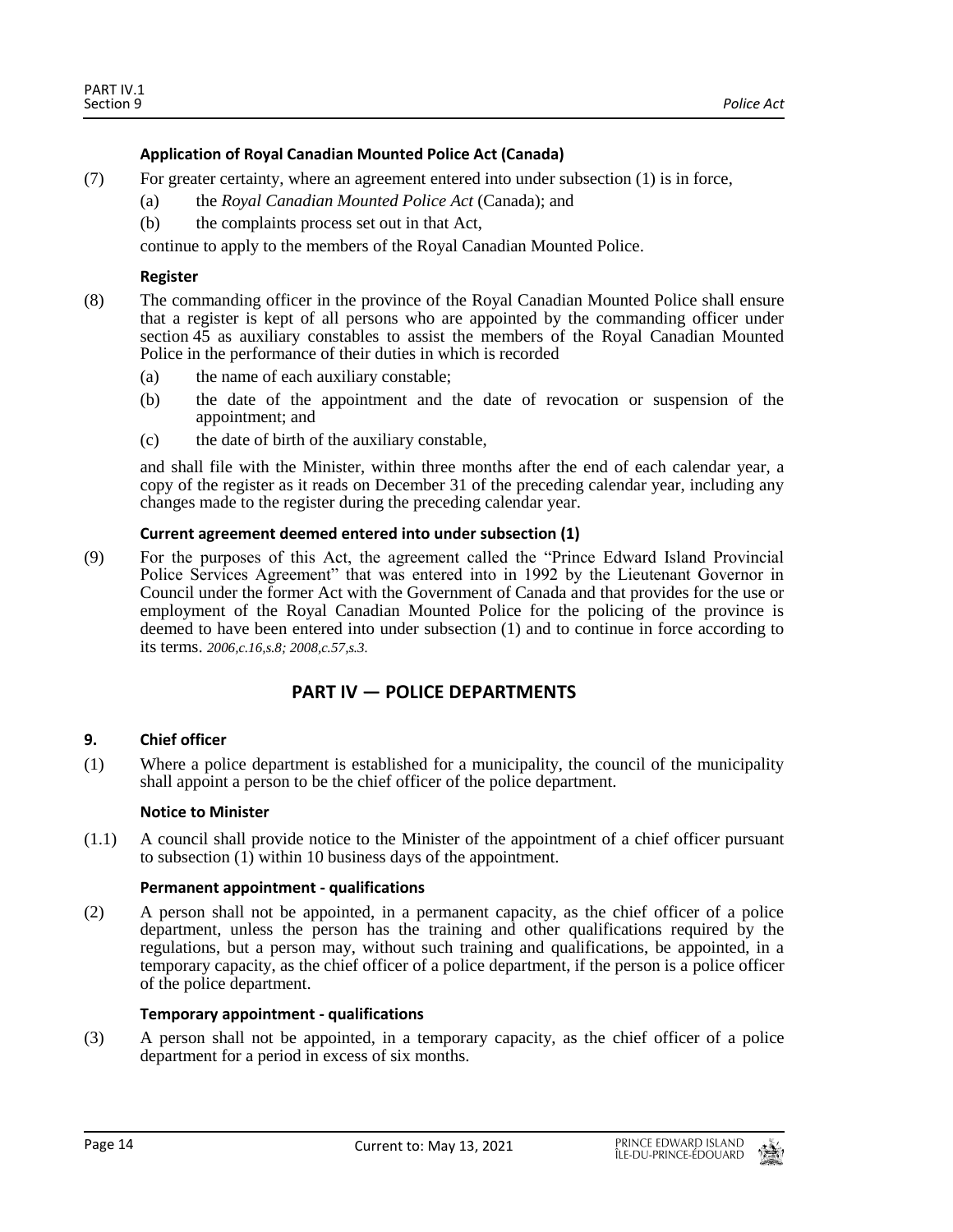## **Minister's approval of reappointment**

(4) A person who has been appointed, in a temporary capacity, as the chief officer of a police department may not be reappointed as the chief officer without the prior approval of the Minister, and any such reappointment shall be for the shortest time period that the Minister considers necessary. *2006,c.16,s.9; 2008,c.57,s.4; 2018,c.55,s.3.*

## <span id="page-14-0"></span>**9.1 Application to Minister**

A council of a municipality that intends to act as specified in clause (a), (b) or (c) shall apply to the Minister, in accordance with the regulations and in the form approved by the Minister, for authorization

- (a) to establish a police department for the municipality;
- (b) to contract for policing services to be provided for the municipality by another municipality; or
- (c) to contract for policing services to be provided for the municipality by the Royal Canadian Mounted Police or a Provincial Police Service established under section 6. *2018,c.55,s.4.*

## <span id="page-14-1"></span>**9.2 Notice to Minister**

A council of a municipality that intends to dissolve its police department or to terminate a contract for the provision of policing services referred to in clause 9.1(b) or (c) shall provide prior notice to the Minister in accordance with the regulations. *2018,c.55,s.4.*

## <span id="page-14-2"></span>**10. Appointment of municipal police officers and staff**

- (1) The chief officer of a police department shall
	- (a) appoint the police officers of the police department;
	- (b) appoint the civilian employees of the police department; and
	- (c) subject to the Code and to any collective agreement binding on the members of the police department, promote, discipline, including suspend or dismiss, or reinstate such officers and employees.

#### **Oath or affirmation**

(2) A person who is appointed as a member of a police department under this section or section 9 shall, before commencing in the performance of his or her duties as a member of the police department, take the oath, or solemn affirmation, of office as prescribed in the regulations.

#### **Identification card**

(3) The chief officer of a police department shall ensure that an identification card containing the information required by the regulations is issued to a person who is appointed as a member of the police department before that person commences in the performance of his or her duties.

#### *Idem*

(4) A copy of an identification card purporting to be signed by the chief officer is proof that the individual named therein is a member of the police department referred to in the card.

#### **Production of identification card**

(5) A member of a police department shall, when engaged in the exercise of the member's authority or the execution of the member's duties, produce the member's identification card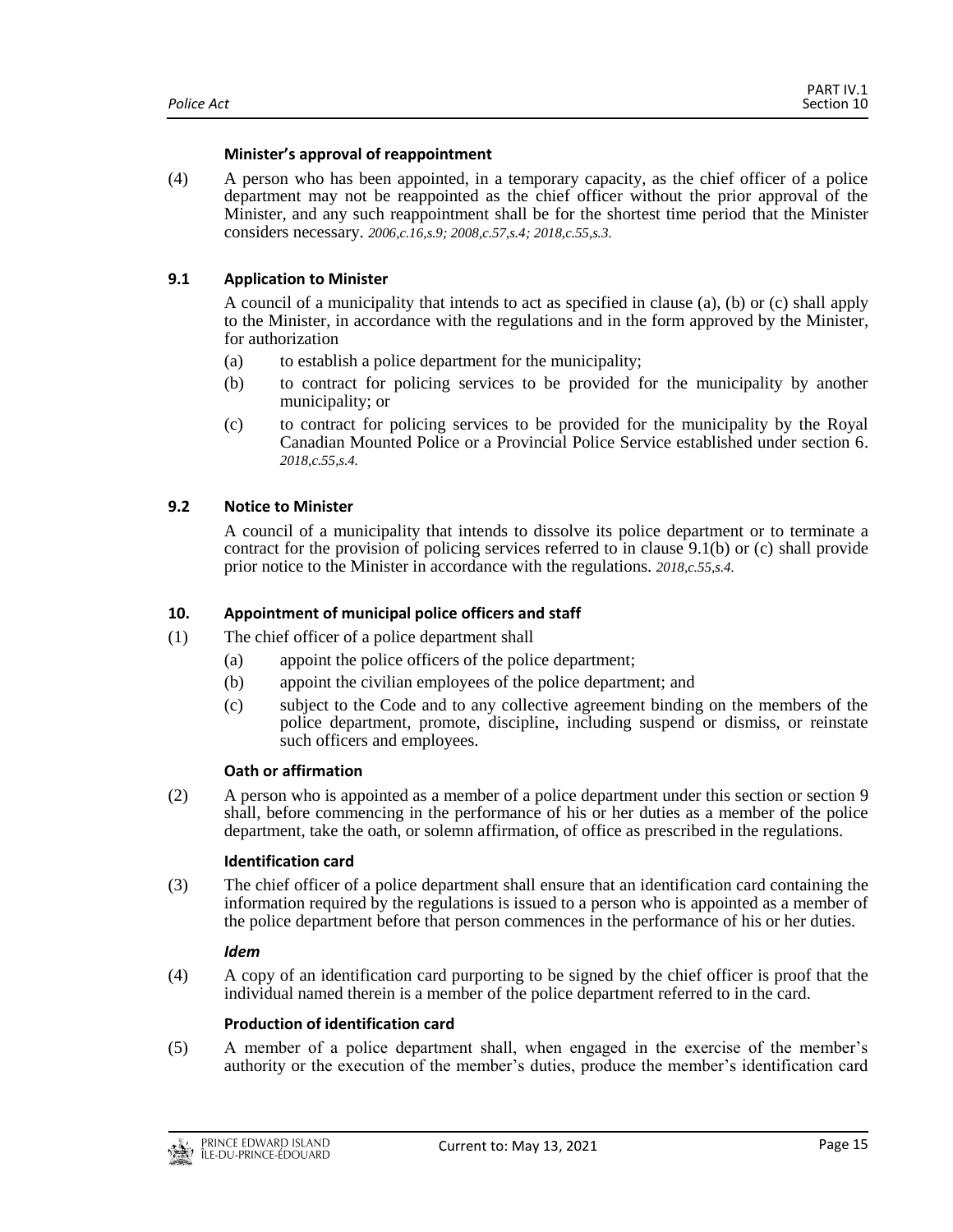for inspection on request, unless in the opinion of the member it would be dangerous or impracticable for the member to comply with the request.

## **Register**

- (6) The chief officer of a police department shall ensure that a register is kept of all persons who are appointed by the chief officer
	- (a) under subsection (1) as police officers of the police department; and
	- (b) under section 45 as auxiliary constables to assist the members of the police department in the performance of their duties,

in which is recorded

- (c) the name of each police officer and auxiliary constable;
- (d) the date of the appointment, and the date of any revocation or suspension of the appointment, of each police officer and auxiliary constable;
- (e) the date of birth of each police officer and auxiliary constable; and
- (f) the qualifications required by the regulations of each police officer and auxiliary constable as of the date of his or her appointment.

## **Annual report**

(7) The chief officer of a police department of a municipality shall, within three months after the end of each calendar year, file with the Minister an annual report for the preceding calendar year, which includes the information and documents required by the regulations.

## **Direction of Minister**

(8) The police departments shall act under the direction of the Minister.

#### **In-service training courses**

(9) The chief officer of a police department shall ensure that the police officers of the police department are provided, when required by the regulations or by any directive, standard or guideline issued to the police department by the Minister under subsection 3(3), with an opportunity to take courses, areas or types of training prescribed by the regulations or set out in such a directive, standard or guideline. *2006,c.16,s.10; 2008,c.57,s.5; 2018,c.55,s.5.*

## <span id="page-15-0"></span>**11. Police officers – appointment qualifications**

A person shall not be appointed as a police officer of a police department, whether in a permanent or temporary capacity, unless the person has the qualifications, including those related to training and experience, required by the regulations. *2006,c.16,s.11.*

## <span id="page-15-1"></span>**12. Certificate**

A certificate purporting to be issued and signed by a chief officer of a police department to the effect that the person to whom it is issued is a member of the police department is, without proof of the chief officer's appointment, authority or signature, admissible in evidence, and is, in the absence of evidence to the contrary, proof of the facts stated therein. *2006,c.16,s.12.*

## <span id="page-15-2"></span>**13. Authority, responsibility and duties**

The authority, responsibility and duty of a person who is member of a police department include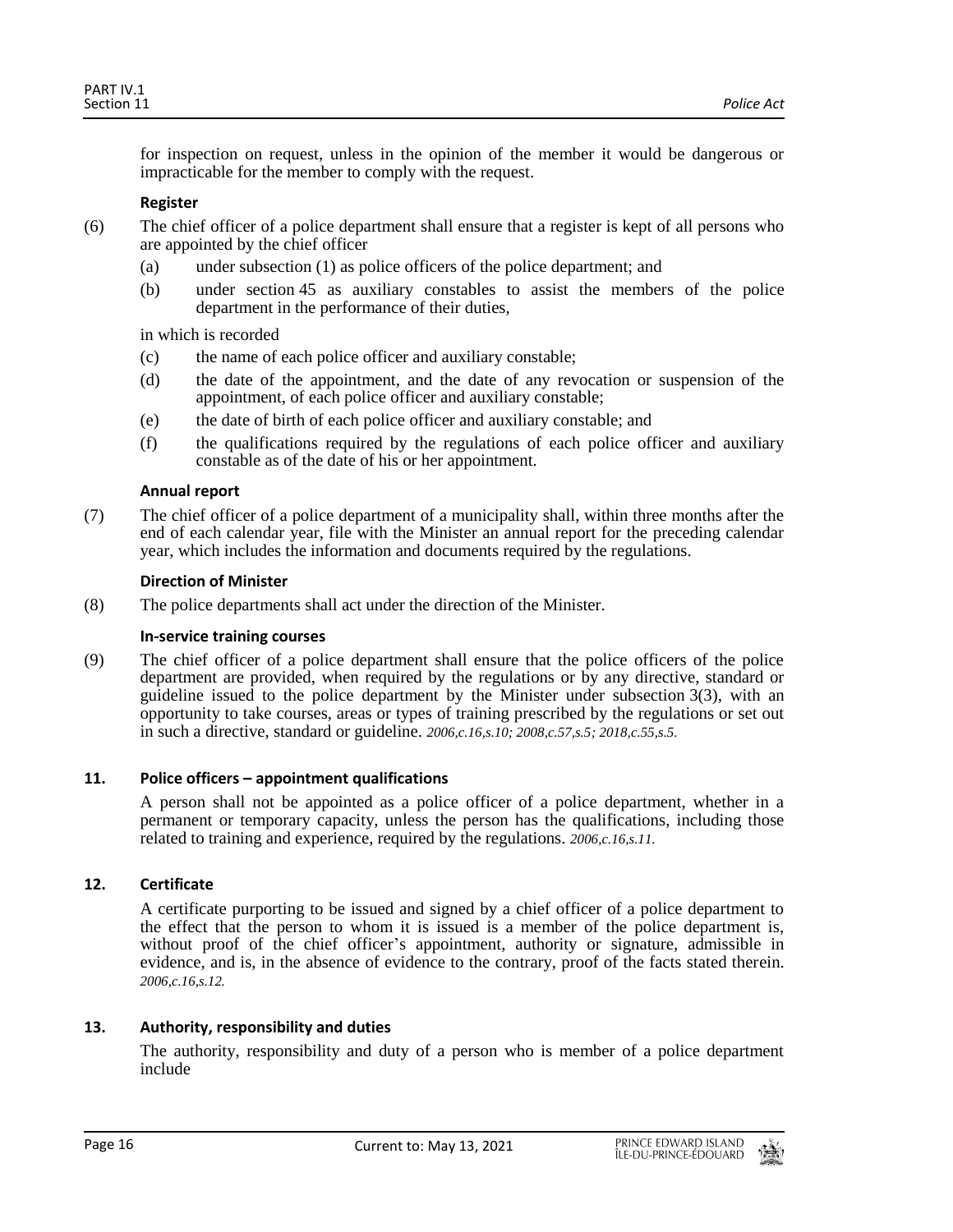- (a) maintaining law and order;
- (b) preventing crime;
- (c) enforcing the penal provisions of
	- (i) the laws of the province,
		- (ii) the laws of Canada, and
		- (iii) the bylaws of the municipality served by the police department;
- (d) assisting victims of crime;
- (e) apprehending persons who may lawfully be taken into custody;
- (f) laying charges and assisting in prosecutions;
- (g) executing warrants that are to be executed by peace officers;
- (h) obeying the lawful orders of the chief officer;
- (i) assisting in the enforcement of an order of the court; and
- (j) assisting a coroner in the performance of the coroner's functions,

and the person may exercise these authorities and shall discharge these responsibilities and duties throughout the province. *2006,c.16,s.13.*

## <span id="page-16-0"></span>**14. Code - compliance with**

(1) A member of a police department shall carry out his or her duties, and exercise his or her powers, authorities, and rights under this Act in a manner consistent with the Code.

## **Application**

- (2) For greater certainty, the Code applies in respect of
	- (a) any disciplinary proceeding involving a member of a police department that is conducted under this Act in respect of a complaint; and
	- (b) any other disciplinary proceeding involving a member of a police department that is conducted internally by the police department outside of this Act, whether that proceeding is governed by a collective agreement that is binding on the members of the police department or not. *2006,c.16,s.14.*

## <span id="page-16-1"></span>**14.1 Minister's powers**

- (1) Where, pursuant to the report of an investigator under subsection 4(4), the Minister concludes that the operation or administration of a police department is not in compliance with the requirements of this Act or the regulations, the Minister may
	- (a) provide a summary of the findings contained in the report to the chief officer of the police department;
	- (b) specify the corrective action to be taken by the chief officer; and
	- (c) specify the time within which the corrective action referred to in clause (b) shall be taken.

## **Minister's direction to council**

(2) If the chief officer referred to in clause  $(1)(a)$  fails to take the required corrective action within the time specified by the Minister, the Minister may notify the council of the municipality that established the police department of the chief officer's failure and direct the council to take the corrective action within the time specified by the Minister. *2018,c.55,s.6.*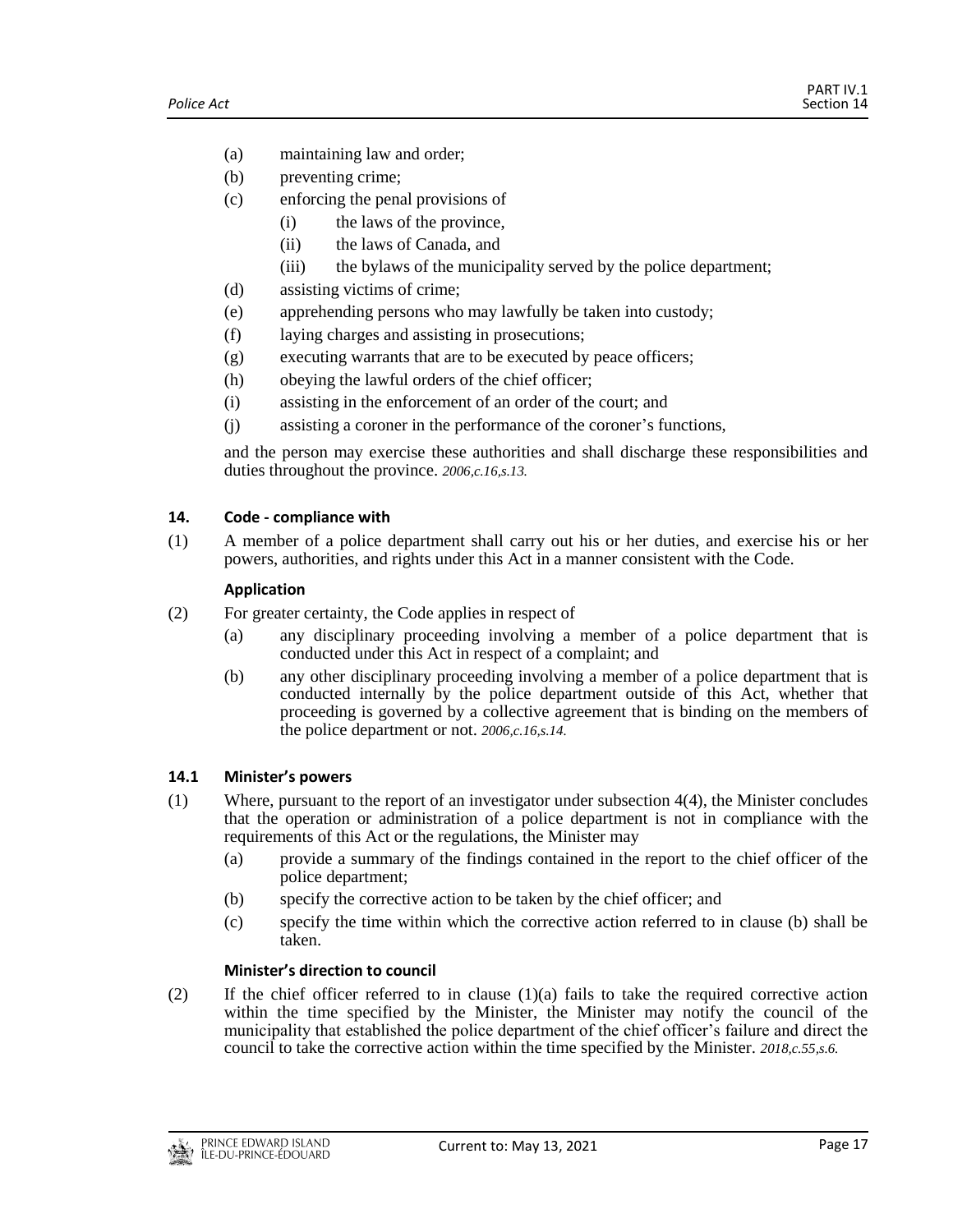## <span id="page-17-0"></span>**14.2 Complaint – chief officer**

- (1) Where, pursuant to the report of an investigator under subsection 4(4), the Minister concludes that the chief officer of a police department has contravened or failed to comply with the requirements of this Act or the regulations, the Minister may
	- (a) notify the council of the municipality that appointed the chief officer of the contravention or failure to comply and provide a summary of the findings contained in the report;
	- (b) specify the corrective action to be taken by the council of the municipality; and
	- (c) specify the time within which the corrective action referred to in clause (b) shall be taken.

## **Failure to act**

(2) Where the council of a municipality referred to in subsection (1) fails to take the required corrective action within the time specified by the Minister, the Minister may make a complaint under section 35 respecting the conduct of the chief officer.

## **Application of subsection 35(2)**

(3) Subsection 35(2) does not apply to a complaint made by the Minister pursuant to subsection (2).

## **Time for making complaint**

(4) The Minister may make a complaint pursuant to subsection (2) only within twelve months after the date on which the Minister requires the corrective action to be taken pursuant to clause  $(1)(c)$ .

## **Minister may make later complaint in the public interest**

(5) Despite subsection (4), the Minister may make a complaint pursuant to subsection (2) later than twelve months after the date on which the Minister required the corrective action to be taken if the Minister is satisfied that it is in the public interest to make the complaint. *2018,c.55,s.6; 2021,c.24,s.1.*

## <span id="page-17-1"></span>**14.3 Complaint – police officer**

- (1) Where, pursuant to the report of an investigator under subsection 4(4), the Minister concludes that a police officer of a police department has contravened or failed to comply with the requirements of this Act, the Minister may
	- (a) notify the chief officer of the police department of the police officer's contravention or failure to comply and provide a summary of the findings contained in the report;
	- (b) specify the corrective action to be taken by the chief officer; and
	- (c) specify the time within which the corrective action referred to in clause (b) shall be taken.

## **Failure to act**

(2) Where the chief officer referred to in subsection (1) fails to take the required corrective action within the time specified by the Minister, the Minister may make a complaint respecting the conduct of the police officer under section 21.

## **Application of subsection 21(2)**

(3) Subsection 21(2) does not apply to a complaint made by the Minister pursuant to subsection (2).

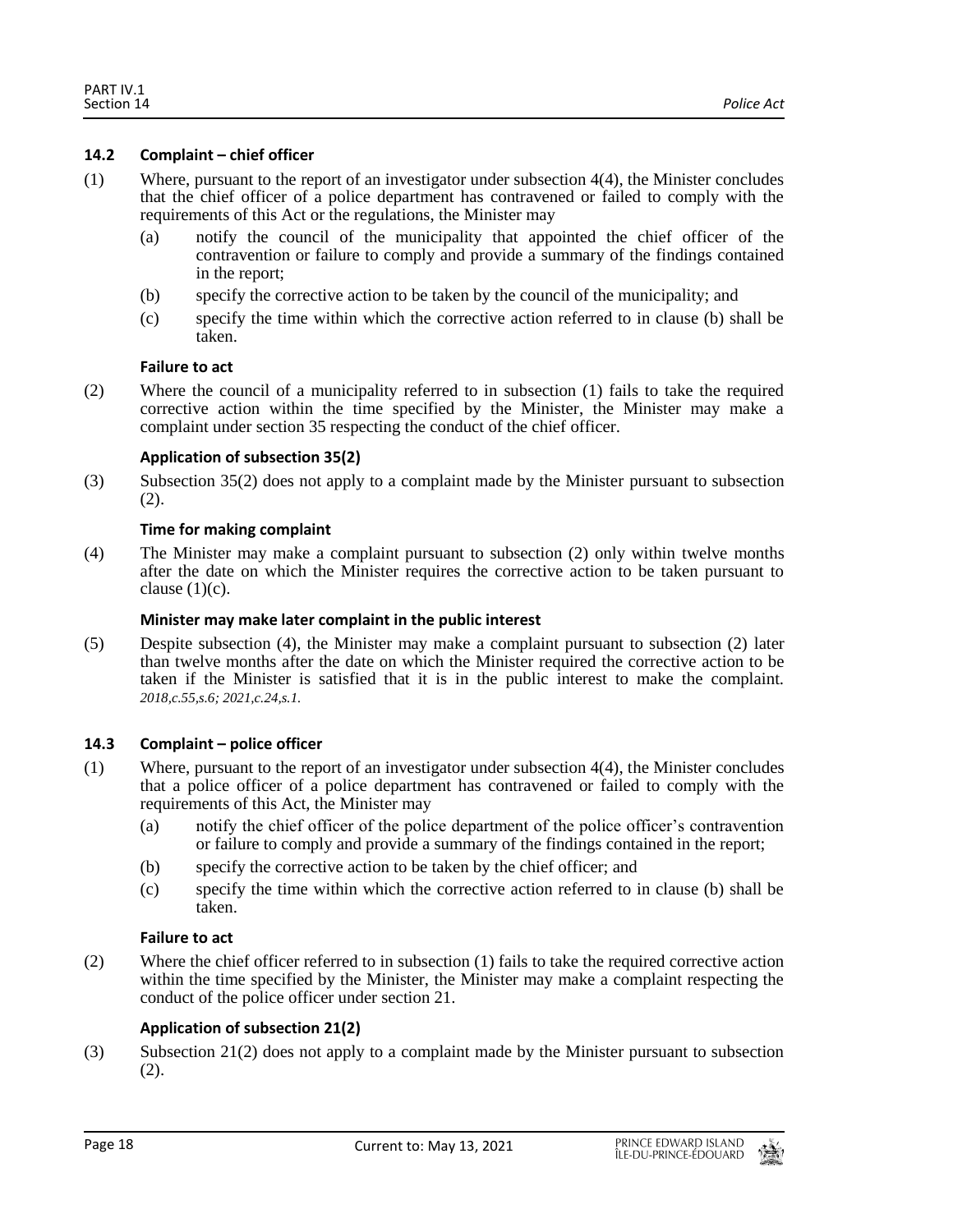#### **Time for making complaint**

(4) The Minister may make a complaint pursuant to subsection (2) only within twelve months after the date on which the Minister requires the corrective action to be taken pursuant to clause  $(1)(c)$ .

## **Minister may make later complaint in the public interest**

<span id="page-18-0"></span>(5) Despite subsection (4), the Minister may make a complaint pursuant to subsection (2) later than twelve months after the date on which the Minister required the corrective action to be taken if the Minister is satisfied that it is in the public interest to make the complaint. *2018,c.55,s.6; 2021,c.24,s.2.*

# **PART IV.1**

## **MINISTERIAL APPOINTMENTS**

## <span id="page-18-2"></span><span id="page-18-1"></span>**14.4 Appointment of police officer**

- $(1)$  Notwithstanding subsection 10(1), the Minister may
	- (a) appoint a conservation officer who meets the requirements of the regulations as a police officer; and
	- (b) subject to subsection (3), attach conditions to the appointment of a police officer referred to in clause (a), including conditions that impose restrictions on the powers and authority of the police officer.

## **Appointment of chief officer**

- (2) Notwithstanding subsection 9(1), the Minister may
	- (a) appoint the Chief Conservation Officer as the chief officer in charge of the police officers appointed under subsection (1); and
	- (b) subject to subsection (3), attach conditions to the appointment of the chief officer referred to in clause (a), including conditions that impose restrictions on the powers and authority of the chief officer.

## **Details of appointment**

- (3) The appointment of a police officer under subsection (1) or the chief officer under subsection (2) shall
	- (a) be in writing; and
	- (b) specify any conditions that are attached to the appointment and the term of the appointment.

#### **Term**

(4) The term of an appointment of a police officer or the chief officer expires as specified in the appointment, unless the Minister revokes the appointment as of an earlier date.

## **Oath or affirmation**

(5) Every police officer and the chief officer appointed under this section shall, before commencing the performance of his or her duties as a police officer, take the oath or solemn affirmation of office as prescribed by the regulations.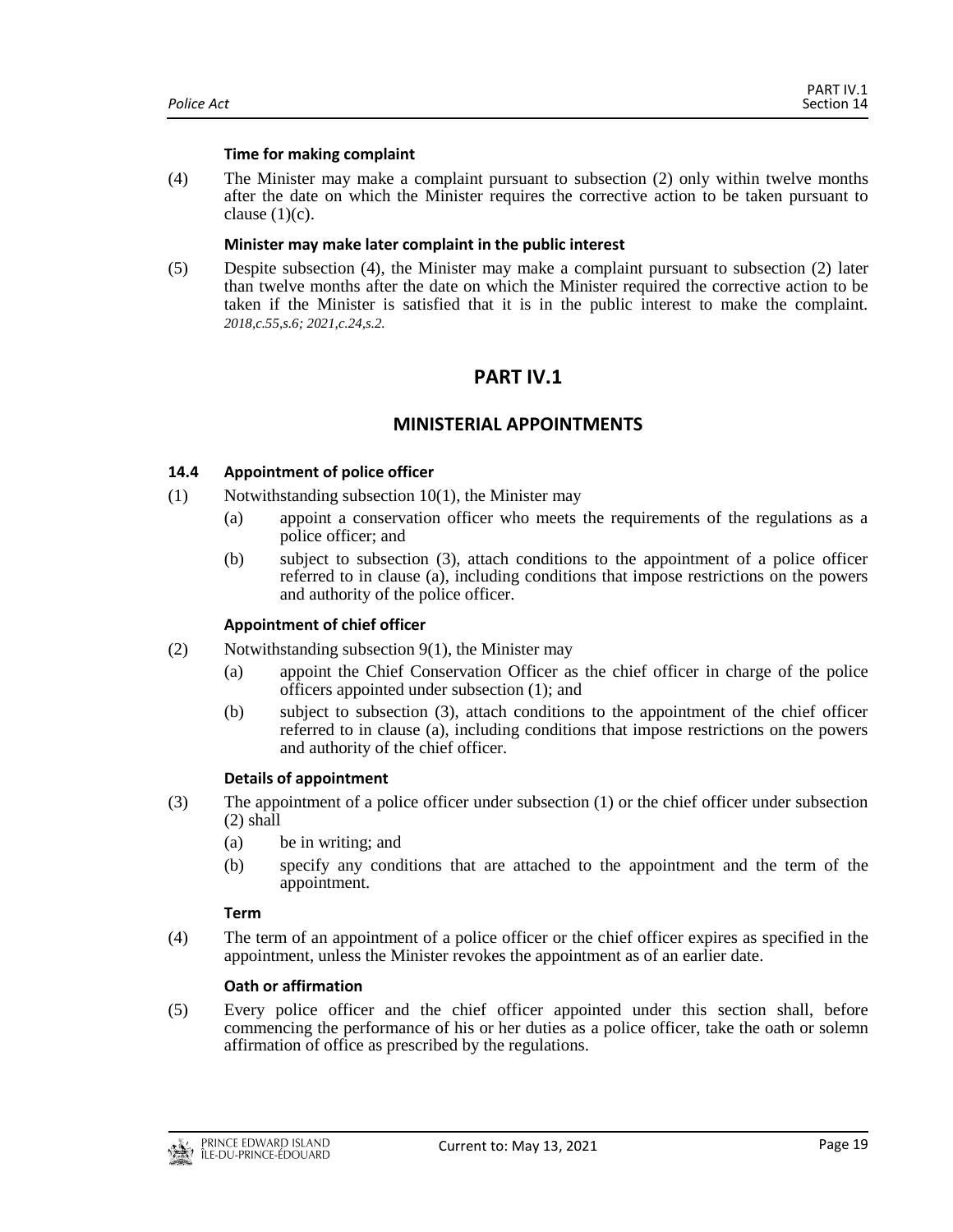## **Identification card**

(6) The Minister shall ensure that an identification card in the form approved by the Minister containing the information required by the regulations is issued to each police officer and the chief officer after the appointment of the officer and before the officer undertakes his or her duties.

## **Proof**

(7) A copy of an identification card of a police officer or the chief officer that purports to be signed by the Minister is proof the individual named in it is a police officer or the chief officer, as the case may be, appointed under this section.

## **Production of identification card**

(8) A police officer and the chief officer shall, when engaged in the exercise of the officer's authority or the execution of the officer's duties, produce the officer's identification card for inspection on request, unless in the opinion of the officer it would be dangerous or impracticable for the officer to comply with the request.

## **Peace officer**

- (9) Subject to the conditions attached to his or her appointment, a conservation officer appointed as a police officer under this section is a peace officer and has
	- (a) all of the powers, authority, privileges, rights and immunities of a peace officer and constable under the common law, the *Criminal Code* (Canada) and any other federal or provincial enactment; and
	- (b) the power and authority to enforce and to act under the enactments of the province specified in the officer's appointment.

## **Conduct of officer**

(10) Every police officer appointed under this section, including the chief officer, shall carry out his or her duties, and exercise his or her powers, authorities and rights under this Act in a manner consistent with the Code.

#### **Annual Report**

(11) The chief officer appointed under subsection 14.4(2) shall, within three months after the end of each calendar year, file with the Minister an annual report for the preceding calendar year that includes the information and documents required by the regulations.

## **Commission of offence**

- (12) A police officer appointed under this section who is charged with an offence under a provincial enactment shall not be convicted if it is made to appear to the judge before whom the offence is being prosecuted that the police officer
	- (a) committed the offence while discharging his or her responsibilities;
	- (b) was reasonably justified in committing the offence having regard to the responsibility being discharged; and
	- (c) conducted himself or herself in a reasonable manner having regard to all of the circumstances.

#### **Liability**

(13) No action or other proceeding for damages lies or shall be instituted against a police officer appointed under this section for anything done by the police officer in good faith in the performance or intended performance of any duty or in the exercise or in the intended

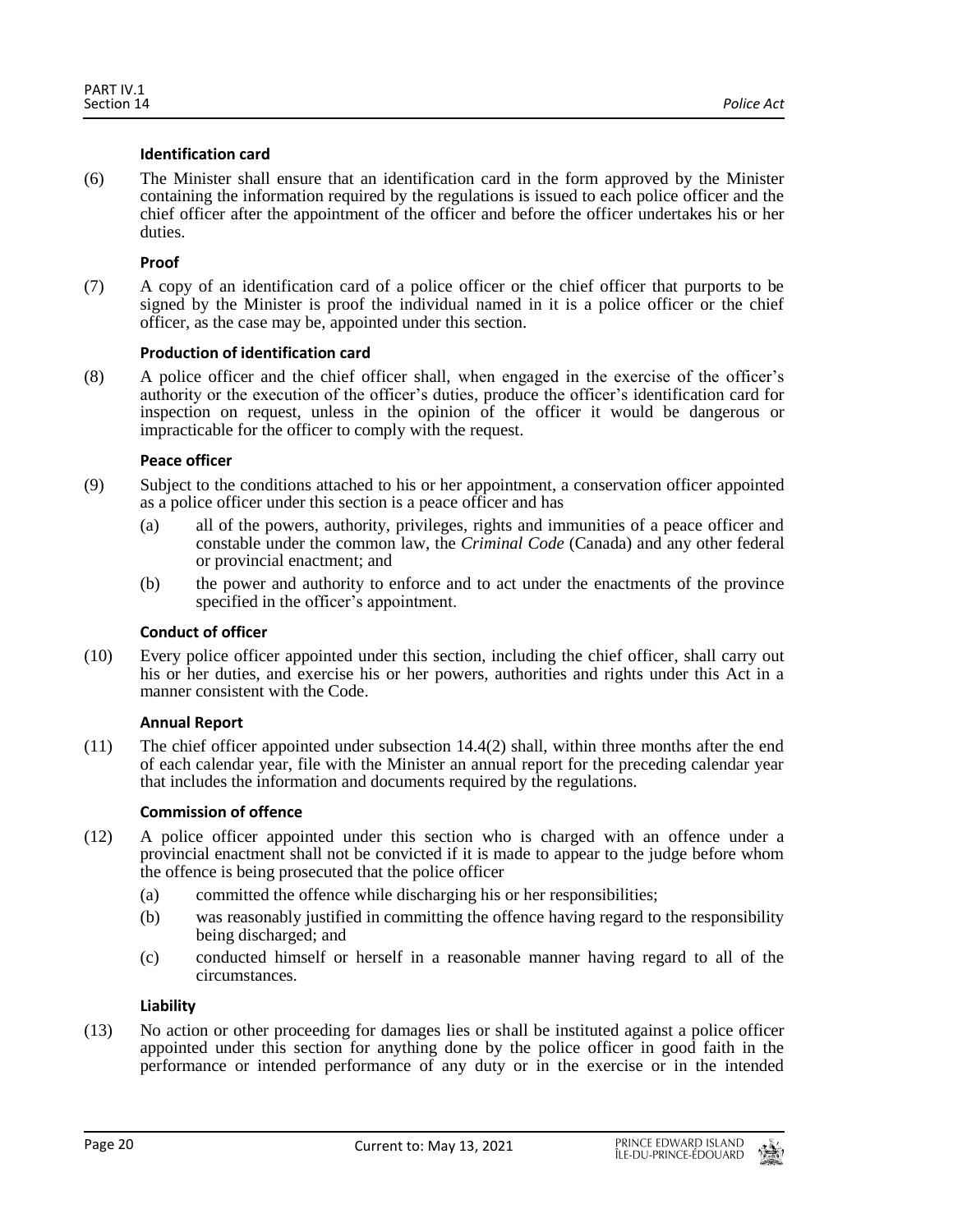exercise of any power under this Act, or for any neglect or default of the police officer in the performance or exercise in good faith of any such duty or power. *2018,c.55,s.7.*

# <span id="page-20-0"></span>**PART V — POWERS, AUTHORITIES AND IMMUNITIES OF POLICE OFFICERS**

## <span id="page-20-1"></span>**15. "police officer"**

- (1) In this section, "**police officer**" means
	- (a) a member of the Provincial Police Service, where the Provincial Police Service is established under subsection 6(1);
	- (b) a member of the Royal Canadian Mounted Police, where an agreement entered into under subsection  $8(1)$  is in force;
	- (c) a member of a police department;
	- (d) the Director of the Atlantic Police Academy; and
	- (e) an instructing officer of the Atlantic Police Academy.

#### **Powers, authorities, privileges, rights, and immunities**

- (2) A police officer is a peace officer and has
	- (a) all the powers, authority, privileges, rights and immunities of a peace officer and constable under the common law, the *Criminal Code* (Canada) and any other federal or provincial enactment; and
	- (b) the power and authority to enforce and to act under every enactment of the province.

## **Commission of offence**

- (3) A police officer who is charged with an offence under a provincial enactment shall not be convicted if it is made to appear to the judge before whom the offence is being prosecuted that the police officer
	- (a) committed the offence while discharging his or her responsibilities;
	- (b) was reasonably justified in committing the offence having regard to the responsibility being discharged; and
	- (c) conducted himself or herself in a reasonable manner having regard to all of the circumstances.

#### **Liability**

(4) No action or other proceeding for damages lies or shall be instituted against a police officer for anything done by the police officer in good faith in the performance or intended performance of any duty or in the exercise or in the intended exercise of any power under this Act, or for any neglect or default of the police officer in the performance or exercise in good faith of any such duty or power. *2006,c.16,s.15; 2008,c.57,s.6.*

## **PART VI — POLICE COMMISSIONER**

#### <span id="page-20-3"></span><span id="page-20-2"></span>**16. Appointment of Police Commissioner**

(1) The Lieutenant Governor in Council, after consultation with the Minister, shall appoint a person who has the qualifications required by the regulations to be the Police Commissioner.

#### **Corporation sole**

(1.1) The Police Commissioner is a corporation sole.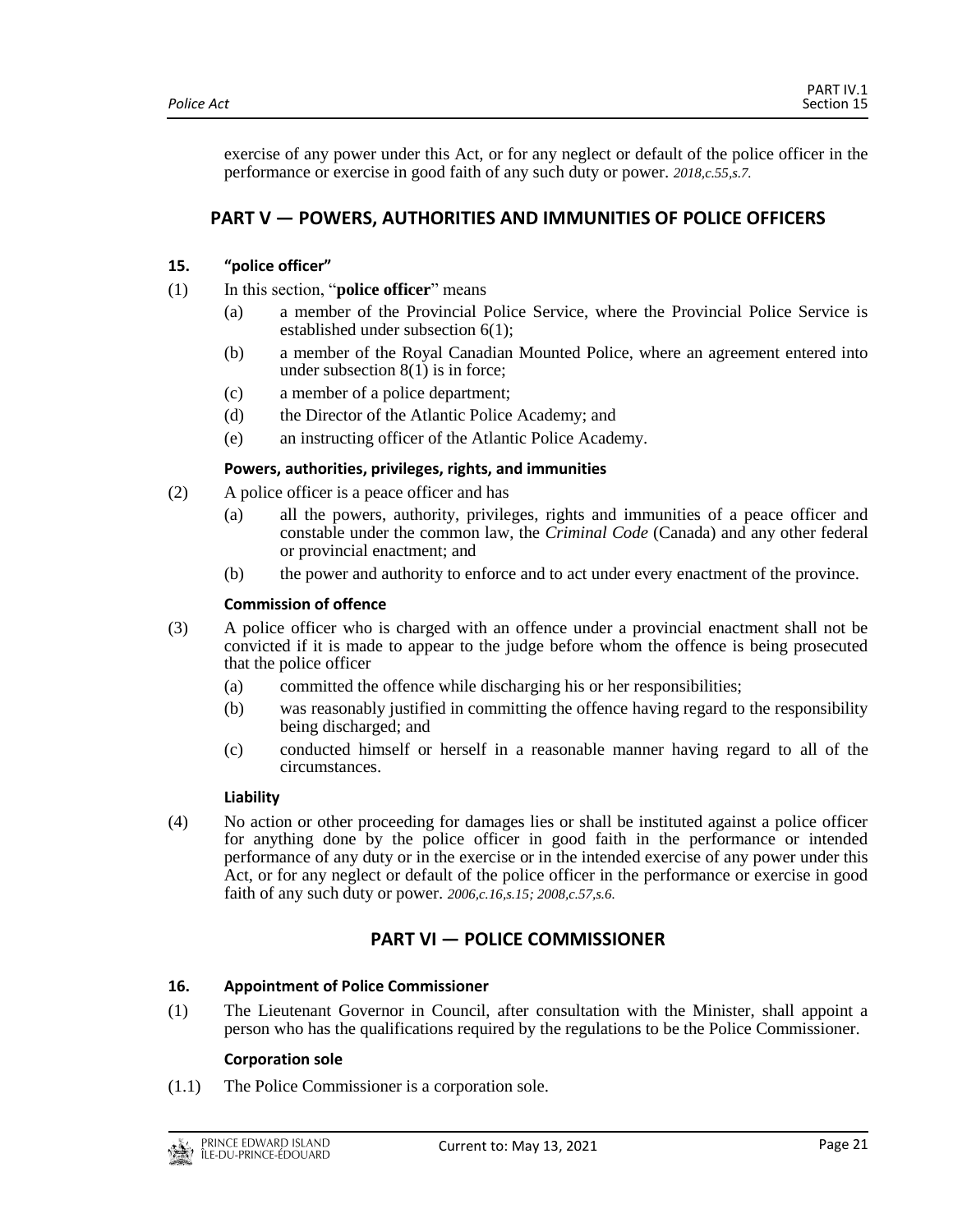## **Deputy Police Commissioner**

- (2) The Lieutenant Governor in Council, after consultation with the Minister, shall appoint a person who has the qualifications required by the regulations to be the Deputy Police Commissioner, and the Deputy Police Commissioner shall perform the functions of the Police Commissioner where
	- (a) the Police Commissioner is absent or ill;
	- (b) the office of the Police Commissioner is vacant; or
	- (c) the Police Commissioner is unable to act because of a conflict of interest or for any other reason.

## **Term of office and** *re***-appointment**

(3) Subject to subsection (4), the Police Commissioner and Deputy Police Commissioner shall hold office for a term not exceeding five years, but shall continue in office until a successor is appointed, and may be *re*-appointed.

## **Resignation**

(4) The Police Commissioner and Deputy Police Commissioner may, at any time, resign his or her office by submitting a written resignation to the Minister.

## **Remuneration and expenses**

(5) The Police Commissioner and Deputy Police Commissioner shall be paid such remuneration, and be entitled to such necessary expenses, as the Lieutenant Governor in Council determines. *2006,c.16,s.16; 2008,c.57,s.7.*

#### <span id="page-21-0"></span>**17. Provision of facilities to the Police Commissioner**

(1) The Minister shall provide to the Police Commissioner such facilities as the Minister considers appropriate.

## **Staff**

(2) The Police Commissioner may employ or hire such staff, investigators or experts as the Police Commissioner may require for the proper conduct of the functions of the Police Commissioner.

#### **Qualifications**

(2.1) A person shall not be employed or hired as an investigator under subsection (2) unless the person has the qualifications, including those relating to training and experience, required by the regulations.

#### **Manager**

(2.2) The Police Commissioner shall employ or hire a person as the Manager of the office of the Police Commissioner who has the qualifications, including those relating to training and experience, required by the regulations to be employed or hired as an investigator under subsection  $(2)$ .

#### **Status as investigator**

(2.3) The Manager is, by virtue of his or her office, deemed to be an investigator who is employed or hired by the Police Commissioner under subsection (2).

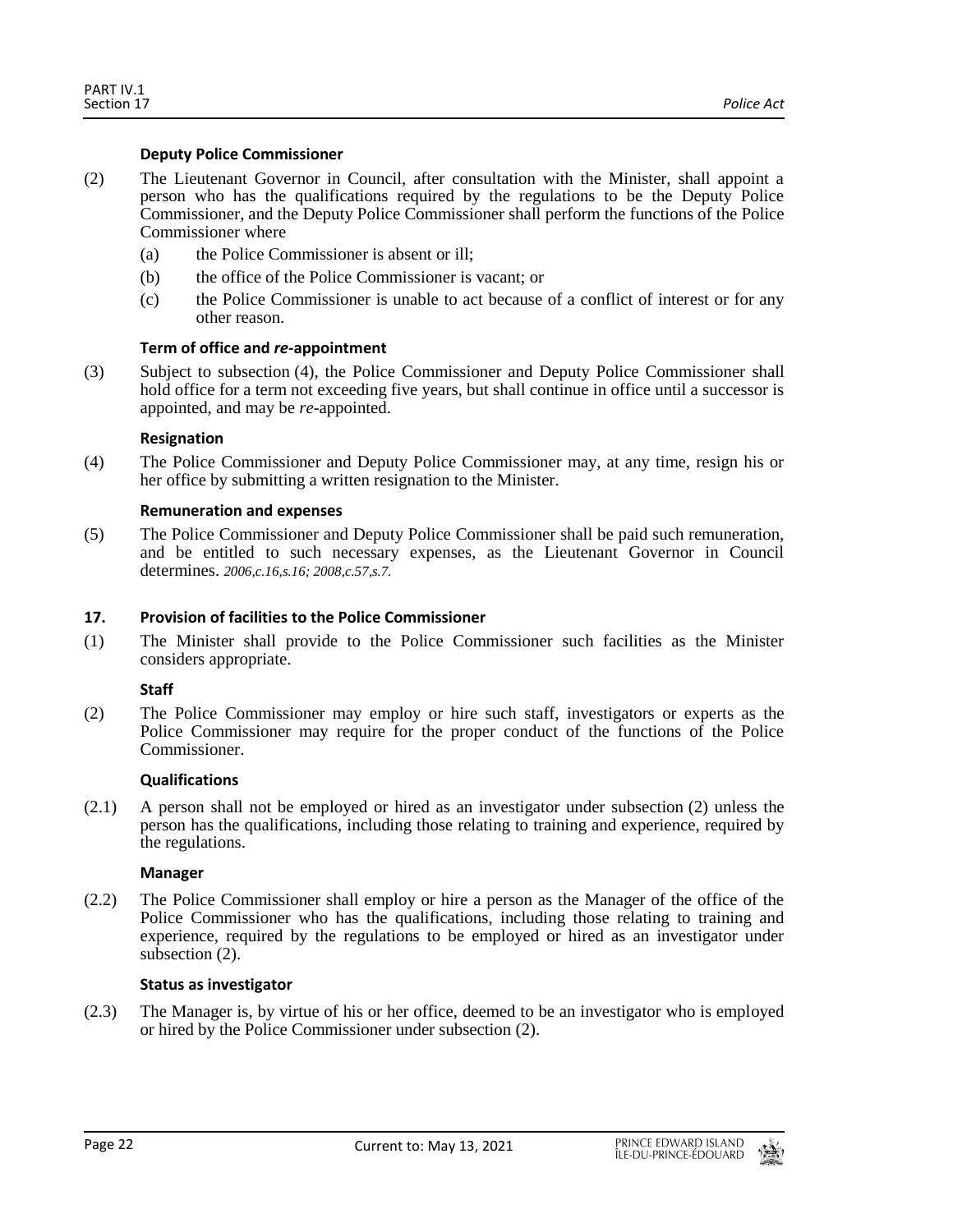#### *Idem*

(3) The Police Commissioner shall define the duties and fix the remuneration of a person employed or hired by the Police Commissioner pursuant to subsections (2) and (2.2).

## **Powers, authorities, rights, privileges and immunities of investigator**

(4) A person who is employed or hired by the Police Commissioner as an investigator to conduct an investigation in respect of a complaint has all the power, authorities, rights, privileges and immunities of a police officer under subsection 15(2) during the investigation and any proceeding conducted under this Act relating to the complaint.

## **Application of** *Civil Service Act*

- (5) The *Civil Service Act* R.S.P.E.I. 1988, Cap. C-8 does not apply to
	- (a) the Police Commissioner or the Deputy Police Commissioner; or
	- (b) any person employed or hired by the Police Commissioner.

#### **Budget**

(6) The Police Commissioner shall, before the end of each fiscal year of the Government, present to the Minister, for his or her approval, a budget for the ensuing fiscal year that estimates the expenditures that the Police Commissioner considers necessary to perform his or her functions during that fiscal year. *2006,c.16,s.17; 2008,c.57,s.8.*

## <span id="page-22-0"></span>**18. Functions**

(1) The Police Commissioner shall perform the functions assigned to the Police Commissioner by this Act or the regulations, or by the Lieutenant Governor in Council or the Minister.

#### **Powers**

- (2) The Police Commissioner has, in relation to any matter before the Police Commissioner under this Act, the power
	- (a) to summon any person before the Police Commissioner and to require that person to give oral or written evidence on oath and to produce such documents and things under that person's control as the Police Commissioner considers necessary to the full review of that matter;
	- (b) to administer oaths and solemn affirmations; and
	- (c) to receive and accept on oath or solemn affirmation, or by affidavit, such evidence and other information as the Police Commissioner considers appropriate, whether or not such evidence or information would be admissible in a court of law.

## **Certification of contempt**

- (3) The Police Commissioner may find a person who
	- (a) fails or refuses to appear before the Police Commissioner;
	- (b) refuses to be sworn or make a solemn affirmation as a witness;
	- (c) fails or refuses without just cause to answer any relevant question or to produce documents or things in his or her control; or
	- (d) disrupts or otherwise obstructs a hearing before the Police Commissioner,

to be in contempt and may certify the contempt to the Supreme Court by issuing a certificate describing the contempt and causing it to be filed with the Registrar of the Supreme Court.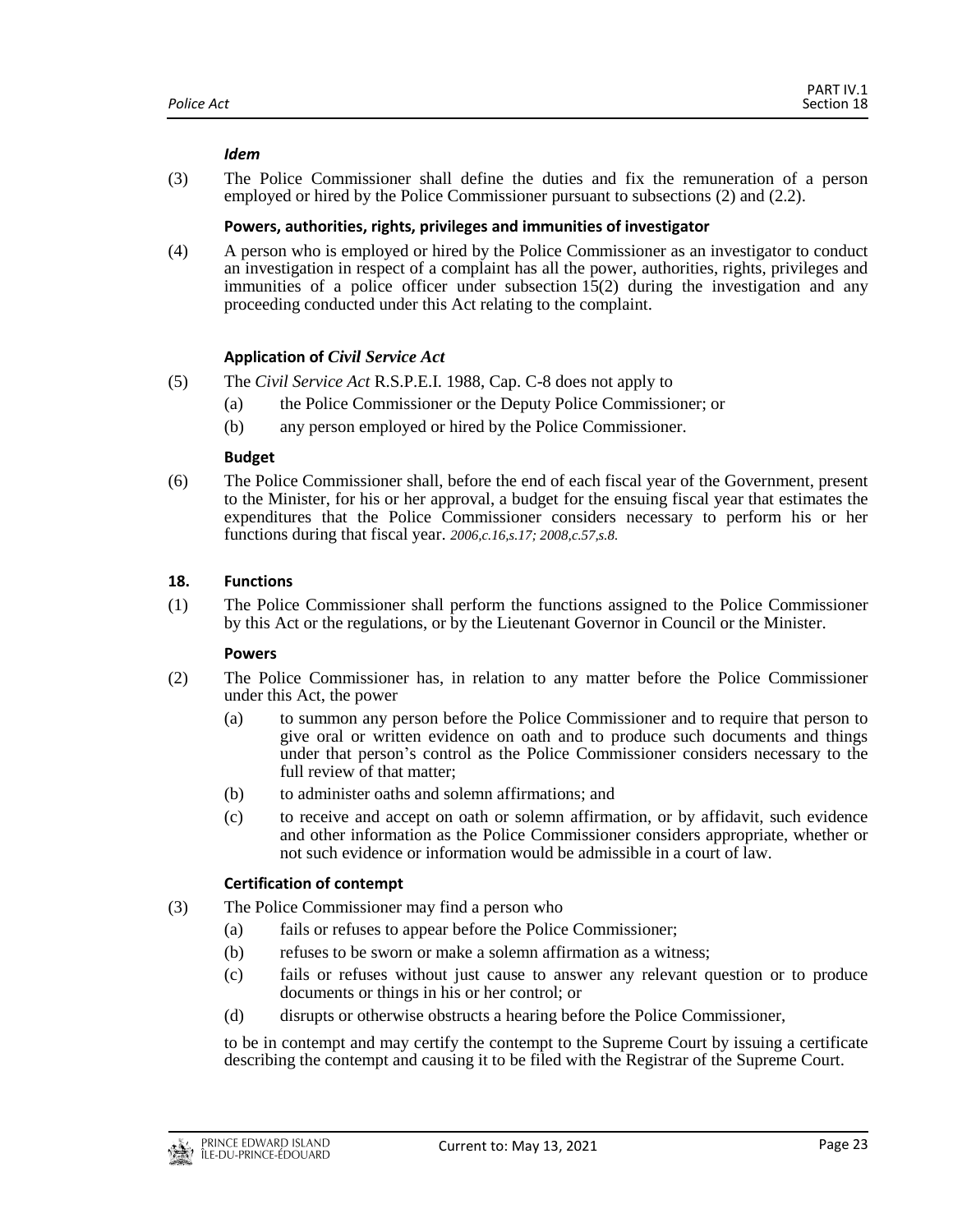#### **Inquiry by Supreme Court**

(4) On the filing of a certificate under subsection (3), a judge of the Supreme Court may summon the person found to be in contempt, may inquire into the matter and, after hearing any statement that may be offered in defence, may punish that person as if he or she had been guilty of contempt of the Court or suspend punishment on condition that the person appears, testifies, produces or ceases to disrupt or obstruct the hearing, as required.

## **Hearings**

(5) The Police Commissioner may hold hearings anywhere in the province relating to the performance of the functions assigned to the Police Commissioner.

## **Rules of practice and procedure**

(6) The Police Commissioner shall make rules respecting practice and procedure before the Police Commissioner and may approve forms for that purpose. *2006,c.16,s.18; 2008,c.57,s.9; 2008,c.20,s.72(72); 2018,c.55,s.8.*

## <span id="page-23-0"></span>**19. Annual report**

- (1) The Police Commissioner shall, within six months after the end of each calendar year, file with the Minister an annual report for the preceding calendar year which includes the following documents and information:
	- (a) the number and nature of the requests made to the Commissioner under section 28 for the review of a decision of a chief officer or the Director concerning a complaint about the conduct of a member of a police department or an instructing officer;
	- (b) the number and nature of complaints made to the Police Commissioner under section 35 concerning the conduct of a chief officer, the Director or a security police officer;
	- (c) the number and nature of the investigations that the Manager causes to be made under section 29 and section 40;
	- (d) a summary of
		- (i) any decision of the Police Commissioner made under subsection 32(8) or 43(8), and
		- (ii) any informal resolution of a complaint effected by an investigator under subsection 29(2) or 40(2);
	- (e) the number and nature of the decisions made
		- (i) by an investigator under subsection 29(3) or 40(3), and
		- (ii) by the Manager under subsection  $39(1)$  or (2);
	- (f) a financial statement, in a form approved by the Minister, outlining the expenditures incurred during the preceding year by the Police Commissioner in performing his or her functions under this Act;
	- (g) such other information and documents as the Minister may direct.

## **No identifying information**

(2) The Police Commissioner shall ensure that an annual report contains no information that indicates the identity of any person involved in a complaint referred to in the annual report. *2006,c.16,s.19; 2008,c.57,s.10.*

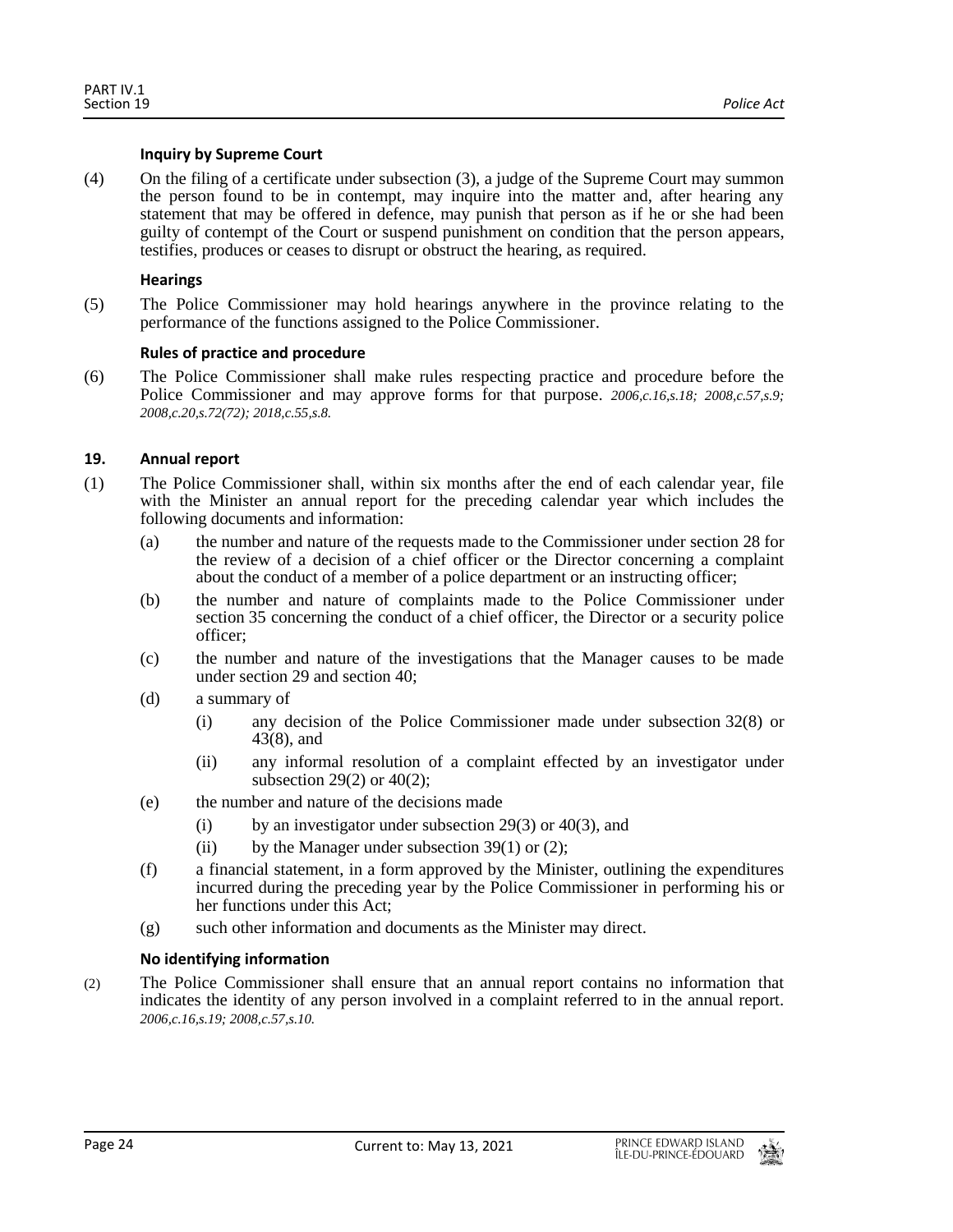# **PART VI.1 - ADJUDICATOR**

## <span id="page-24-1"></span><span id="page-24-0"></span>**19.1 Appointment of Adjudicator**

(1) The Lieutenant Governor in Council, after consultation with the Minister, shall appoint a person who has the qualifications specified in the regulations to be the Adjudicator.

## **Term of office**

- (2) Subject to subsection (3), the Adjudicator
	- (a) shall hold office for a term not to exceed five years;
	- (b) shall continue in office on the expiry of that term until a successor is appointed; and
	- (c) may be appointed for a further term.

#### **Resignation**

(3) The Adjudicator may at any time resign his or her office by submitting a written resignation to the Minister.

#### **Remuneration and expenses**

(4) The Adjudicator shall be paid the remuneration, and be entitled to the necessary expenses, as determined by the Lieutenant Governor in Council.

## **Application of** *Civil Service Act*

<span id="page-24-2"></span>(5) The *Civil Service Act* does not apply to the Adjudicator. *2018,c.55,s.9.*

#### **19.2 Functions of Adjudicator**

- (1) The Adjudicator shall perform the functions assigned to the Adjudicator by
	- (a) this Act or the regulations;
	- (b) the Lieutenant Governor in Council; and
	- (c) the Minister.

## **Powers of Adjudicator**

- (2) The Adjudicator has, in relation to any matter before the Adjudicator under this Act, the power
	- (a) to summon any person before the Adjudicator and to require that person to give oral or written evidence on oath and to produce the documents and things under that person's control that the Adjudicator considers necessary to the full review of that matter;
	- (b) to administer oaths and solemn affirmations; and
	- (c) to receive and accept on oath or solemn affirmation, or by affidavit, the evidence and other information that the Adjudicator considers appropriate, whether or not the evidence or information would be admissible in a court of law.

## **Certification of contempt**

- (3) The Adjudicator may find a person who
	- (a) fails or refuses to appear before the Adjudicator;
	- (b) refuses to be sworn or make a solemn affirmation as a witness;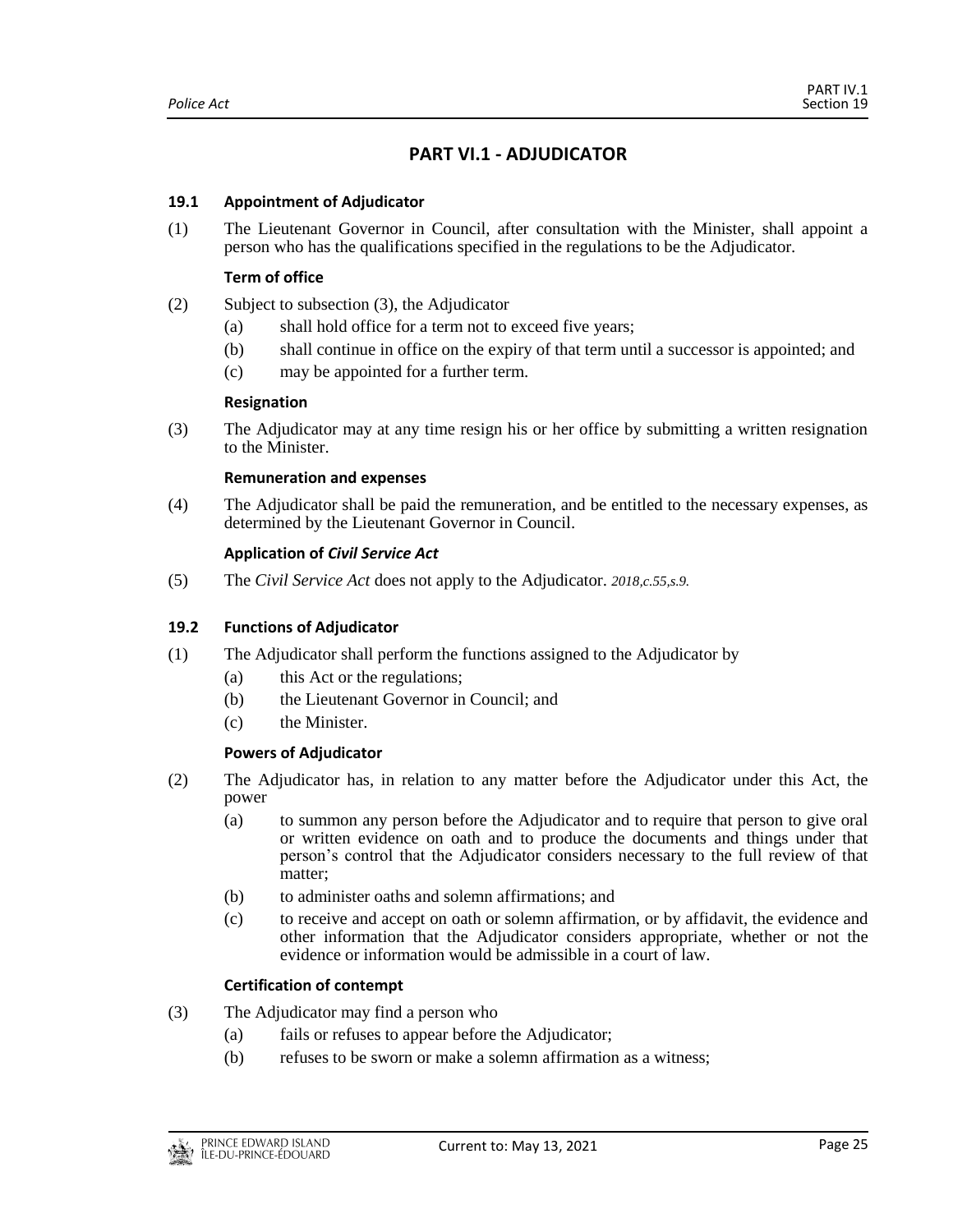- (c) fails or refuses without just cause to answer any relevant question or to produce documents or things in his or her control; or
- (d) disrupts or otherwise obstructs a hearing before the Adjudicator,

to be in contempt and may certify the contempt to the Supreme Court by issuing a certificate describing the contempt and causing it to be filed with the Registrar of the Supreme Court.

#### **Inquiry by Supreme Court**

(4) On the filing of a certificate under subsection (3), a judge of the Supreme Court may summon the person found to be in contempt, may inquire into the matter and, after hearing any statement that may be offered in defence, may punish that person as if he or she had been guilty of contempt of the Court or suspend punishment on condition that the person appear, testify, produce or cease to disrupt or obstruct the hearing, as required.

#### **Hearings**

(5) The Adjudicator may hold hearings anywhere in the province relating to the performance of the functions assigned to the Adjudicator.

## **Rules of practice and procedure**

<span id="page-25-0"></span>(6) The Adjudicator shall make rules respecting practice and procedure before the Adjudicator and may approve forms to be used for that purpose. *2018,c.55,s.9.*

## **PART VII — COMPLAINTS CONCERNING POLICE OFFICERS AND INSTRUCTING OFFICERS**

#### <span id="page-25-1"></span>**20. Interpretation**

In this Part,

- (a) "**complainant**" means the person who has made a complaint under this Part concerning the conduct of a police officer or an instructing officer;
- (b) "**police officer**" means a person who is a police officer of a police department, but does not include the chief officer of the police department;
- (c) "**respondent**" means
	- (i) in the case of a complaint concerning the conduct of a police officer, the police officer whose conduct is the subject of the complaint, and
	- (ii) in the case of a complaint concerning the conduct of an instructing officer, the instructing officer whose conduct is the subject of the complaint;
- (d) "**party**" means, in respect of a complaint, the complainant or the respondent. *2006,c.16,s.20.*

## <span id="page-25-2"></span>**21. Complaints**

- (1) Subject to this Part, any person may make a complaint about the conduct of
	- (a) a police officer; or
	- (b) an instructing officer,

if the person has reasonable grounds for believing that the conduct of the police officer or instructing officer constitutes a breach of the Code.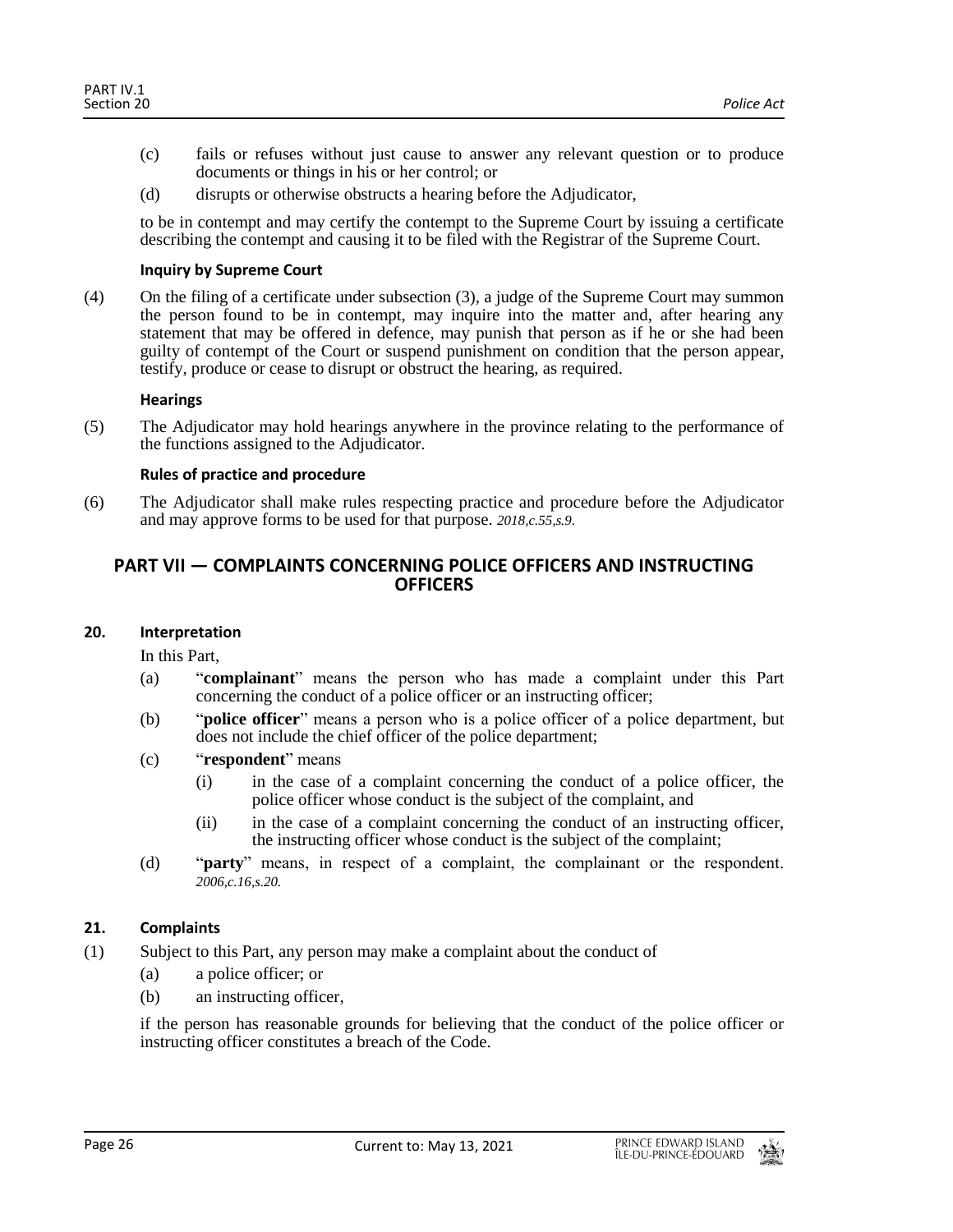#### **Persons who may make complaint**

- (2) A person may make a complaint under this Part concerning the conduct of a police officer or an instructing officer only if the person was directly affected by that conduct and if the complaint is made within twelve months after
	- (a) the conduct complained of occurred; or
	- (b) the person first knew or ought to have known that the conduct complained of had occurred,

whichever occurs later.

#### **Exception where person is a minor**

(3) Where a person directly affected by the conduct that is of concern is a minor, a parent or guardian of the minor may make a complaint on the minor's behalf and, for the purposes of this Part, is deemed to be directly affected by the conduct that is the subject of the complaint.

#### **Exception where person is mentally incompetent**

(4) Where a person directly affected by the conduct that is of concern is mentally incompetent, a parent or guardian of that person may make a complaint on the person's behalf and, for the purposes of this Part, is deemed to be directly affected by the conduct that is the subject of the complaint.

#### **Persons who may not make a complaint**

- (5) A complaint may not be made under this Part by
	- (a) a member of a police department, including an auxiliary constable;
	- (b) a chief officer of a police department or a chief officer appointed under subsection 14.4(2);
	- (c) the Police Commissioner or Deputy Police Commissioner;
	- (d) the Adjudicator;
	- (e) an instructing officer;
	- (f) the Director;
	- (g) a conservation officer appointed as a police officer under subsection  $14.4(1)$ ;
	- (h) a security police officer; or
	- (i) an employer of a person referred to in clause (a) or (b) or clauses (e) to (h).

#### **Other complaints not precluded**

- (6) For greater certainty, nothing in this Part precludes any person from making a complaint in any manner or at any time other than as required or permitted under this Part to
	- (a) a police department concerning the conduct of a police officer of that police department; or
	- (b) the Director concerning the conduct of an instructing officer,

but such a complaint shall not be considered to be a complaint that has been made under this Part. *2006,c.16,s.21; 2008,c.57,s.11; 2018,c.55,s.10; 2021,c.24,s.3.*

#### <span id="page-26-0"></span>**22. Complaints concerning instructing officers**

Sections 23 to 33 shall be interpreted and applied in respect of complaints concerning the conduct of instructing officers as if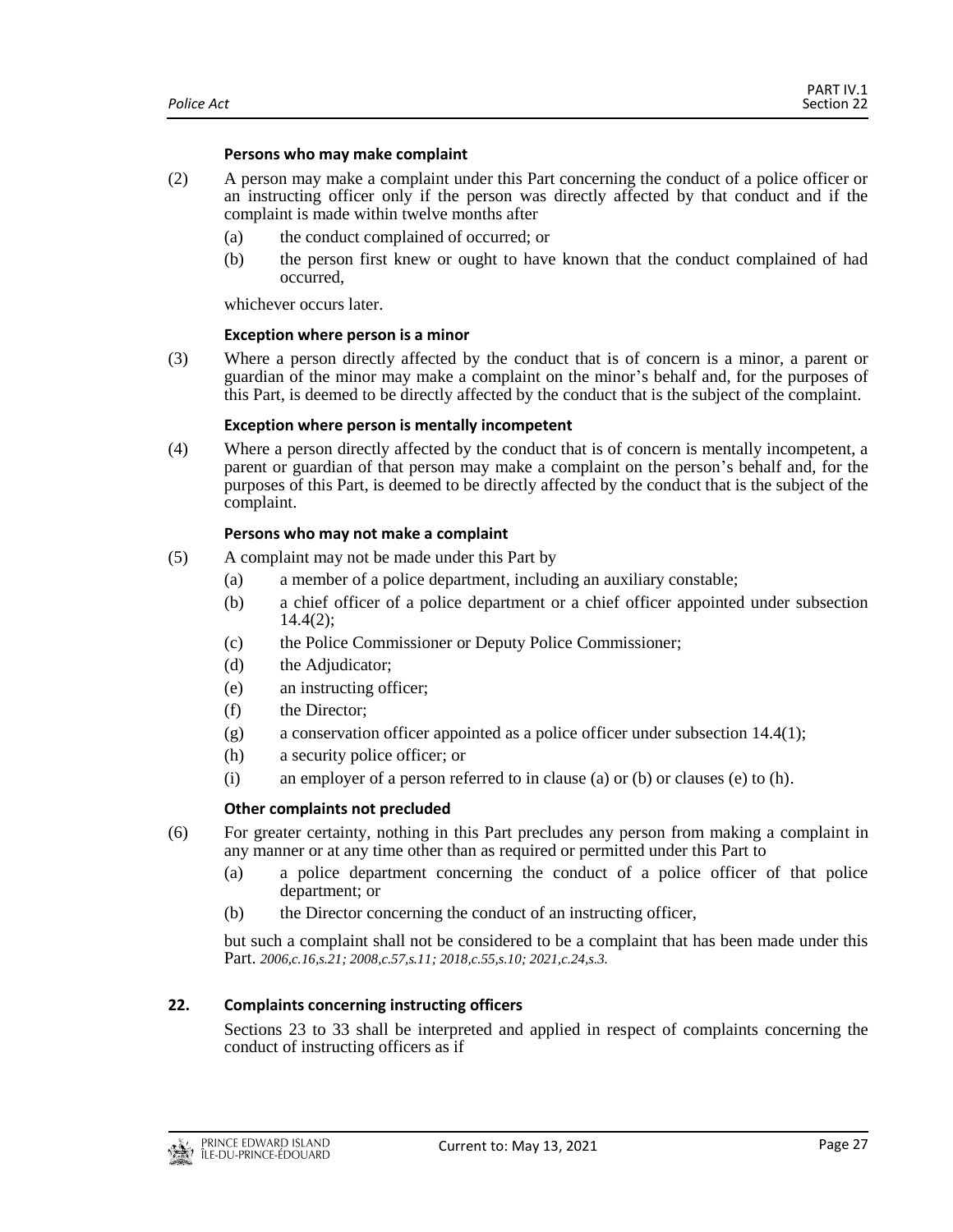- (a) each reference in these sections to a "police officer", a "police officer of a police department", a "police officer of the police department" or a "respondent" were a reference to an instructing officer;
- (b) each reference in these sections to a "chief officer", a "chief officer of a police department" or a "chief officer of the police department" were a reference to the Director; and
- (c) each reference in these sections to "the offices or station of the police department" were a reference to the offices of the Atlantic Police Academy. *2006,c.16,s.22.*

## <span id="page-27-0"></span>**23. Form and submission**

- (1) A person who wishes to make a complaint under this Act in respect of the conduct of a police officer of a police department shall make the complaint to the chief officer of the police department by
	- (a) stating the complaint in writing and including therein the grounds for the complaint;
	- (b) signing the complaint; and
	- (c) delivering the complaint to the chief officer at the offices or station of the police department or to the Manager at the Office of the Police Commissioner.

#### **Manager shall forward complaint**

 $(1.1)$  Where a complaint is received by the Manager pursuant to clause  $(1)(c)$ , the Manager shall immediately forward the complaint to the chief officer referred to in subsection (1).

#### **Notification to manager**

 $(1.2)$  Where a complaint is received by a chief officer pursuant to clause  $(1)(c)$ , the chief officer shall immediately notify the Manager respecting the complaint.

#### **"Delivering", defined**

- (1.3) In clause (1)(c), "**delivering**" includes, with respect to a complaint,
	- (a) sending the complaint to the chief officer or the Manager, as the case may be, by ordinary mail, registered mail or courier, or by facsimile transmission;
	- (b) leaving the complaint with the chief officer or the Manager, as the case may be; or
	- (c) another method authorized by the Police Commissioner.

#### **Notice of receipt of complaint**

- (2) Within 15 days after the day that a complaint is received by a chief officer, the chief officer shall cause
	- (a) a written notice indicating that the chief officer has received the complaint to be served on the complainant; and
	- (b) a copy of the complaint to be served on the respondent. *2006,c.16,s.23; 2018,c.55,s.11.*

#### <span id="page-27-1"></span>**24. Withdrawal of complaint**

(1) Subject to subsection (3), a complainant may, at any time after making a complaint to a chief officer of a police department, withdraw the complaint by delivering a written notice of withdrawal that is signed by the complainant, to the chief officer at the offices or station of the police department.

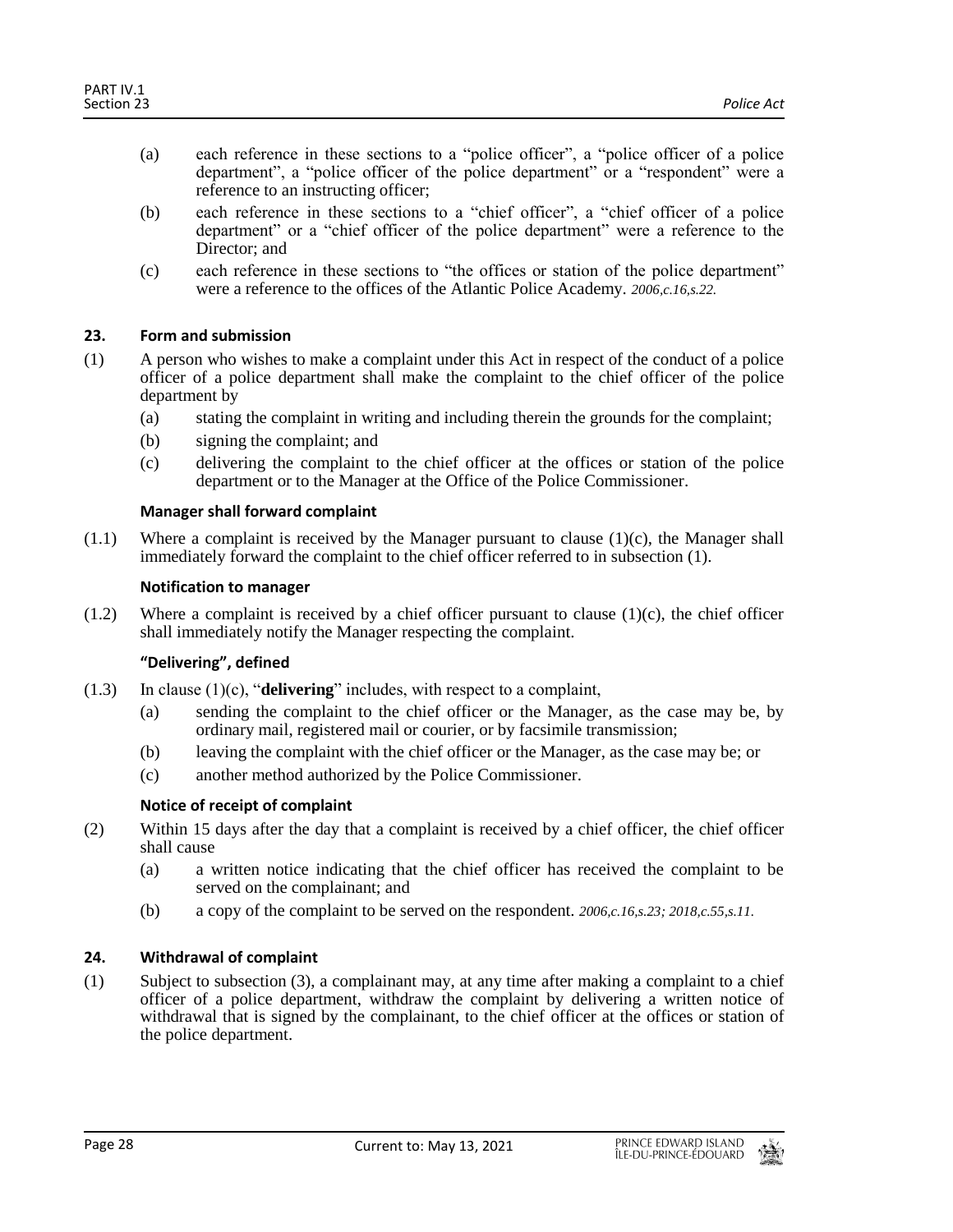#### **Notice of withdrawal**

(2) The chief officer of a police department shall, promptly after a written notice of withdrawal is delivered to the chief officer, cause a copy of the notice to be served on the respondent.

#### **Restriction**

(3) After a chief officer has commenced disciplinary proceedings under subsection 27(4) against the respondent to a complaint, the complainant may not withdraw the complaint without the consent of the chief officer.

## **Refusal to consent and notice**

(4) Where the chief officer refuses to consent to the withdrawal of a complaint, the chief officer shall cause a written notice of the refusal to be served on the parties to the complaint within 15 days after the day the complainant delivered a notice of withdrawal to the chief officer. *2006,c.16,s.24.*

## <span id="page-28-0"></span>**25. Late complaints**

- (1) Where the chief officer of a police department decides that a complaint made in respect of the conduct of a police officer of the police department is made more than twelve months after the later of
	- (a) the date the facts on which it is based occurred; or
	- (b) the date upon which the person making the complaint first knew or ought to have known that the conduct complained of had occurred,

the chief officer shall dismiss the complaint.

#### **Extension – time to file complaint**

(1.1) Despite subsection (1), the chief officer of a police department may extend the time limit for making a complaint if the chief officer is satisfied that there are good reasons for doing so and it is not contrary to the public interest.

#### **Complainant not directly affected**

(2) Where, after a complaint is made to the chief officer of a police department, the chief officer determines that the complainant is not directly affected by the conduct of a police officer of the police department that is the subject of the complaint, the chief officer may dismiss the complaint.

#### **Notice**

- (3) Where the chief officer of a police department
	- (a) decides under subsection (1) that a complaint is made more than twelve months after the later of
		- (i) the date the facts on which it is based occurred, or
		- (ii) the date upon which the person making the complaint first knew or ought to have known that the conduct complained of had occurred,

and declines to extend the time limit for making a complaint under subsection (1.1); or

(b) decides to dismiss a complaint under subsection (1) or (2),

the chief officer shall, promptly after making that decision, cause a written notice to be served on the parties to the complaint that advises them of

(c) the decision and the reasons therefor; and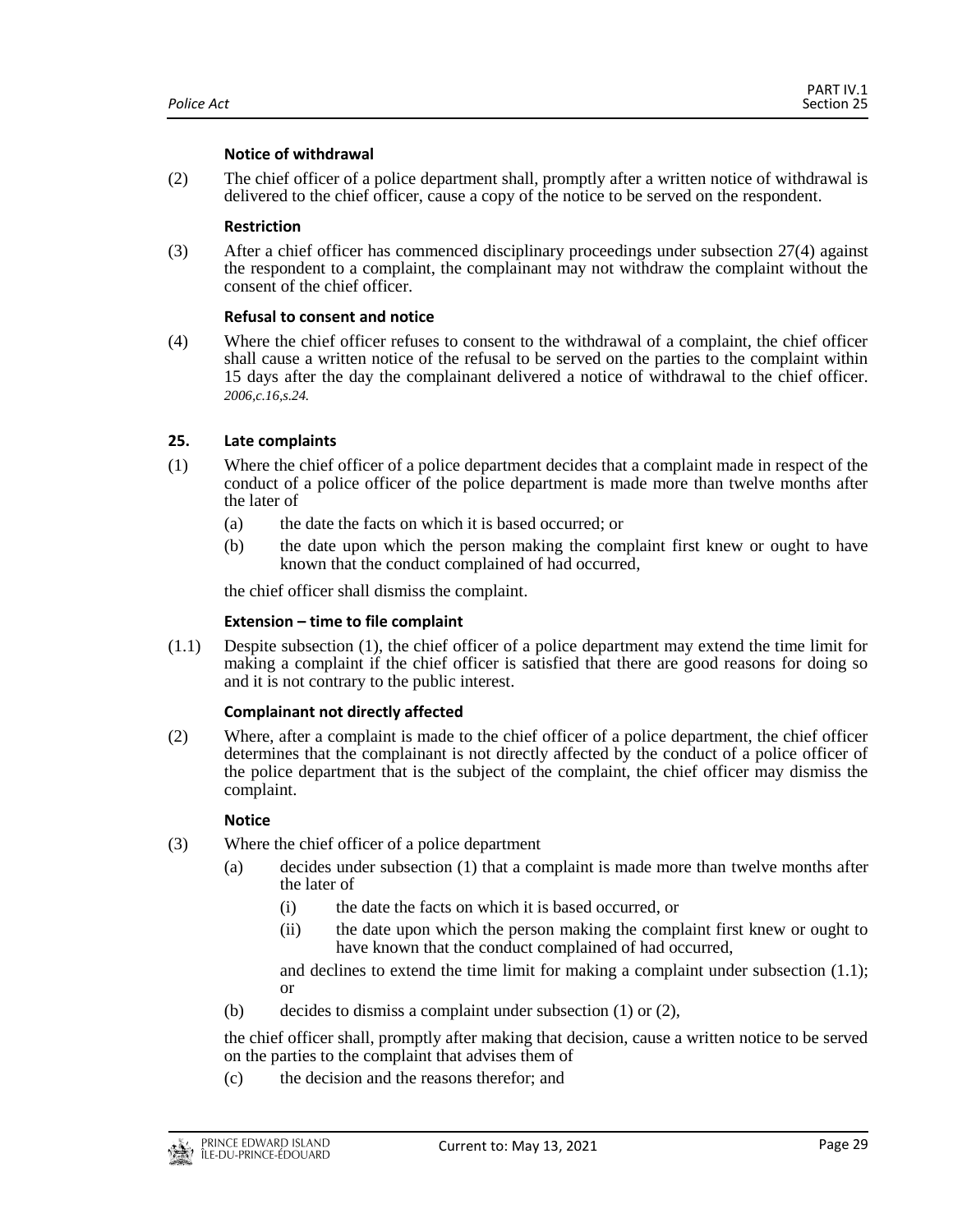(d) the complainant's right to request, within 30 days after the day the notice is received by the complainant, the Police Commissioner to review the decision under section 28.

## **Delay of complaint where criminal proceedings**

- (4) Where, before or after a complaint is made to the chief officer of a police department, criminal proceedings have been commenced in respect of the conduct that is the subject of the complaint, the chief officer may delay his or her consideration of the complaint, or any action he or she may take in respect of the complaint, under this Part until
	- (a) the criminal proceedings have been completed; and
	- (b) any right of appeal in respect of those proceedings has been exhausted or has expired.

## **Notice**

(5) The chief officer of a police department shall, promptly after deciding to delay dealing with a complaint under subsection (4), cause a written notice to be served on the parties to the complaint that advises them of that decision. *2006,c.16,s.25; 2008,c.57,s.12; 2021,c.24,s.4.*

## <span id="page-29-0"></span>**26. Service of copy of complaint and appointment of an investigator**

After a complaint is made to a chief officer of a police department about the conduct of a police officer of the police department, the chief officer shall, subject to subsections 25(1),  $(1.1)$ ,  $(2)$  and  $(4)$ , promptly

- (a) designate another police officer of the police department to conduct an investigation of the complaint; or
- (b) ask the chief officer of another police service to designate a member of that police service to conduct an investigation of the complaint. *2006,c.16,s.26; 2021,c.24,s.5.*

## <span id="page-29-1"></span>**27. Investigation**

- (1) Within 90 days of being designated to conduct an investigation, or within such longer period as may be determined by the chief officer of the respondent, an investigator shall
	- (a) carry out an investigation into the alleged conduct of the respondent that is the subject of the complaint; and
	- (b) submit a written report of his or her findings to the chief officer of the respondent.

## **Dismissal of complaint**

(2) Where, after reviewing an investigator's report, the chief officer decides that the complaint is unsubstantiated, or that the complaint is trivial, frivolous, vexatious, unfounded, or made in bad faith, the chief officer shall dismiss the complaint.

## **Complaint not about serious breach of Code - informal resolution**

- (3) Where, after reviewing an investigator's report, the chief officer decides that the respondent's conduct may constitute a breach of the Code, but the chief officer is satisfied that it is not of a serious nature, the chief officer may
	- (a) resolve the complaint informally, if the parties to the complaint agree that the matter is not of a serious nature and consent in writing to the proposed resolution;
	- (b) dismiss the complaint if, in the opinion of the chief officer, the complainant has refused to accept a fair and reasonable resolution of the complaint proposed by the chief officer; or

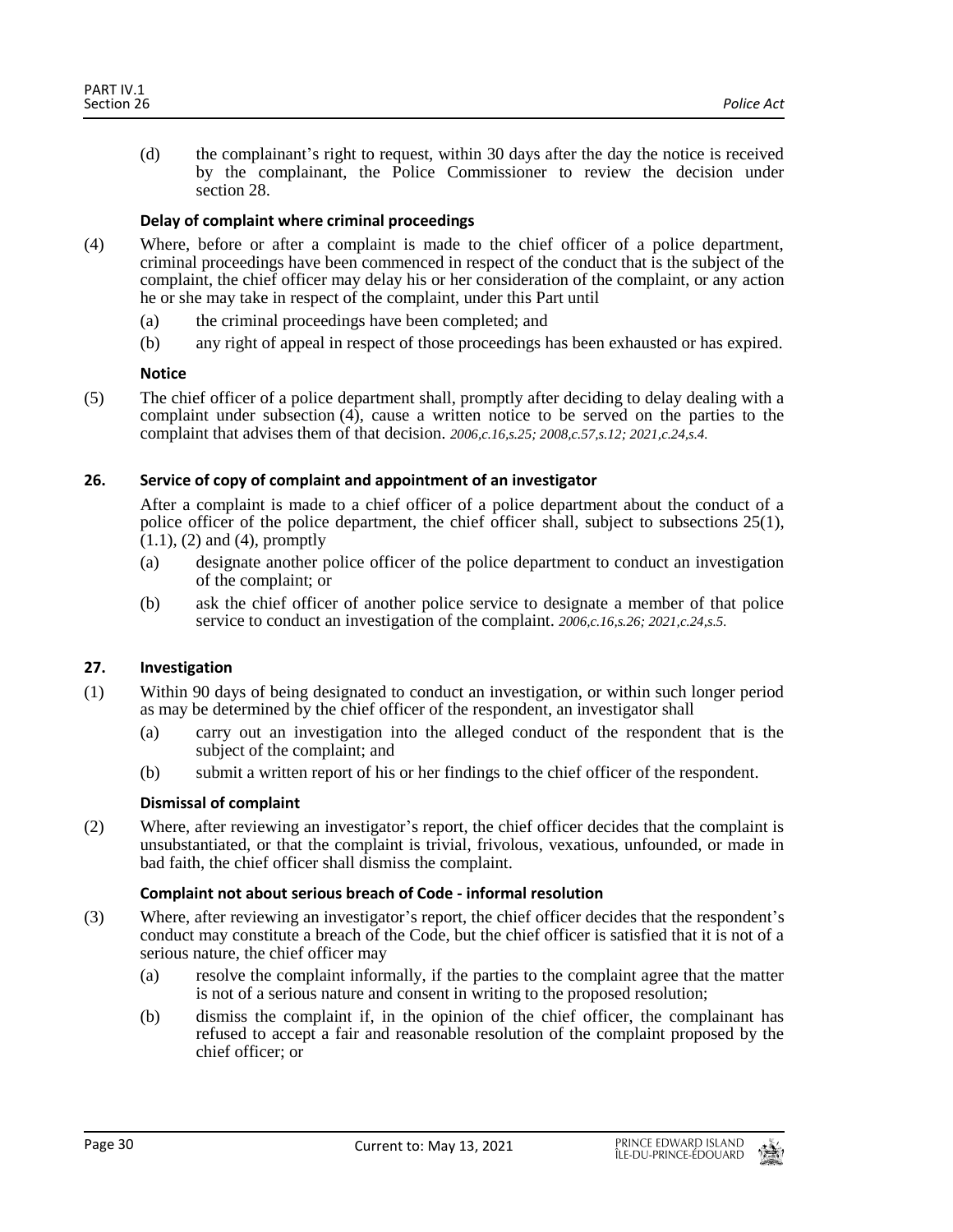(c) initiate such disciplinary proceedings as the chief officer considers appropriate against the respondent in respect of the conduct that is the subject matter of the complaint.

## **Complaint about serious breach of the Code**

(4) Where, after reviewing an investigator's report, the chief officer decides that the respondent's conduct may constitute a serious breach of the Code, the chief officer shall initiate such disciplinary proceedings against the respondent as the chief officer considers appropriate in respect of the breach of the Code.

## **Rules for conduct of disciplinary proceeding**

(5) The chief officer may, for the purposes of any disciplinary proceeding initiated under clause  $(3)(c)$  or subsection  $(4)$ , make or adopt such rules for the conduct of the disciplinary proceeding as the chief officer considers appropriate.

## **Attendance and representation at proceeding**

(6) Repealed by *2008,c.57,s.13.*

## **Evidence**

(7) Repealed by *2008,c.57,s.13.*

## **Decision to impose disciplinary penalty**

(8) Where, after the conclusion of a disciplinary proceeding initiated under clause (3)(c) or subsection (4), the chief officer of a police department finds that the respondent has breached the Code, the chief officer may impose any such disciplinary penalty on the respondent as may be imposed under the Code in respect of the breach.

#### **Decision, notice**

- (9) Where the chief officer of a police department
	- (a) decides to dismiss a complaint under subsection  $(2)$  or clause  $(3)(b)$ ; or
	- (b) after conducting a disciplinary proceeding, decides under subsection (8),
		- (i) that the respondent to a complaint has breached the Code, and
		- (ii) to impose a disciplinary penalty on the respondent,

the chief officer shall, as soon as possible after making the decision, cause the parties to the complaint to be served with

- (c) a written copy of his or her decision, together with the reasons for the decision; and
- (d) a written notice of
	- (i) the right of the complainant under subsection 28(2) to request the Police Commissioner to review the decision, if the decision is one referred to in clause (a), or
	- (ii) the right of either party under subsection 28(3) to request the Police Commissioner to review the decision, if the decision is one referred to in clause (b). *2006,c.16,s.27; 2008,c.57,s.13.*

#### <span id="page-30-0"></span>**28. Review of dismissal of complaint**

(1) Where a complainant is notified under subsection 25(3) that his or her complaint has been dismissed by the chief officer under subsection 25(1) or (2), the complainant may, within 30 days after the day the notice is served on the complainant, request the Police Commissioner to review the decision.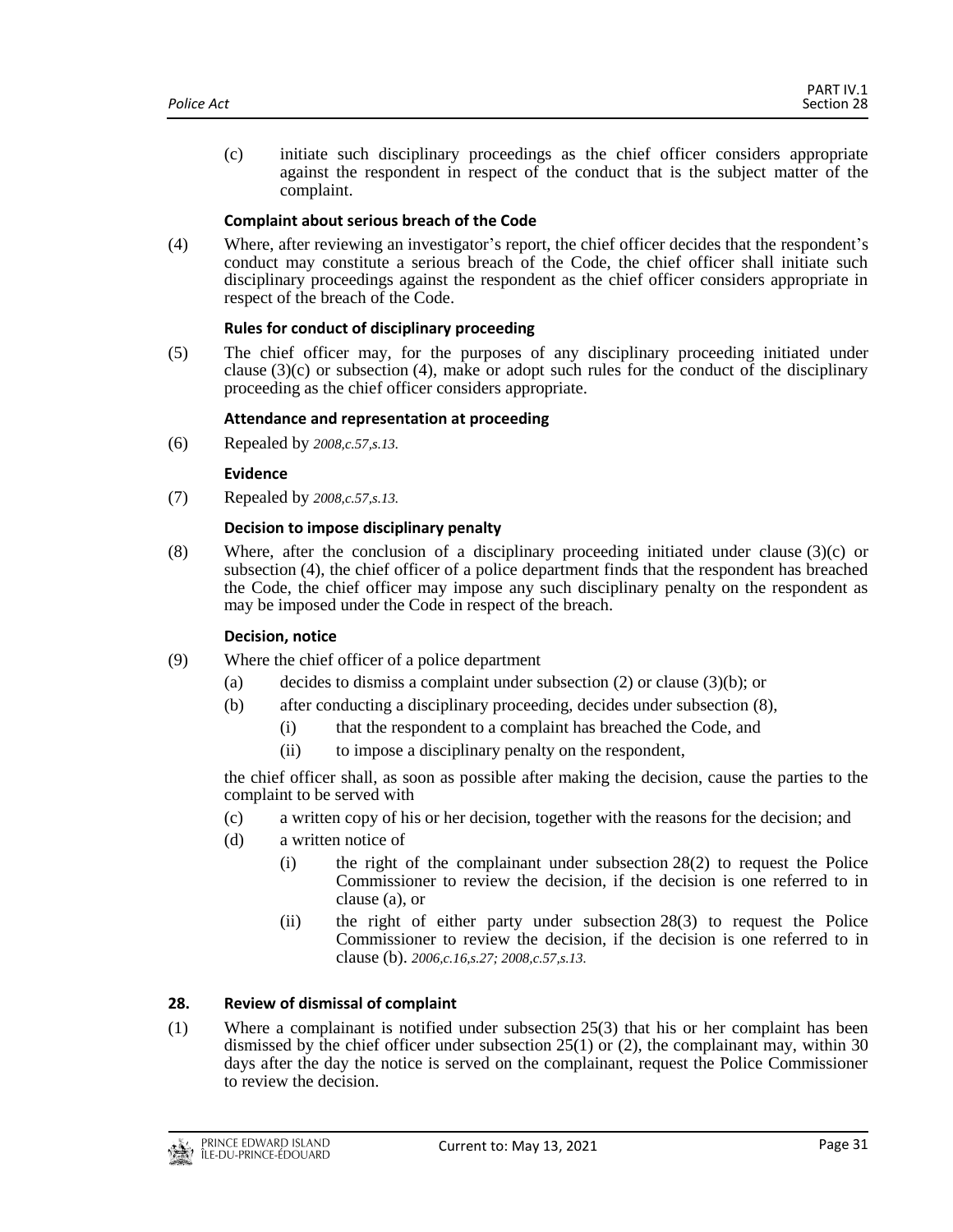## *Idem*

(2) Where a complainant is notified under subsection 27(9) that his or her complaint has been dismissed by the chief officer under subsection  $27(2)$  or clause  $27(3)(b)$ , the complainant may, within 30 days after the day the notice is served on the complainant, request the Police Commissioner to review the decision and the complaint.

## **Review of disciplinary decision**

- (3) Where a party to a complaint is notified under subsection 27(9) that the chief officer has under subsection 27(8)
	- (a) determined that the respondent has breached the Code; and
	- (b) imposed a disciplinary penalty on the respondent in respect of the breach,

and the party is aggrieved by either decision or by both decisions, the party may, within 30 days after the day the notice is served on the party, request the Police Commissioner to review the decision or decisions and the complaint.

#### **Request for review - requirements**

- (4) A person who wishes to make a request under subsection  $(1)$ ,  $(2)$  or  $(3)$  for a review of a decision of a chief officer concerning a complaint shall make the request to the Police Commissioner by
	- (a) stating the request in writing and including therein the grounds for the request;
	- (b) signing the request; and
	- (c) delivering the request to the Manager at the office of the Police Commissioner.

## **Notice from the Police Commissioner**

- (5) The Manager shall, within 15 days after the day a request for a review of a decision of a chief officer concerning a complaint is delivered to the Manager in accordance with this section, cause
	- (a) a notice of the receipt of the request for the review to be served on the party who made the request to the Manager; and
	- (b) a copy of the request for a review to be served on the other party to the complaint and on the chief officer at the offices or station of the police department.

#### **Chief officer to provide documentation**

- (6) The chief officer shall, within 15 days after the day the chief officer is served with a copy of a request for a review of a decision of the chief officer concerning a complaint, provide to the Manager
	- (a) a copy of the complaint;
	- (b) a copy of any report of an investigator that was submitted to the chief officer in respect of the complaint;
	- (c) a record of the disciplinary proceedings, if any, conducted by the chief officer in respect of the complaint;
	- (d) a copy of the decision of the chief officer that is the subject of the request for a review; and
	- (e) such other documents or things under the control of the chief officer as are relevant to the decision and the complaint.

## **Submission in reply to request for a review**

(7) A party who is served with a copy of a notice of a request for a review may, within 15 days after the day the party is served with the copy of the request, serve on the Manager, at the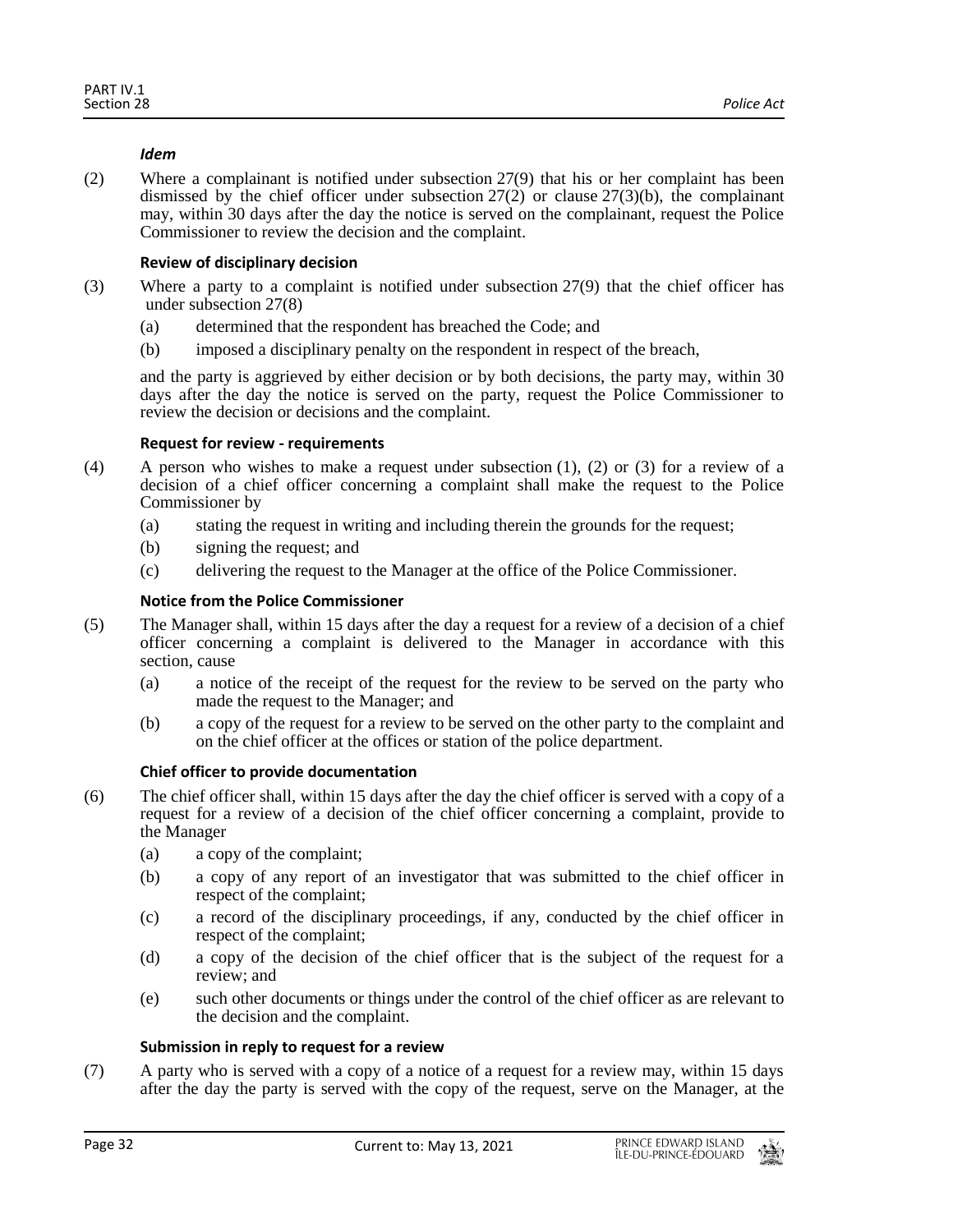office of the Police Commissioner, a written submission in reply, and if the party does so, the Manager shall promptly thereafter cause a copy of the submission to be served on the party requesting the review. *2006,c.16,s.28; 2008,c.57,s.14.*

## <span id="page-32-0"></span>**29. Referral to investigator**

(1) The Manager shall refer any request made under section 28 for a review of a decision and a complaint to an investigator and may, for greater certainty, refer such a request to himself or herself for review in his or her capacity as an investigator.

## **Duties of investigator**

- (2) Where the Manager, under subsection (1), refers a request for a review of a decision and a complaint to an investigator, whether the investigator is the Manager or another investigator, the investigator shall
	- (a) review
		- (i) the decision, the request for the review, and the complaint,
		- (ii) the documents and records of the chief officer that are provided to the Manager in accordance with subsection 28(6), and
		- (iii) any submission in reply to the request for a review filed under subsection 28(7) by the other party to the complaint;
	- (b) carry out such investigation as he or she considers appropriate to determine,
		- (i) in the case of a request under subsection  $28(1)$  or (2) for a review of a decision to dismiss a complaint, whether it was appropriate to dismiss the complaint, or
		- (ii) in the case of a request under subsection 28(3) for a review of a decision concerning the respondent's conduct, whether the respondent's conduct constituted a breach of the Code or whether the disciplinary penalty imposed in respect of that conduct was appropriate, or both, as may be relevant; and
	- (c) attempt to informally resolve the complaint to the satisfaction of both parties.

## **Dismissal or referral**

- (3) After attempting to informally resolve the complaint in respect of which
	- (a) a request is made for a review of a decision made under subsection 28(1) or (2) to dismiss the complaint; or
	- (b) a request is made under subsection 28(3) for a review of a decision concerning the respondent's conduct,

the investigator shall,

- (c) in the case of a request by the complainant,
	- (i) dismiss the request and the complaint where, in the opinion of the investigator,
		- (A) the decision was appropriate, or
		- (B) the decision was not appropriate, but the complainant has refused to accept a fair and reasonable resolution of the complaint proposed by the investigator, or
	- (ii) refer the request and complaint to the Adjudicator for a hearing; and
- (d) in the case of a request by the respondent,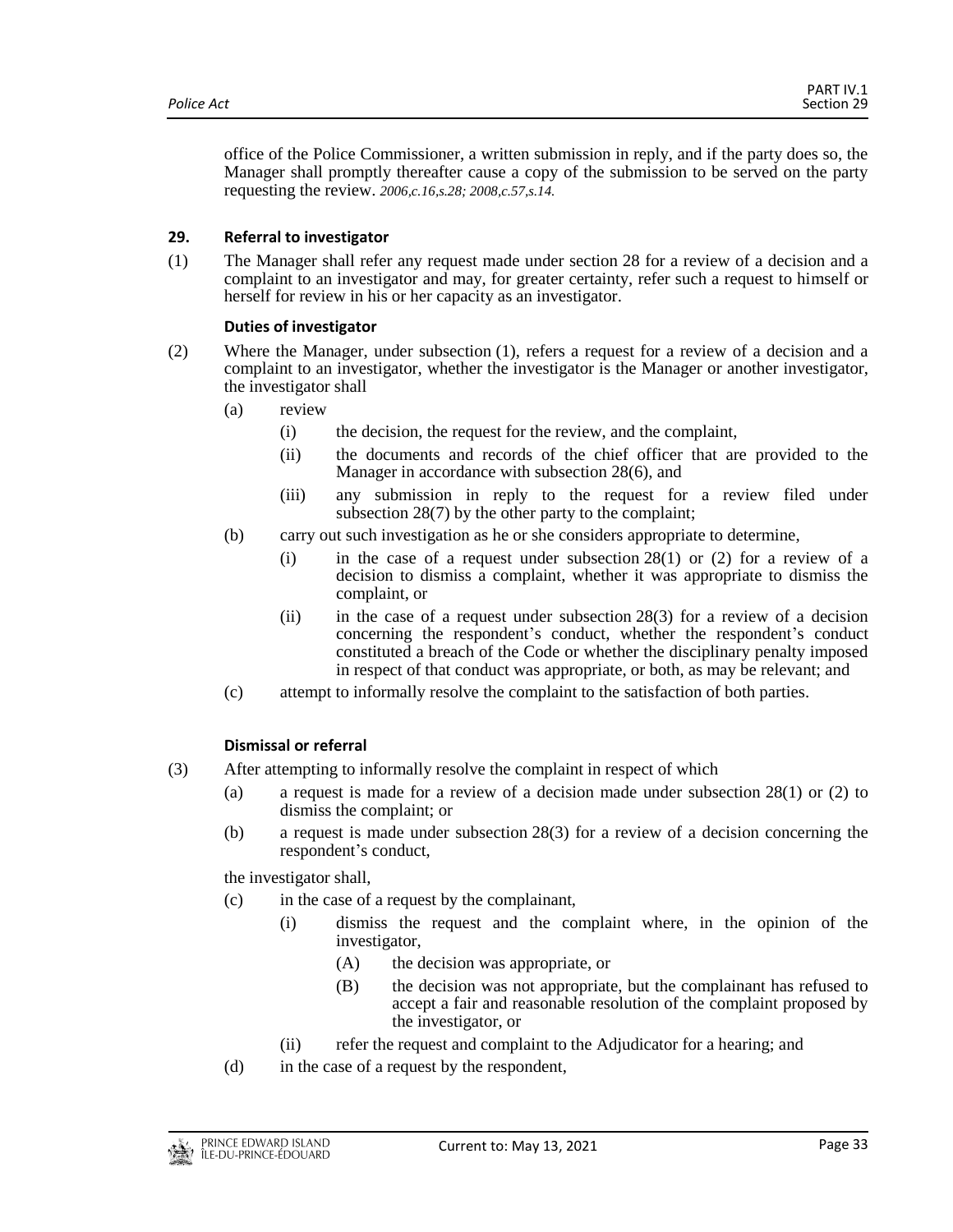- (i) dismiss the request where, in the opinion of the investigator,
	- (A) the decision was appropriate, or
	- (B) the decision was not appropriate, but the respondent has refused to accept a fair and reasonable resolution of the complaint proposed by the investigator, or
- (ii) refer the request and complaint to the Adjudicator for a hearing.

#### **Report on resolution to Police Commissioner**

(4) Where the investigator, pursuant to subsection (2), informally resolves the complaint in respect of which a request has been made to the satisfaction of both parties to the complaint, the investigator shall, as soon as possible after the resolution, submit a written report to the Police Commissioner setting out the manner of the final disposition of the complaint.

#### **Notice of dismissal to Police Commissioner**

(5) Where the investigator, pursuant to subsection (3), dismisses the request and complaint of the complainant, or the request of the respondent, the investigator shall, as soon as possible after the dismissal, submit a written notice of the dismissal to the Police Commissioner.

#### **Referral to Adjudicator - notice**

- (6) Where the investigator, pursuant to subsection (3), decides to refer a request and complaint to the Adjudicator, the investigator shall as soon as possible
	- (a) make the referral by submitting a written notice to the Adjudicator; and
	- (b) submit a written notice to the Police Commissioner of the decision to make the referral. *2006,c.16,s.29; 2008,c.57,s.15; 2018,c.55,s.12.*

#### <span id="page-33-0"></span>**30. Inadmissibility of statements of a party**

(1) Any statement or admission of a party to a complaint that is made to an investigator during the course of an investigation, or an attempt to informally resolve a complaint, conducted pursuant to subsection 29(2), shall not be used or receivable in evidence at any subsequent criminal, civil or administrative proceeding except with the consent of the party who made the statement or admission.

#### *Idem*

(2) An investigator shall not give evidence, or produce any documents or things under his or her control, in respect of any investigation, or attempt to informally resolve a complaint, that the investigator conducted pursuant to subsection 29(2) at any subsequent criminal, civil or administrative proceeding. *2006,c.16,s.30.*

#### <span id="page-33-1"></span>**31. Where complaint resolved**

(1) Where a complaint is informally resolved by an investigator pursuant to subsection 29(2) to the satisfaction of both parties to the complaint, the investigator shall cause a notice of the manner of the final disposition to be served on the parties and the chief officer.

#### **Where complaint not resolved**

(2) Where the investigator, pursuant to subsection 29(3), dismisses the request and complaint of the complainant, or the request of the respondent, the investigator shall promptly cause a written notice to be served on the parties to the complaint that advises them of the dismissal and the reasons therefor.

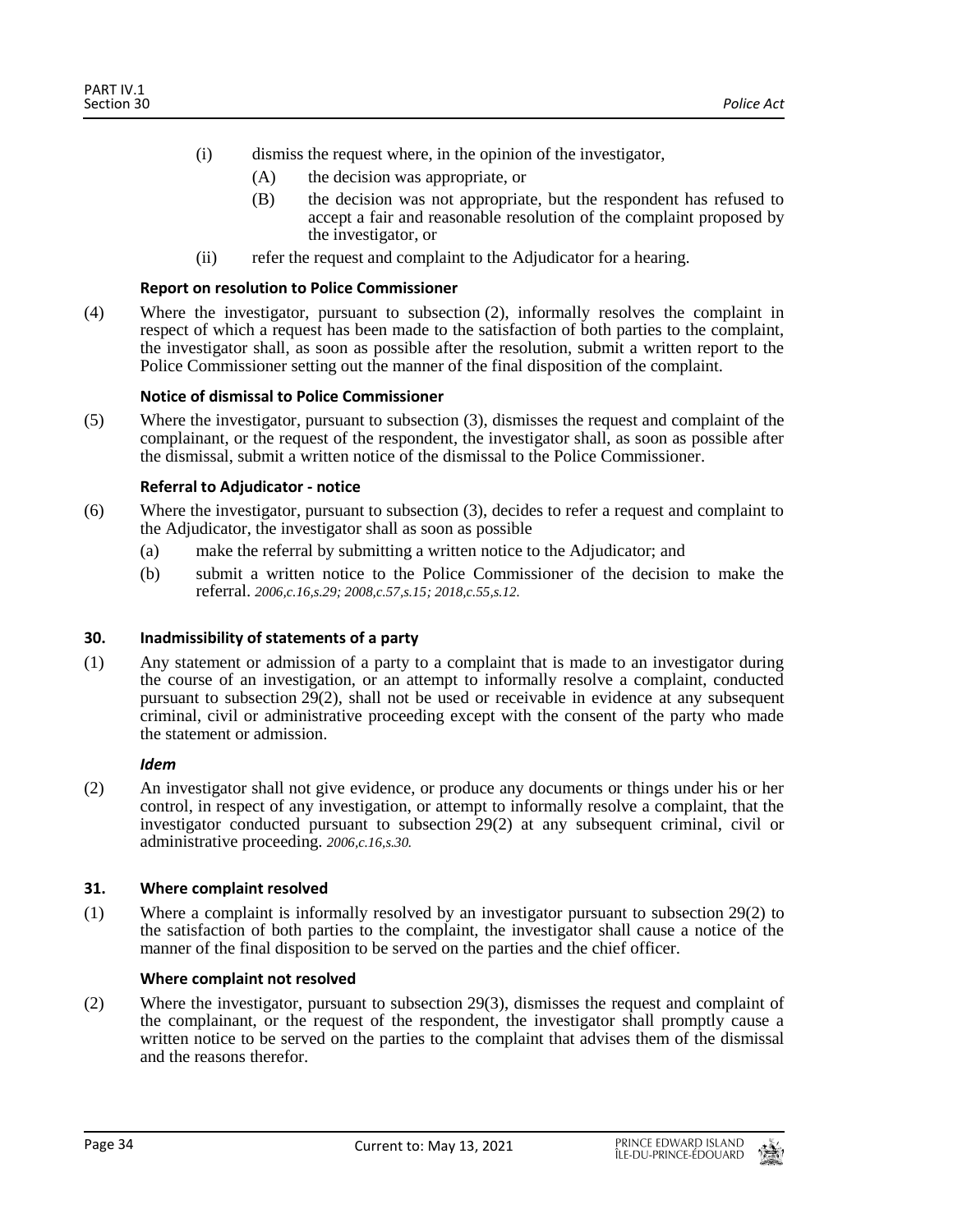#### **Where complaint referred**

(3) Where the investigator, pursuant to subsection 29(3), refers a request and complaint to the Adjudicator for a hearing, the investigator shall promptly cause a written notice to be served on the parties to the complaint, the chief officer and the Police Commissioner that advises them of the referral. *2006,c.16,s.31; 2008,c.57,s.16; 2018,c.55,s13.*

## <span id="page-34-0"></span>**32. Hearing**

(1) Where an investigator under subsection 29(3) refers a request and complaint to the Adjudicator for a hearing, the Adjudicator shall, as soon as possible after the referral, conduct a hearing in respect of the request and complaint.

#### **Hearing open to the public**

(2) A hearing conducted by the Adjudicator under this section shall be open to the public unless the Adjudicator is of the opinion that it is in the best interests of the public, the maintenance of order or the proper administration of justice to exclude members of the public for all or part of the proceedings.

## **Ban on publication of identity of party**

(3) The Adjudicator may make an order directing that the identity of a complainant, a respondent or any witness and any information that could disclose the identity of the complainant, respondent, or witness not be published in a document or broadcast in any way.

#### **Contravention of order**

(4) No person shall fail to comply with an order of the Adjudicator made under subsection (3).

#### **Parties to hearing**

- (5) At a hearing conducted by the Adjudicator
	- (a) the complainant;
	- (b) the respondent;
	- (c) the chief officer of the police department, or the chief officer's delegate;
	- (d) any person who can demonstrate a personal interest in the proceedings; and
	- (e) the Minister,

## are entitled to

- (f) appear and be heard;
- $(g)$  be represented by counsel or another agent, including a union representative;
- (h) be allowed to examine any physical or documentary evidence that will be produced or given in evidence; and
- (i) call witnesses and examine or cross-examine all witnesses.

#### **Hearing** *de novo*

(6) A hearing conducted by the Adjudicator shall be a hearing *de novo.*

## **Costs - responsibility**

(7) Unless the Adjudicator orders otherwise under subsection (8), each person referred to in clauses  $(5)(a)$  to (e) is responsible for the costs incurred by the person in respect of the hearing.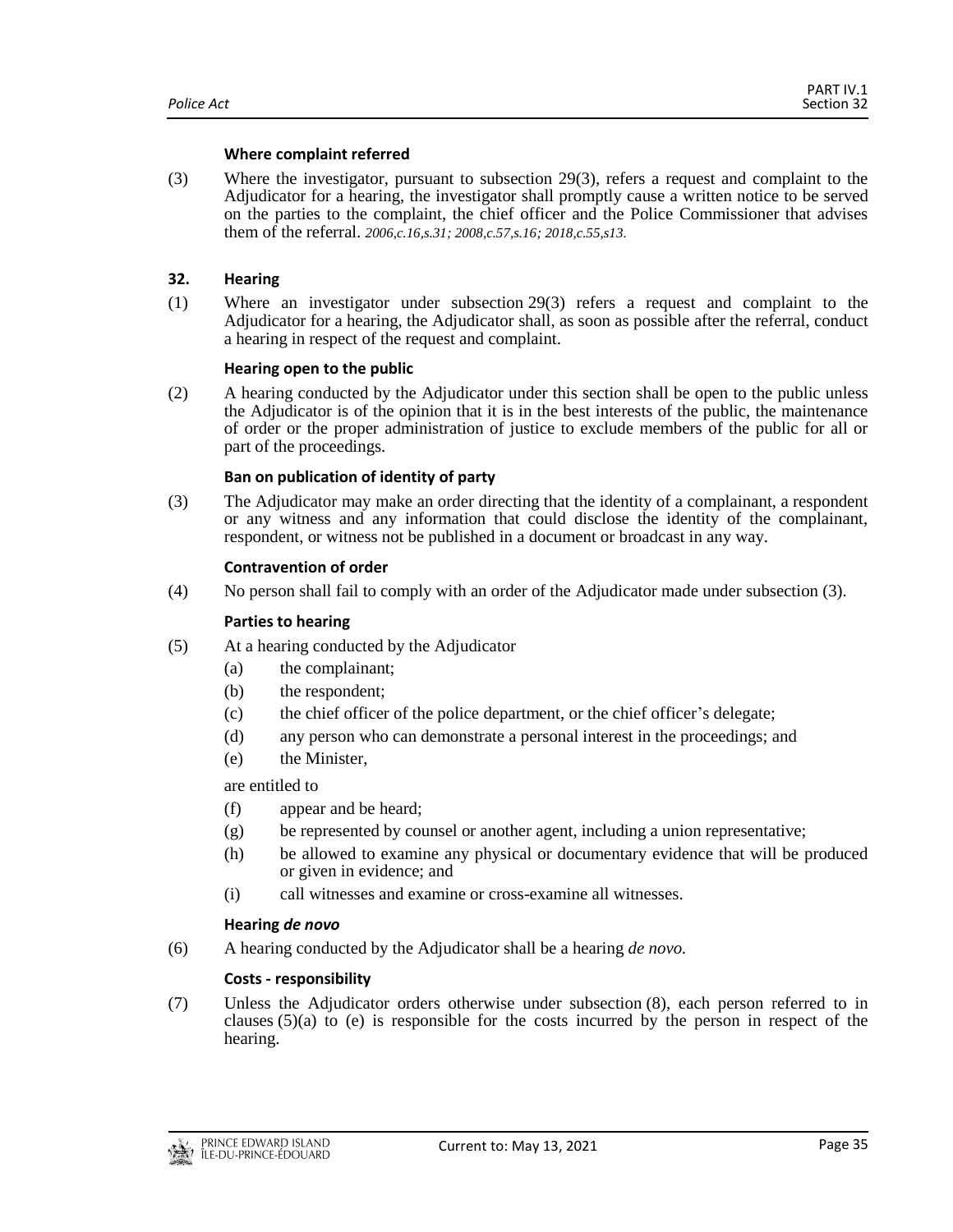## **Responsibility for costs assumed by employer**

(7.1) Notwithstanding subsection (7), where the conduct of a respondent that is the subject of a complaint occurred while the respondent was acting in good faith and in the execution of his or her duties, the employer of the respondent shall assume responsibility for the costs incurred by the respondent in respect of a hearing under this section.

## **Decision**

- (8) The Adjudicator shall, within 20 days after the day that a hearing is completed, make a decision in respect of the matter and
	- (a) may decide to
		- (i) dismiss the request and the complaint,
		- (ii) overturn any decision of the chief officer to dismiss the complaint, find the respondent in breach of the Code and impose a disciplinary penalty on the respondent for the breach in accordance with the Code,
		- (iii) overturn any decision of the chief officer that the respondent breached the Code and find that the respondent did not breach the Code, or
		- (iv) vary, in accordance with the Code, any disciplinary penalty imposed on the respondent by the chief officer; and
	- (b) may order a party to the complaint to pay the costs incurred by the other party.

## **Decision in writing with reasons**

- (9) A decision of the Adjudicator made under subsection (8)
	- (a) shall be in writing and shall include the reasons for making it; and
	- (b) shall be served, within 15 days after the day on which it was made by the Adjudicator, on the parties, the respondent's chief officer at the office or station of the police department, and the Police Commissioner.

#### **Certified copy of decision**

- (10) The Adjudicator shall, for the purpose of ensuring that any decision of the Adjudicator under subsection (8) in respect of costs is enforceable in the same manner as an order of the Supreme Court, provide a certified copy of the decision to
	- (a) the party awarded costs; and
	- (b) the Prothonotary.

## **Enforcement of decision**

(11) The Prothonotary shall, on receipt of the certified copy of a decision referred to in subsection (10), enter the same as a record, and the decision shall thereupon be enforceable in the same manner as an order or judgment of the Supreme Court. *2006,c.16,s.32; 2008,c.57,s.17; 2008,c.20,s.72(72); 2018,c.55,s.14.*

## <span id="page-35-0"></span>**33. Decision final and binding**

(1) Subject to subsection (2), a decision of the Adjudicator under subsection 32(8) is final and binding on the parties to the complaint.

## **Appeal on a question of law**

(2) A party to a complaint may appeal a decision of the Adjudicator under subsection  $32(8)$  to a judge of the Supreme Court on any question of law by filing a notice of appeal, within 30

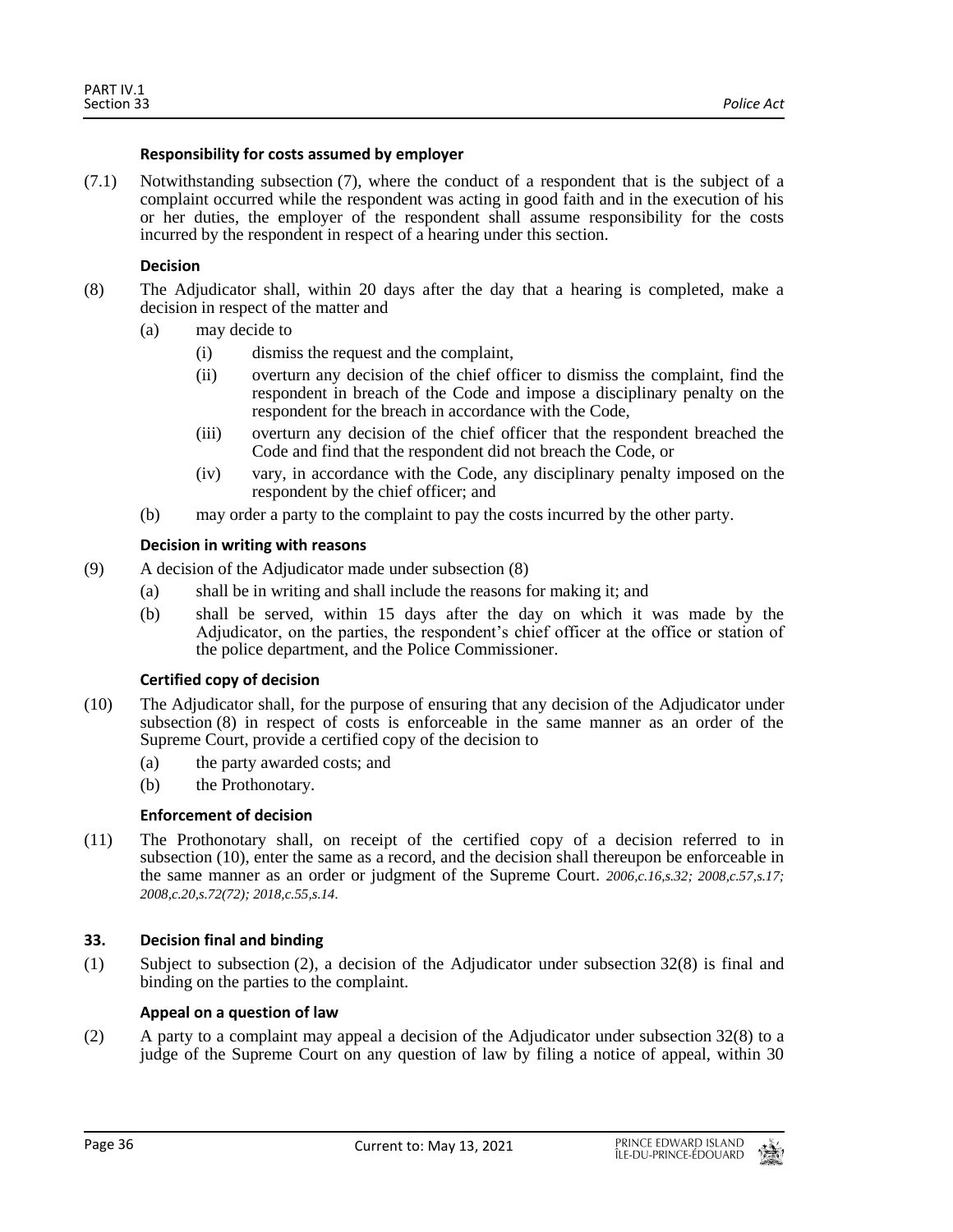days after the day the party is served with the decision, with the Registrar of the Supreme Court.

## **Notice of appeal**

<span id="page-36-0"></span>(3) A notice of appeal filed under subsection (2) shall set out the grounds for the appeal and shall be served on the Adjudicator and on the other party to the complaint. *2006,c.16,s.33; 2008,c.57,s.18; 2008,c.20,s.72(72);2018,c.55,s.15.*

## **PART VIII — COMPLAINTS CONCERNING CHIEF OFFICERS, THE DIRECTOR, CONSERVATION OFFICERS AND SECURITY POLICE OFFICERS**

## <span id="page-36-1"></span>**34. Definitions**

In this Part,

- (a) "**complainant**" means the person who has submitted a complaint under this Part concerning the conduct of a chief officer, the Director, a conservation officer appointed under subsection 14.4(1) or a security police officer;
- (b) "**respondent**" means
	- (i) in the case of a complaint concerning a chief officer, the chief officer who is the subject of the complaint,
	- (ii) in the case of a complaint concerning the conduct of the Director, the Director of the Atlantic Police Academy,
	- (ii.1) in the case of a complaint concerning the conduct of a conservation officer appointed as a police officer under subsection 14.4(1), the conservation officer who is the subject of the complaint,
	- (iii) in the case of a complaint concerning a security police officer, the security police officer who is the subject of the complaint;
- (c) "**party**" means, in respect of a complaint, the complainant or the respondent. *2006,c.16,s.34; 2008,c.57,s.20; 2018,c.55,s.17.*

## <span id="page-36-2"></span>**35. Complaints**

- (1) Subject to this Part, any person may make a complaint about the conduct of
	- (a) the chief officer of a police department or a chief officer appointed under subsection 14.4(2);
	- (b) a conservation officer appointed as a police officer under subsection 14.4(1);
	- (c) a security police officer, if the security police officer is employed by
		- (i) the University of Prince Edward Island, or
		- (ii) an employer of a class or type prescribed by the regulations for the purposes of this subsection; or
	- (d) the Director,

if the person has reasonable grounds for believing that the conduct of the chief officer, conservation officer, security police officer or the Director, as the case may be, constitutes a breach of the Code.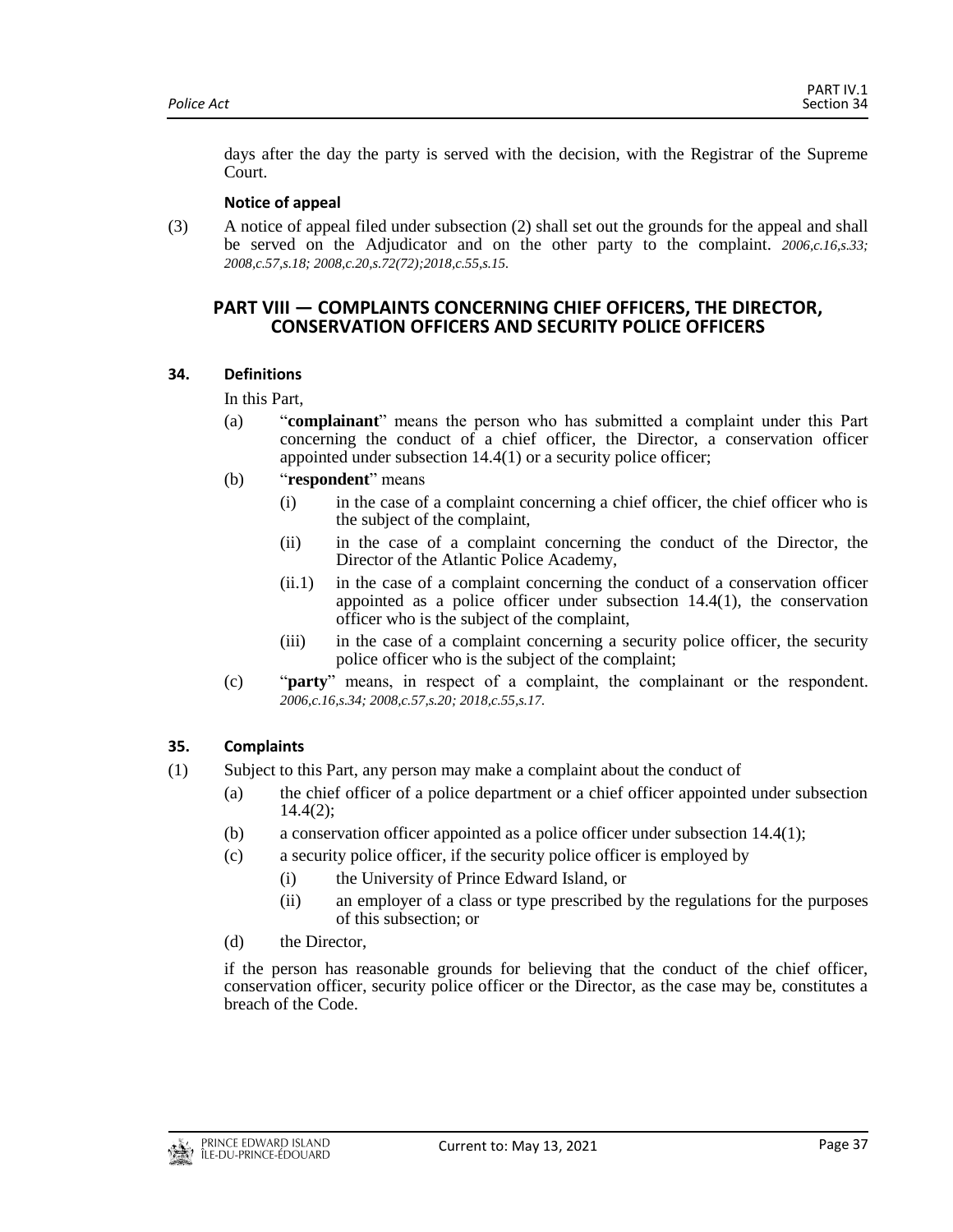#### **Persons who may make complaint**

- (2) A person may make a complaint under this Part concerning the conduct of a chief officer, a security police officer or the Director only if the person was directly affected by that conduct and if the complaint is made within twelve months after
	- (a) the conduct complained of occurred; or
	- (b) the person first knew or ought to have known that the conduct complained of had occurred,

whichever occurs later.

## **Exception where person is a minor**

(3) Where a person directly affected by the conduct and if the complaint is made within 6 months after the facts on which it is based occurred that is of concern is a minor, a parent or guardian of the minor may make a complaint on the minor's behalf and, for the purposes of this Part, is deemed to be directly affected by the conduct that is the subject of the complaint.

## **Exception where person is mentally incompetent**

(4) Where a person directly affected by the conduct that is of concern is mentally incompetent, a parent or guardian of that person may make a complaint on the person's behalf and, for the purposes of this Part, is deemed to be directly affected by the conduct that is the subject of the complaint.

## **Persons who may not make a complaint**

- (5) A complaint may not be made under this Part by
	- (a) a member of a police department, including an auxiliary constable;
	- (b) a chief officer of a police department or a chief officer appointed under subsection 14.4(2);
	- (c) the Police Commissioner or Deputy Police Commissioner;
	- (d) the Adjudicator;
	- (e) an instructing officer;
	- (f) the Director;
	- (g) a conservation officer appointed as a police officer under subsection  $14.4(1)$ ;
	- (h) a security police officer; or
	- (i) an employer of a person referred to in clause (a) or (b) or clauses (e) to (h).

## **Other complaints not precluded**

- (6) For greater certainty, nothing in this Part precludes any person from making a complaint in any manner or at any time other than as required or permitted under this Part to
	- (a) a council concerning the conduct of a chief officer;
	- (a.1) to the Manager at the Office of the Police Commissioner concerning the conduct of the chief officer appointed under subsection 14.4(2) or a conservation officer appointed as a police officer under subsection 14.4(1);
	- (b) the President of Holland College concerning the conduct of the Director; or
	- (c) the employer of a security police officer concerning the conduct of the security police officer,

but such a complaint shall not be considered to be a complaint that has been made under this Part. *2006,c.16,s.35; 2008,c.57,s.21; 2018,c.55,s.18; 2021,c.24,s.6.*

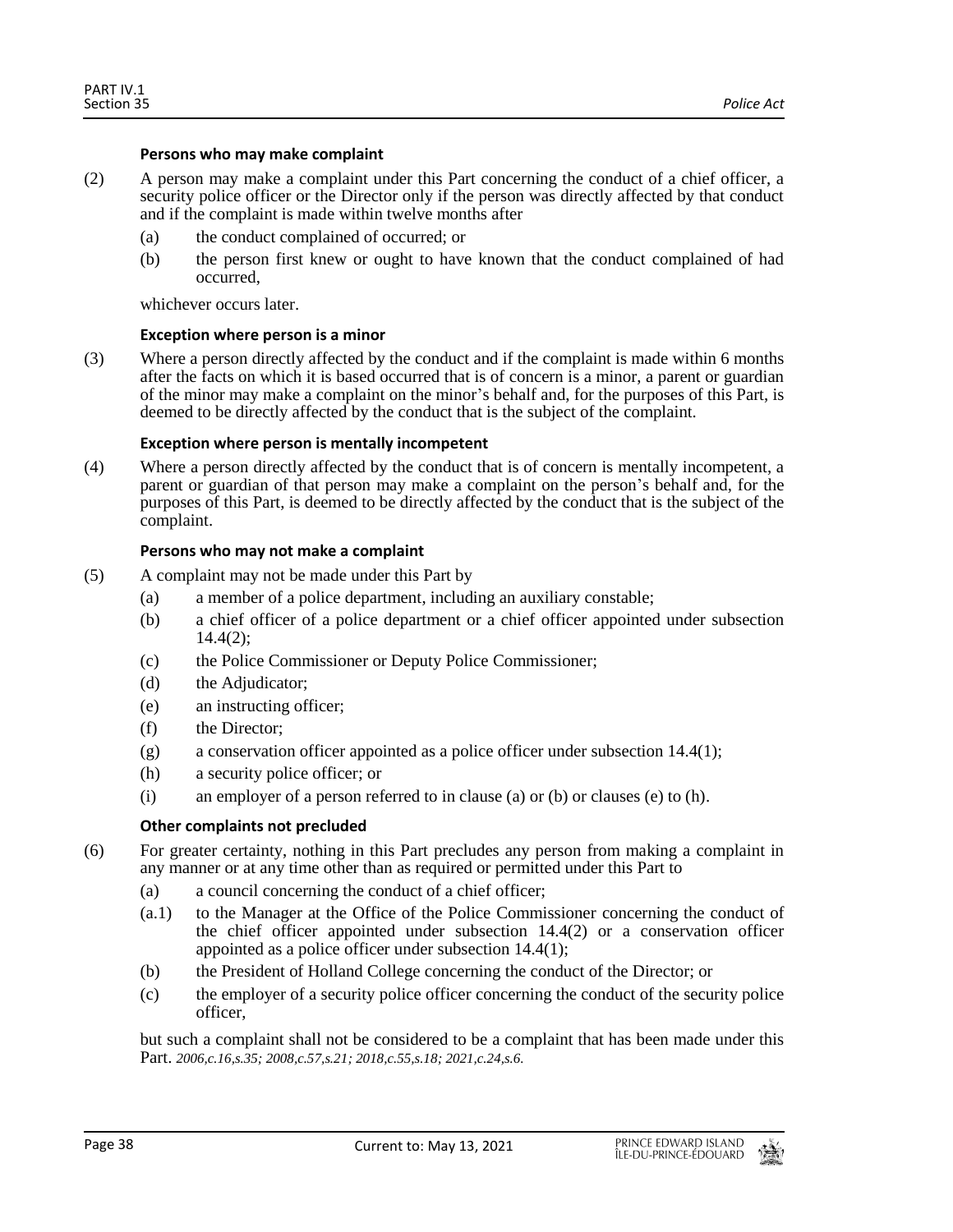## <span id="page-38-0"></span>**36. Complaints concerning Director, etc.**

Sections 37 to 44 shall be interpreted and applied in respect of complaints concerning the conduct of the Director, a security police officer, a chief officer appointed under subsection 14.4(2) or a conservation officer appointed as a police officer under subsection 14.4(1) as if

- (a) each reference in those sections to a "chief officer", a "chief officer of a police department" or a "respondent" were a reference to the Director, a security police officer, a chief officer appointed under subsection 14.4(2) or a conservation officer appointed as a police officer under subsection 14.4(1), as the case may be;
- (b) each reference in those sections to the "council responsible for the police department of which the respondent is a member" were a reference,
	- (i) in the case of a complaint against the Director, to the President of Holland College,
	- (ii) in the case of a complaint against a security police officer, to the employer of the security police officer,
	- (iii) in the case of a complaint against a chief officer appointed under subsection 14.4(2), the Minister, and
	- (iv) in the case of a complaint against a conservation officer appointed as a police officer under subsection 14.4(1), the Chief Conservation Officer; and
- (c) each reference in those sections to the "offices or station of the police department of the respondent" were a reference,
	- (i) in the case of a complaint against the Director, to the office of the President of Holland College,
	- (ii) in the case of a complaint against a security police officer, to the office of the employer of the security police officer,
	- (iii) in the case of a complaint against a chief officer appointed under subsection 14.4(2), to the office of the Minister, and
	- (iv) in the case of a complaint against a conservation officer appointed as a police officer under subsection 14.4(1), to the office of the Chief Conservation Officer. *2006,c.16,s.36; 2008,c.57,s.22; 2018,c.55,s.19.*

## <span id="page-38-1"></span>**37. Making complaint**

- (1) A person who wishes to make a complaint under this Act in respect of the conduct of a chief officer of a police department shall make the complaint to the Police Commissioner by
	- (a) stating the complaint in writing, including the grounds for the complaint;
	- (b) signing the complaint; and
	- (c) delivering the complaint to the Manager at the office of the Police Commissioner.

## **Notice of receipt of complaint**

- (2) Within 15 days after the day that a complaint is received by the Manager, the Manager shall ensure that
	- (a) written notice that the Manager has received the complaint is served on the complainant; and
	- (b) a copy of the complaint is served on the respondent.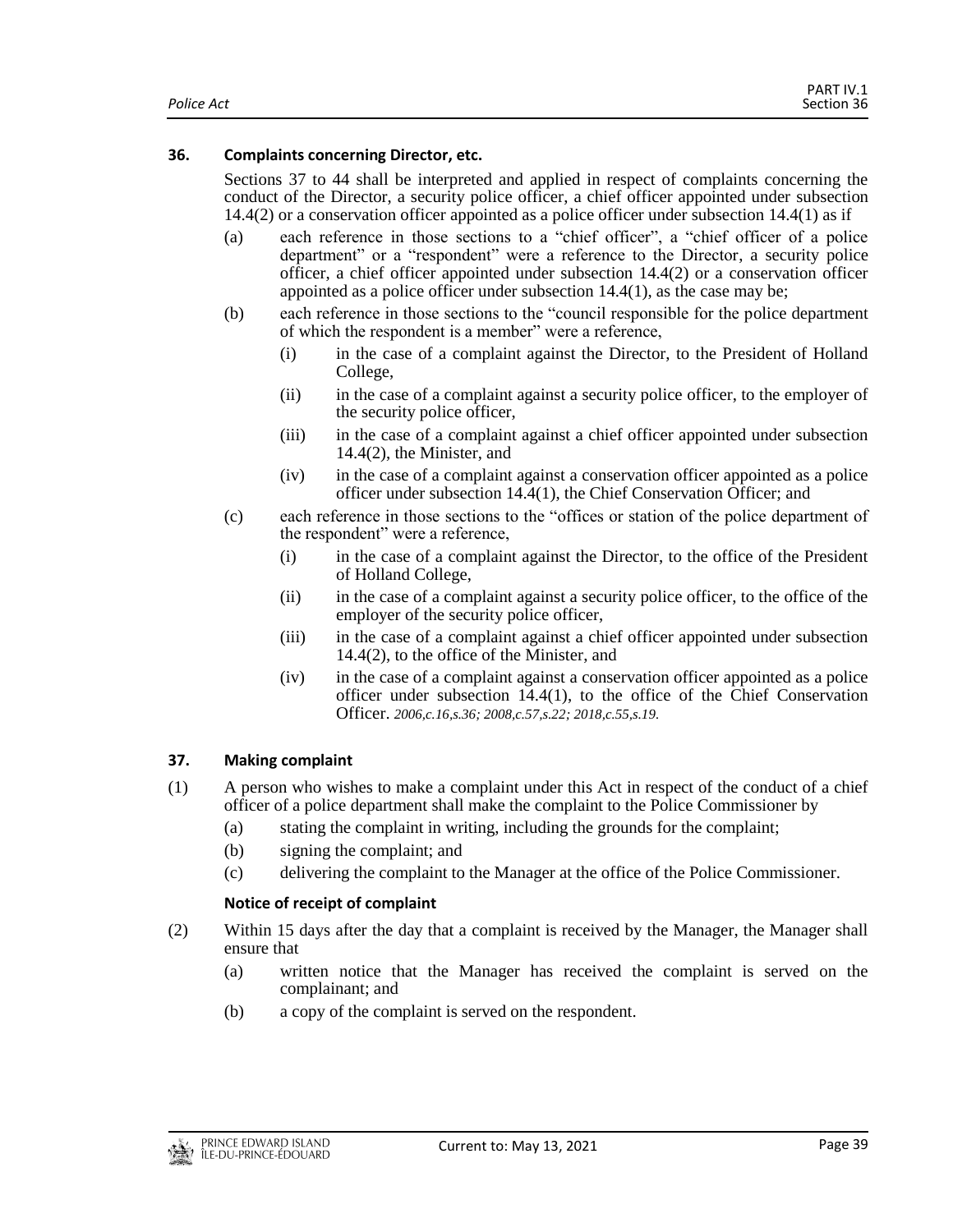## **"Delivering", defined**

- (3) In clause (1)(c), "**delivering**" includes, with respect to a complaint,
	- (a) sending the complaint to the Manager by ordinary mail, registered mail or courier, or by facsimile transmission;
	- (b) leaving the complaint with the Manager at the office of the Police Commissioner; or
	- (c) another method authorized by the Police Commissioner. *2006,c.16,s.37; 2008,c.57,s.23; 2018,c.55,s.20.*

## <span id="page-39-0"></span>**38. Withdrawal of complaint**

(1) Subject to subsection (3), a complainant may, at any time after making a complaint to the Manager, withdraw the complaint by delivering a written notice of withdrawal that is signed by the complainant, to the Manager at the office of the Police Commissioner.

#### **Notice of withdrawal**

(2) The Manager shall, promptly after a written notice of withdrawal is delivered to the Manager, cause a copy of the notice to be served on the respondent.

#### **Restriction**

(3) After the Manager has caused an investigation to be commenced under section 40 in respect of a complaint, the complainant may not withdraw the complaint without the consent of the Manager.

#### **Refusal to consent and notice**

(4) Where the Manager refuses to consent to the withdrawal of a complaint, the Manager shall cause a written notice of the refusal to be served on the parties to the complaint within 30 days after the day the complainant delivered a written notice of withdrawal to the Manager. *2006,c.16,s.38; 2008,c.57,s.24.*

#### <span id="page-39-1"></span>**39. Late complaints**

- (1) Where the Manager decides that a complaint made in respect of the conduct of a chief officer is made more than twelve months after the later of
	- (a) the date the facts on which it is based occurred; or
	- (b) the date upon which the person making the complaint first knew or ought to have known that the conduct complained of had occurred,

the Manager shall dismiss the complaint.

#### **Extension – time to file complaint**

(1.1) Despite subsection (1), the Manager may extend the time limit for making a complaint if the Manager is satisfied that there are good reasons for doing so and it is not contrary to the public interest.

#### **Complainant not directly affected**

(2) Where, after a complaint is made to the Manager, the Manager determines that the complainant is not directly affected by the conduct of the chief officer that is the subject of the complaint, the Manager may dismiss the complaint.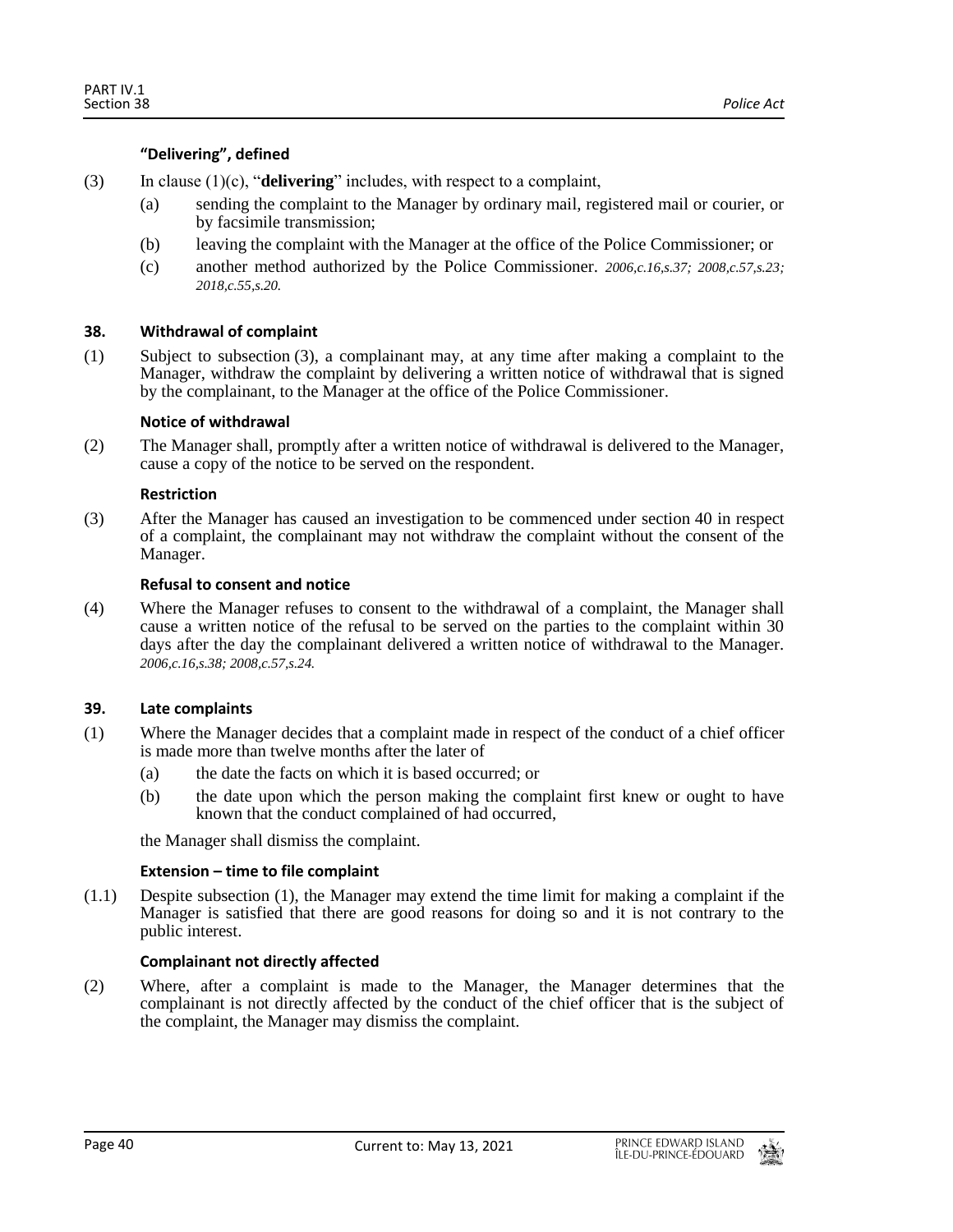## **Notice**

- (3) Where the Manager
	- (a) decides under subsection (1) that a complaint is made more than than twelve months after the later of
		- (i) the date the facts on which it is based occurred, or
		- (ii) the date upon which the person making the complaint first knew or ought to have known that the conduct complained of had occurred,

and declines to extend the time limit for making a complaint under subsection (1.1); or

(b) decides to dismiss a complaint under subsection (2),

the Manager shall, promptly after making that decision, cause a written notice to be served on the parties to the complaint that advises them of the decision and the reasons therefor.

#### **Delay of complaint where criminal proceedings**

- (4) Where, before or after a complaint is made to the Manager, criminal proceedings have been commenced in respect of the conduct that is the subject of the complaint, the Manager may delay his or her consideration of the complaint, or any action he or she may take in respect of the complaint, under this Part until
	- (a) the criminal proceedings have been completed; and
	- (b) any right of appeal in respect of those proceedings has been exhausted or has expired.

## **Notice**

(5) Where the Manager decides to delay dealing with a complaint under subsection (4), the Manager shall promptly cause a written notice to be served on the parties to the complaint that advises them of that decision.

#### **Service of notice on respondent**

(6) A copy of a complaint or a notice that is required to be served on the respondent under subsections  $37(2)$ ,  $38(2)$  or  $(4)$ , or  $39(3)$  or  $(5)$  shall be served on the respondent at the offices or station of the police department of the respondent. *2006,c.16,s.39; 2008,c.57,s.25; 2021,c.24,s.7.*

#### <span id="page-40-0"></span>**40. Service of copy of complaint and appointment of an investigator**

(1) After a complaint is received by the Manager about the conduct of a chief officer, the Manager shall, subject to subsections  $39(1)$ ,  $(1.1)$ ,  $(2)$  and  $(4)$ , refer the complaint to an investigator and may, for greater certainty, refer the complaint to himself or herself for review and investigation.

#### **Duties of investigator**

- (2) Where the Manager refers a complaint to an investigator under subsection (1), the investigator shall
	- (a) review the complaint;
	- (b) carry out an investigation into the complaint to determine whether the chief officer's conduct constituted a breach of the Code; and
	- (c) attempt to informally resolve the complaint to the satisfaction of both parties.

## **Where complaint without merit**

(3) If the complaint has not been informally resolved by the investigator, the investigator shall dismiss the complaint if, in the opinion of the investigator,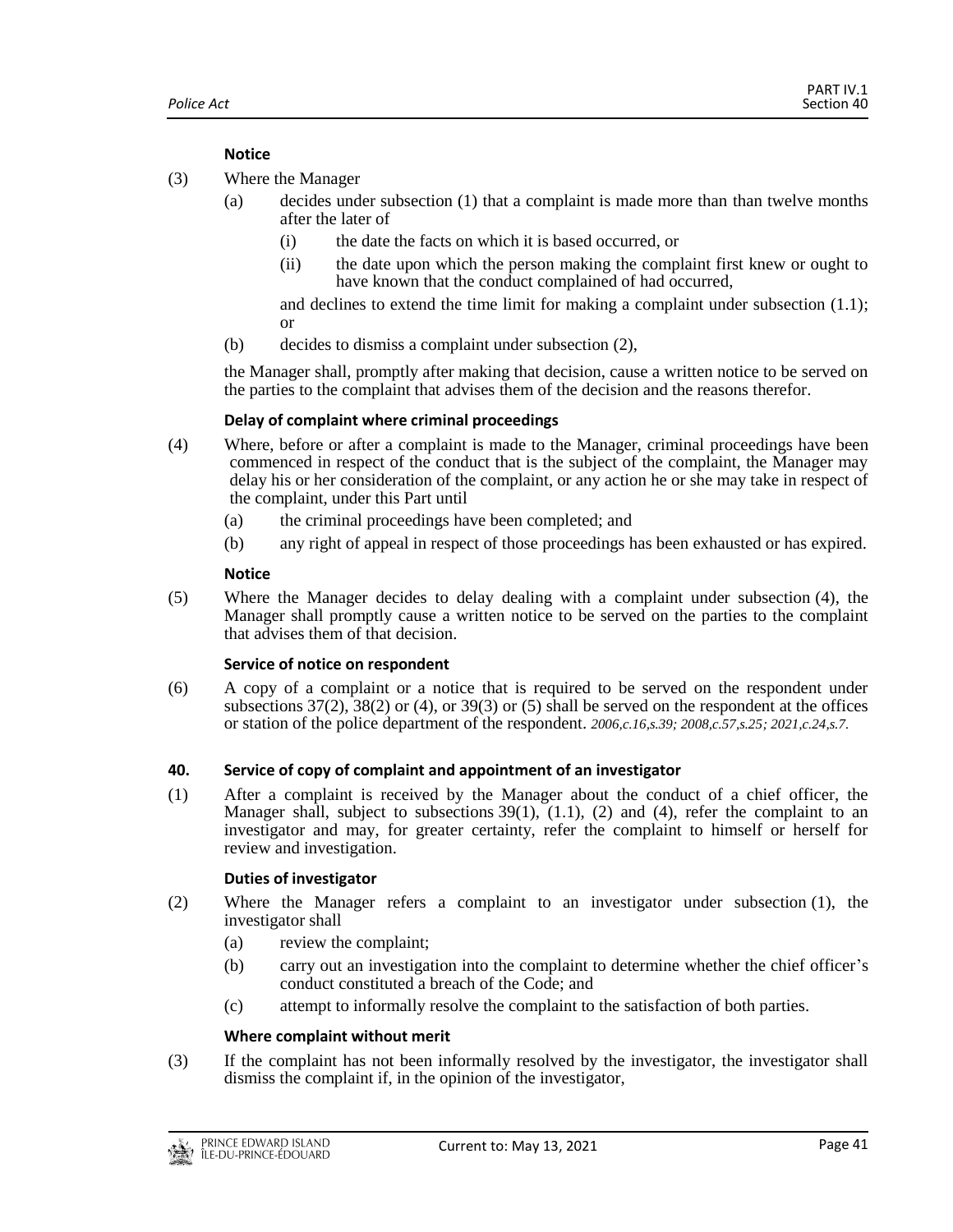- (a) the complaint is trivial, frivolous, vexatious, unfounded, or made in bad faith; or
- (b) the complainant has refused to accept a fair and reasonable resolution of the complaint proposed by the investigator.

## **Written report to Police Commissioner**

- (4) Where the investigator
	- (a) has informally resolved the complaint;
	- (b) has dismissed the complaint; or
	- (c) is satisfied that the complaint cannot be informally resolved or dismissed and has decided to refer the complaint to the Adjudicator for a hearing,

the investigator shall, as soon as possible after resolving or dismissing the complaint, or deciding to refer the complaint, submit a written report to the Police Commissioner setting out

- (d) if the complaint is resolved, the manner of the final disposition;
- (e) if the complaint has been dismissed, a notice of the dismissal; or
- (f) if the investigator has decided to refer the complaint to the Adjudicator for a hearing, a notice of that referral.

## **Report on resolution to parties**

(5) Where the investigator, pursuant to subsection (2), informally resolves the complaint to the satisfaction of both parties to the complaint, the investigator shall, as soon as possible after the resolution, cause a written report to be served on the parties setting out the manner of the final disposition of the complaint.

## **Written notice to parties**

(6) Where the investigator has dismissed a complaint under subsection (3), the investigator shall promptly cause a written notice to be served on the parties to the complaint that advises them of the dismissal and the reasons therefor.

#### **Where complaint referred**

(7) Where the investigator refers a complaint under subsection (4) to the Adjudicator for a hearing, the investigator shall promptly cause a written notice to be served on the parties to the complaint and the Adjudicator that advises them of the referral. *2006,c.16,s.40; 2008,c.57,s.26; 2018,c.55,s.21; 2021,c.24,s.8.*

#### <span id="page-41-0"></span>**41. Inadmissibility of statements of a party**

(1) Any statement or admission of a party to the complaint that is made to an investigator during the course of an investigation or an attempt to informally resolve a complaint, conducted pursuant to subsection 40(2), shall not be used or receivable in evidence at any subsequent criminal, civil or administrative proceeding in respect of the complaint except with the consent of the party who made the statement or admission.

#### *Idem*

(2) An investigator shall not give evidence, or produce any documents or things under his or her control, in respect of any investigation or attempt to informally resolve the complaint, conducted pursuant to subsection  $40(2)$ , at any subsequent criminal, civil or administrative proceeding in respect of the complaint. *2006,c.16,s.41.*

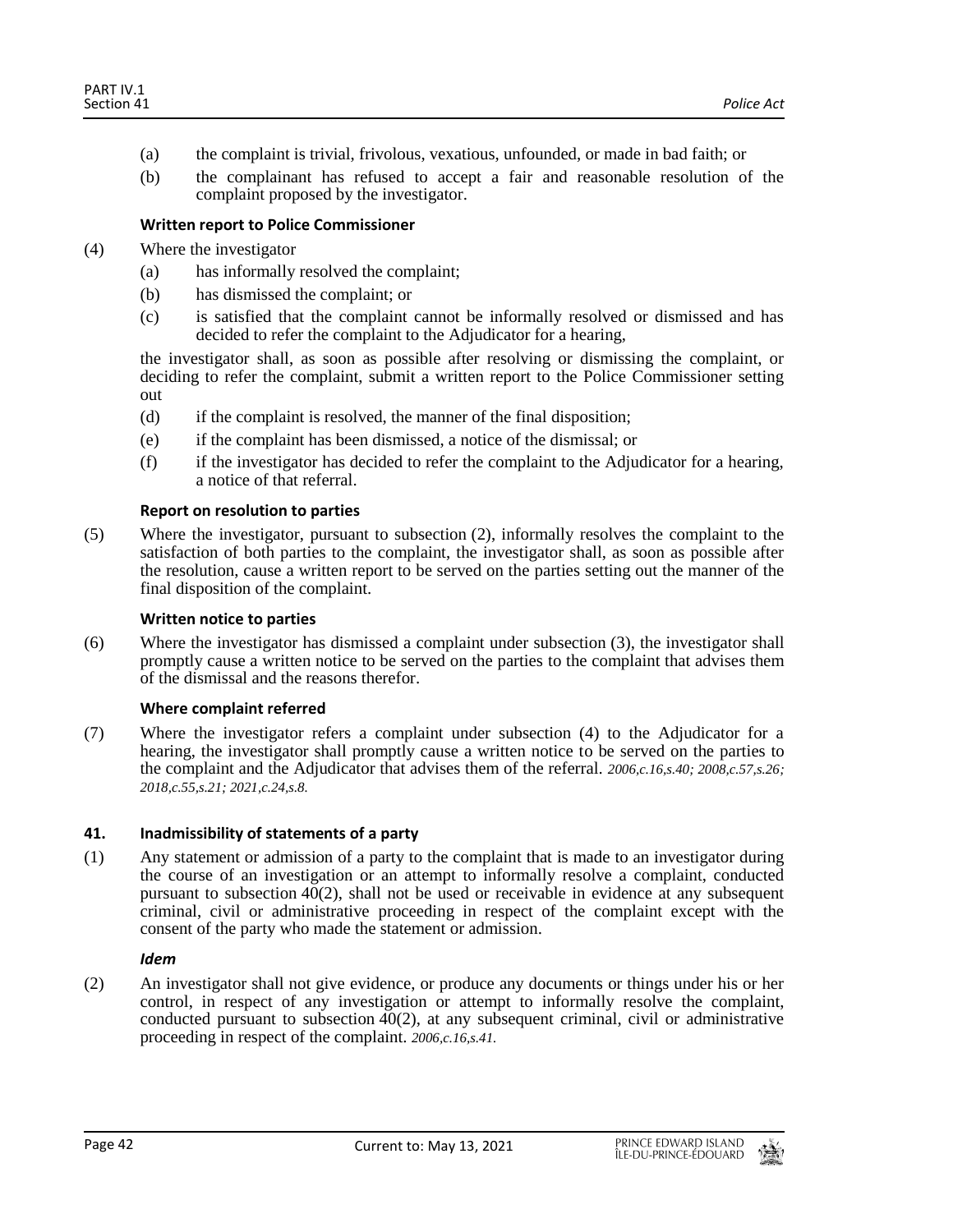## <span id="page-42-0"></span>**42. Where complaint resolved**

Where a complaint is informally resolved by an investigator to the satisfaction of both parties to a complaint, the investigator shall cause a notice of the manner of the final disposition to be served on

- (a) the parties; and
- (b) the council responsible for the police department of which the respondent is a member. *2006,c.16,s.42; 2008,c.57,s.27.*

## <span id="page-42-1"></span>**43. Hearing**

(1) Where, pursuant to subsection 40(4), an investigator submits to the Adjudicator a written report in which the investigator sets out a notice that he or she is referring a complaint to the Adjudicator for a hearing, the Adjudicator shall, as soon as possible after receipt of the report, conduct a hearing in respect of the complaint.

#### **Hearing into complaint**

(2) A hearing conducted by the Adjudicator under this section shall be open to the public unless the Adjudicator is of the opinion that it is in the best interests of the public, the maintenance of order or the proper administration of justice to exclude members of the public for all or part of the proceedings.

## **Ban on publication of identity of party**

(3) The Adjudicator may make an order directing that the identity of a complainant, respondent or witness and any information that could disclose the identity of the complainant, respondent, or witness not be published in a document or broadcast in any way.

#### **Contravention of order**

(4) No person shall fail to comply with an order of the Adjudicator made under subsection (3).

#### **Parties to proceeding**

- (5) At a hearing conducted by the Adjudicator,
	- (a) the complainant;
	- (b) the respondent;
	- (c) the council responsible for the police department of which the respondent is a member;
	- (d) any person who can demonstrate a personal interest in the proceedings; and
	- (e) the Minister,

are entitled to

- (f) appear and be heard;
- (g) be represented by counsel or another agent, including a union representative where the respondent is a security police officer;
- (h) be provided with reasonable information concerning the matter and allowed to examine any physical or documentary evidence that will be produced or given in evidence; and
- (i) call witnesses and examine or cross-examine all witnesses.

## **Hearing** *de novo*

(6) A hearing conducted by the Adjudicator shall be a hearing *de novo.*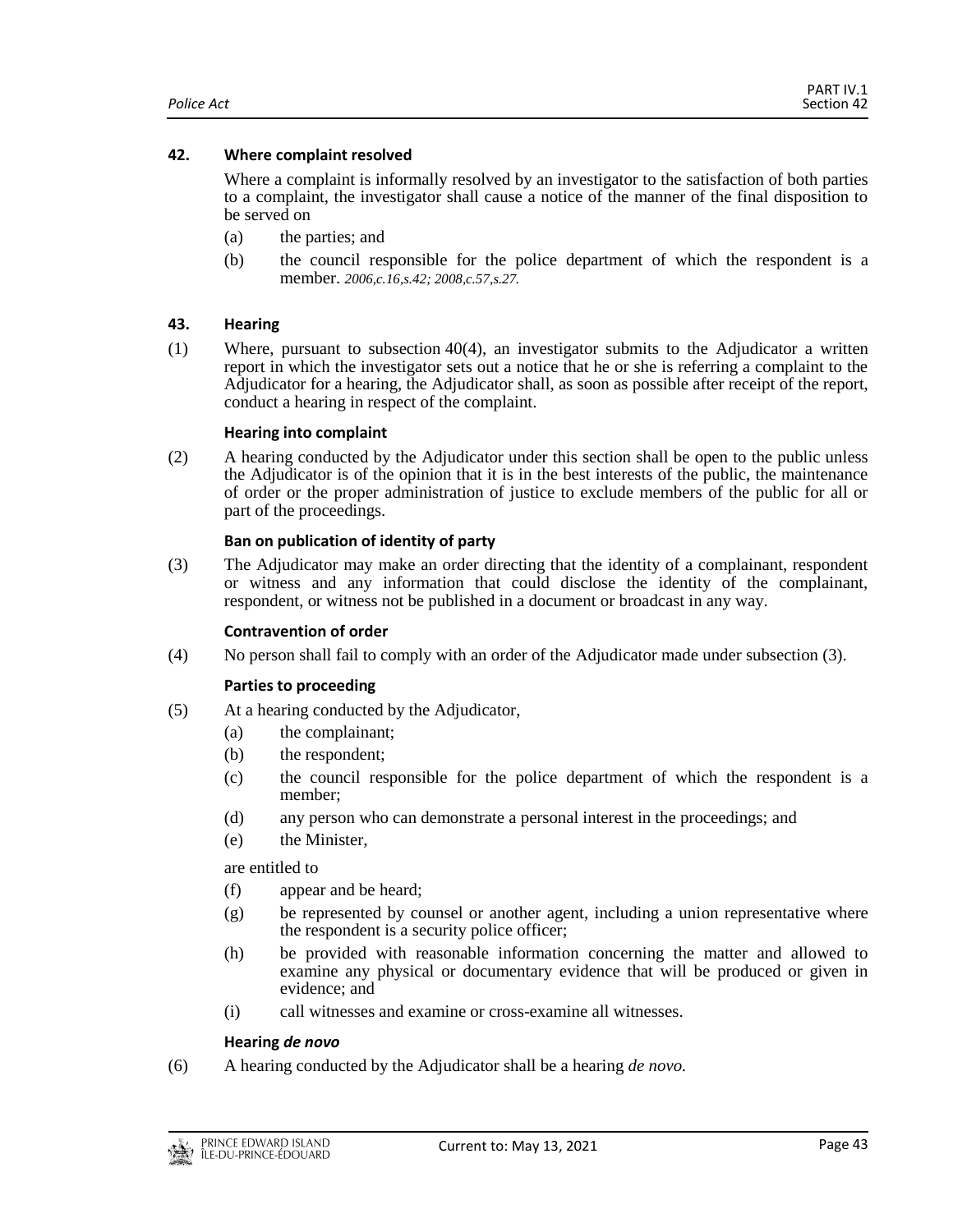## **Costs - responsibility**

(7) Unless the Adjudicator orders otherwise under subsection (8), each person referred to in clauses  $(5)(a)$  to (e) is responsible for the costs incurred by the person in respect of the proceeding.

## **Responsibility for costs assumed by employer**

(7.1) Notwithstanding subsection (7), where the conduct of a respondent that is the subject of a complaint occurred while the respondent was acting in good faith and in the execution of his or her duties, the employer of the respondent shall assume responsibility for the costs incurred by the respondent in respect of a hearing under this section.

## **Decision**

- (8) The Adjudicator shall, within 20 days after the day that a hearing is completed, make a decision in respect of the matter and
	- (a) may decide to
		- (i) dismiss the complaint, if in the opinion of the Adjudicator, the respondent did not breach the Code, or
		- (ii) impose a disciplinary penalty on the respondent if
			- (A) in the opinion of the Adjudicator, the respondent has breached the Code, and
			- (B) the disciplinary penalty is one that may be imposed under the Code for the breach; and
	- (b) may order a party to the complaint to pay the costs incurred by the other party.

#### **Decision in writing with reasons**

- (9) A decision of the Adjudicator made under subsection (8)
	- (a) shall be in writing and shall include the reasons for making it; and
	- (b) shall be served, within 15 days after the day on which it was made by the Adjudicator, on the parties, the council responsible for the respondent's police department, and the Police Commissioner.

## **Certified copy of decision**

- (10) The Adjudicator shall, for the purpose of ensuring that any decision of the Adjudicator under subsection (8) in respect of costs is enforceable in the same manner as an order of the Supreme Court, provide a certified copy of the decision to
	- (a) the party awarded costs; and
	- (b) the Prothonotary.

#### **Enforcement of decision**

(11) The Prothonotary shall, on receipt of the certified copy of a decision referred to in subsection (10), enter the same as a record, and the decision shall thereupon be enforceable in the same manner as an order or judgment of the Supreme Court.

#### **Service of notice on respondent**

(12) A copy of a notice or a decision that is required to be served on the respondent under subsection 40(4), section 42 or subsection  $43(9)$  shall be served on the respondent at the offices or station of the police department of the respondent. *2006,c.16,s.43; 2008,c.57,s.28; 2008,c.20,s.72(72); 2018,c.55,s.22.*

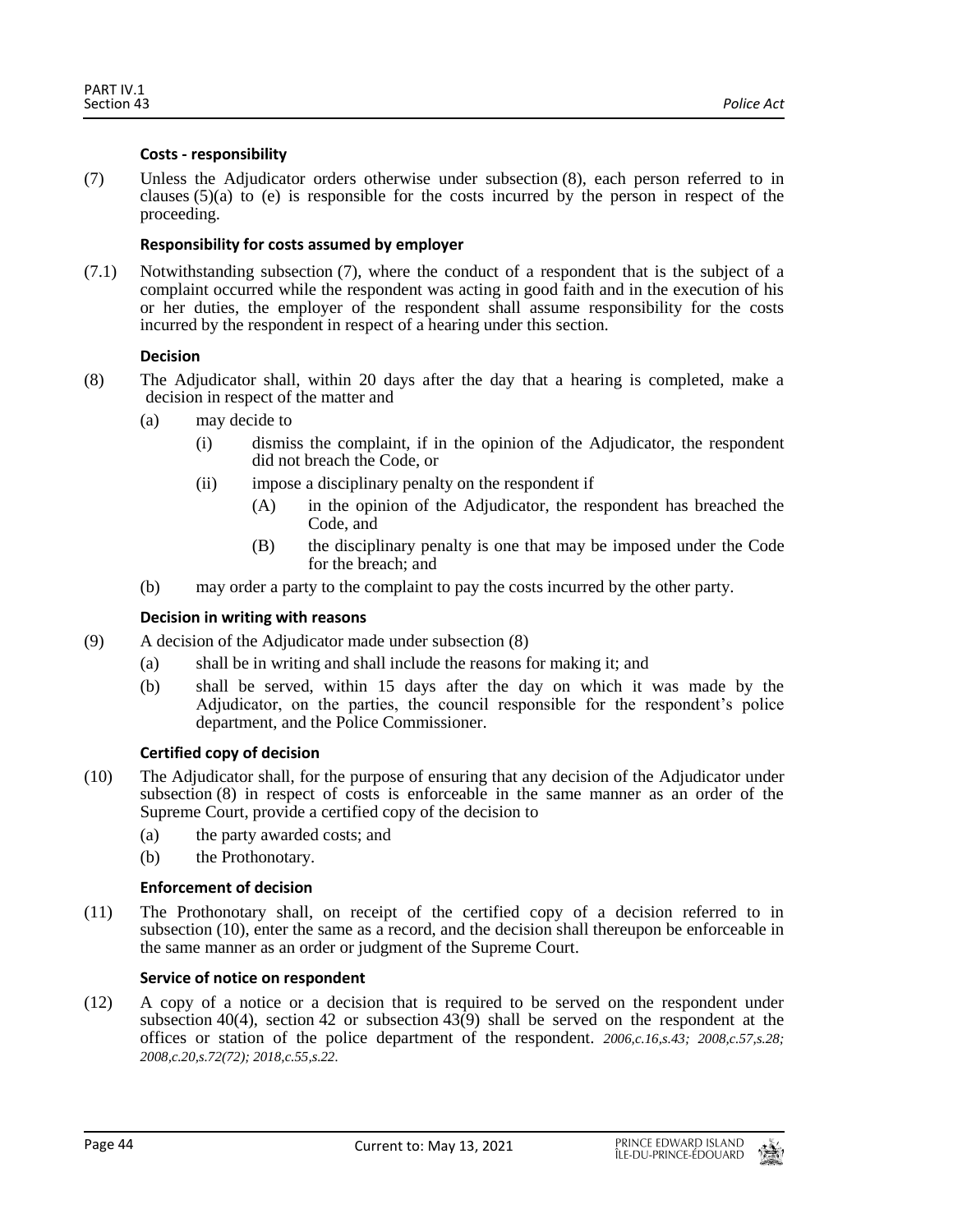#### <span id="page-44-0"></span>**44. Decision final and binding**

(1) Subject to subsection (2), a decision of the Adjudicator under subsection 43(8) is final and binding on the parties to the complaint.

## **Appeal on a question of law**

(2) A party to a complaint may appeal a decision of the Adjudicator under subsection 43(8) to a judge of the Supreme Court on any question of law by filing a notice of appeal, within 30 days after the day the party is served with the decision, with the Registrar of the Supreme Court.

## **Notice of appeal**

<span id="page-44-1"></span>(3) A notice of appeal filed under subsection (2) shall set out the grounds for the appeal and shall be served on the Adjudicator and on the other party to the complaint. *2006,c.16,s.44; 2008,c.57,s.29; 2008,c.20,s.72(72); 2018,c.55,s.23.*

## **PART IX — AUXILIARY CONSTABLES**

## <span id="page-44-2"></span>**45. Auxiliary constables -appointment**

- (1) A chief officer of a police service may
	- (a) appoint persons as auxiliary constables to assist the members of the police service in the performance of their duties; and
	- (b) attach conditions to the appointment of an auxiliary constable, including ones that
		- (i) establish the territorial jurisdiction and duties of the auxiliary constable, and
		- (ii) impose restrictions on the powers and authority of the auxiliary constable.

#### **Written appointment**

- (2) The appointment of an auxiliary constable shall
	- (a) be in writing; and
	- (b) specify any conditions that are attached to the appointment and the term of the appointment.

#### **Qualifications**

(3) No person shall be appointed as an auxiliary constable unless the person has the qualifications, including training, required by the regulations.

#### **Expiry**

(4) The term of an appointment of an auxiliary constable expires on the date specified in the appointment, unless the chief officer revokes the appointment as of an earlier date.

## **Oath or affirmation**

(5) Every auxiliary constable shall, before commencing the performance of his or her duties as an auxiliary constable, take the oath, or solemn affirmation, of office as prescribed by the regulations.

#### **Identification card**

(6) The chief officer of a police service shall ensure that an identification card containing the information required by the regulations is issued to an auxiliary constable before the auxiliary constable commences the performance of his or her duties.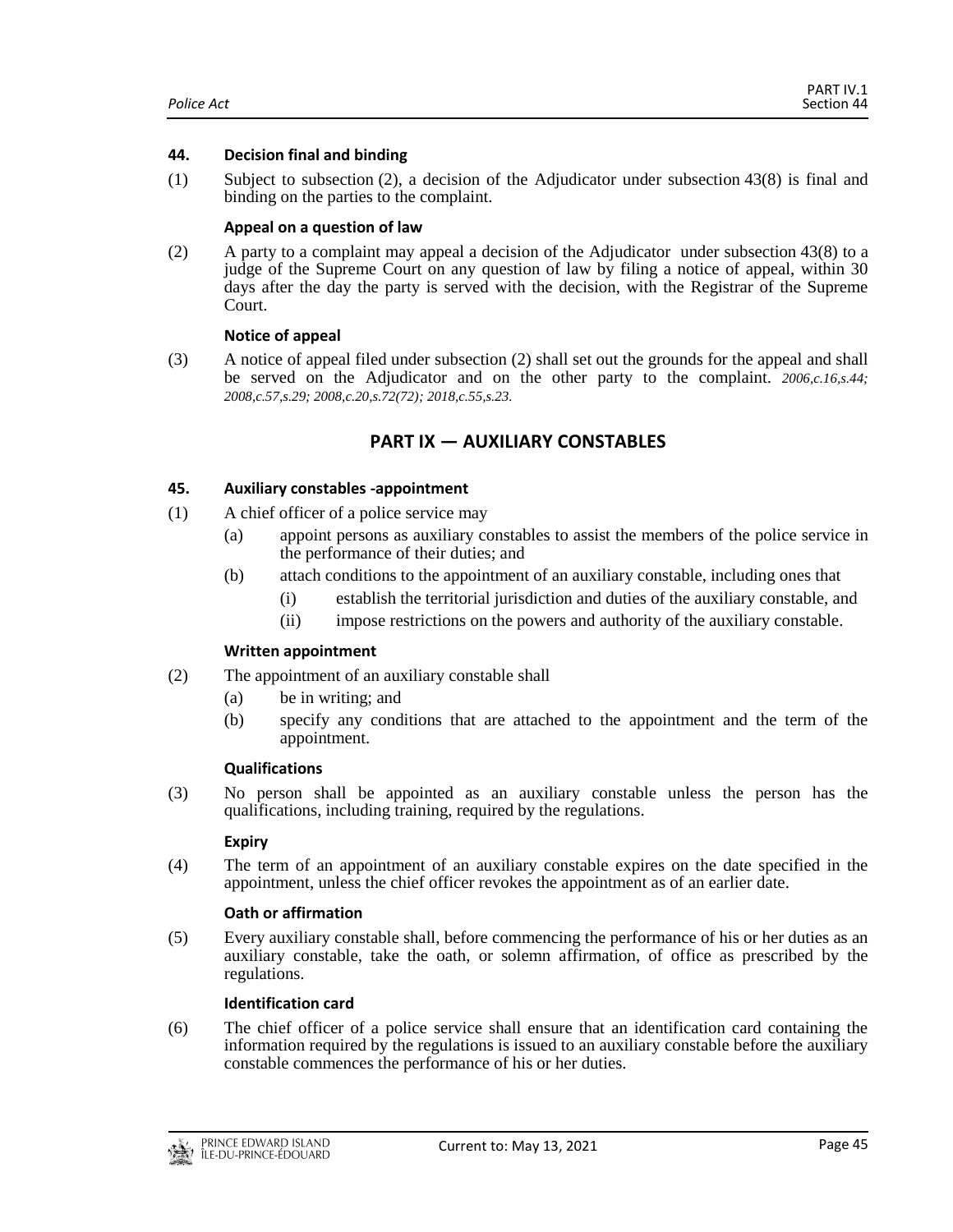## **Proof**

(7) A copy of an identification card of an auxiliary constable that purports to be signed by the chief officer of a police service is proof that the individual named therein is an auxiliary constable appointed to assist the members of the police service in the performance of their duties.

## **Production of identification card**

(8) An auxiliary constable shall, when engaged in the exercise of his or her authority or the execution of his or her duties, produce his or her identification card for inspection on request, unless in the opinion of the auxiliary constable it would be dangerous or impracticable for him or her to comply with the request.

## **Powers**

- (9) Subject to subsection (10), an auxiliary constable has
	- (a) all of the powers, authority, privileges, rights and immunities of a peace officer and constable under the common law, the *Criminal Code* (Canada) and any other federal or provincial enactment; and
	- (b) the power and authority to enforce and to act under every enactment of the province.

## **Power to act - restrictions, conditions**

(10) An auxiliary constable shall act in accordance with any restrictions or requirements established by the regulations and any conditions attached to his or her appointment.

#### *Idem*

(11) Repealed by 2018,c.55,s.24(2).

## **Certificate of appointment**

(12) A certificate purporting to be issued and signed by a chief officer of a police service to the effect that the person to whom it is issued is an auxiliary constable appointed under this Act is, without proof of the chief officer's appointment, authority or signature, admissible in evidence and is, in the absence of evidence to the contrary, proof of the facts stated therein.

## **Liability for actions of an auxiliary constable**

(13) Where an auxiliary constable is appointed by a chief officer of a police department, the municipality responsible for the police department is liable for the actions of the auxiliary constable while the auxiliary constable is exercising the powers or performing the duties of an auxiliary constable.

#### **Auxiliary constables not to be used to eliminate police officer positions**

(14) The chief officer of a police department shall ensure that auxiliary constables and police cadets are not used to replace any members of the police department or to reduce the number of positions occupied by members of the police department.

## **Commission of offence**

- (15) An auxiliary constable who is charged with an offence under a provincial enactment shall not be convicted if it is made to appear to the judge before whom the offence is being prosecuted that the auxiliary constable
	- (a) committed the offence while discharging his or her responsibilities;
	- (b) was reasonably justified in committing the offence having regard to the responsibility being discharged; and

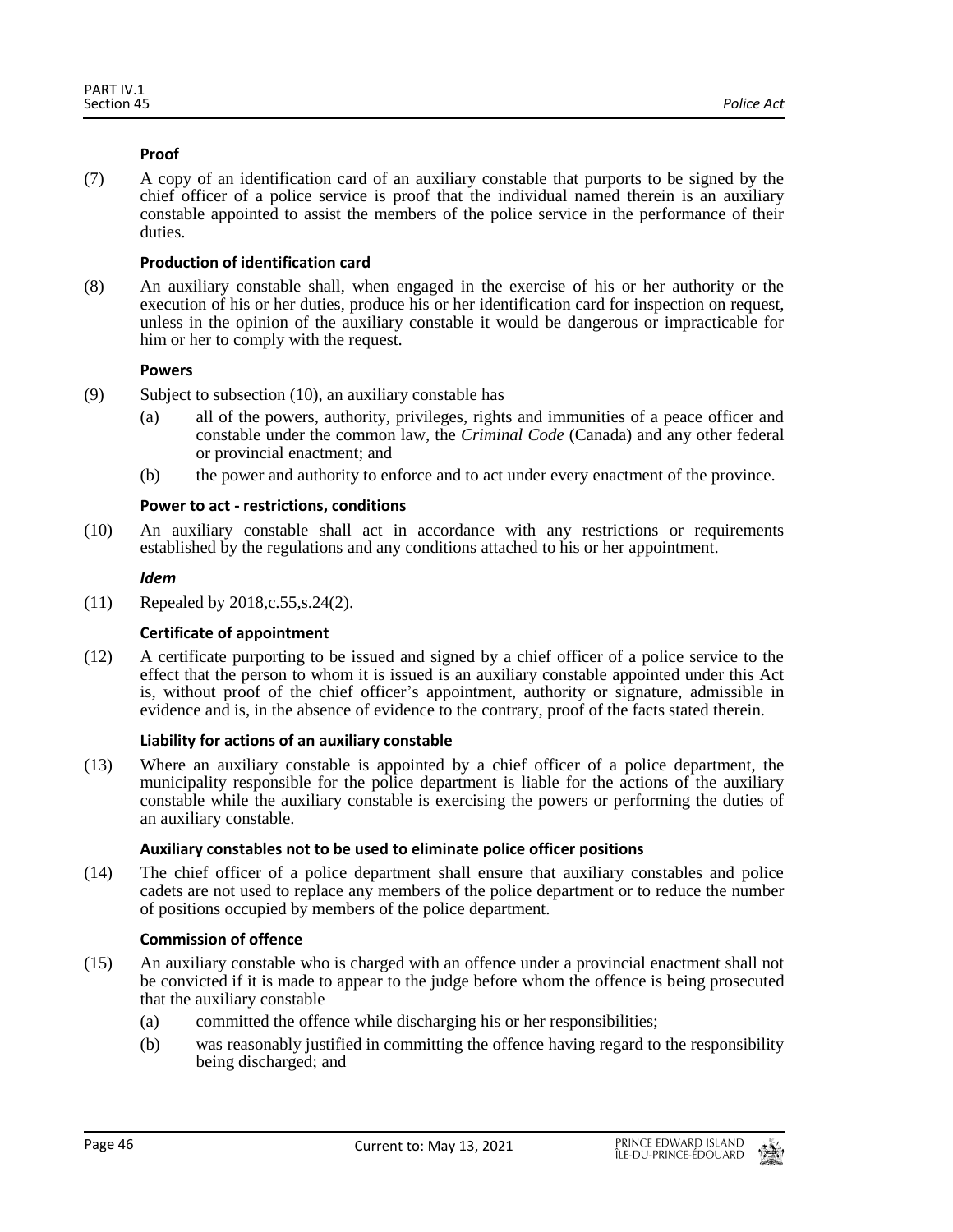(c) conducted himself or herself in a reasonable manner having regard to all of the circumstances.

#### **Liability**

(16) No action or other proceeding for damages lies or shall be instituted against an auxiliary officer for anything done by the auxiliary officer in good faith in the performance or intended performance of any duty or in the exercise or in the intended exercise of any power under this Act, or for any neglect or default of the auxiliary officer in the performance or exercise in good faith of any such duty or power. *2006,c.16,s.45; 2008,c.57,s.30; 2018,c.55,s.24.*

# **PART X — SECURITY POLICE OFFICERS**

#### <span id="page-46-1"></span><span id="page-46-0"></span>**46. Appointment**

- (1) The Minister may
	- (a) appoint persons as security police officers; and
	- (b) attach conditions to the appointment of a security police officer, including ones that
		- (i) establish the territorial jurisdiction and duties of the security police officer, and
		- (ii) impose restrictions on the powers and authority of the security police officer.

#### **Written appointment**

- (2) The appointment of a security police officer shall
	- (a) be in writing; and
	- (b) specify any conditions that are attached to the appointment and the term of the appointment.

#### **Qualifications**

- (3) No person shall be appointed by the Minister as a security police officer unless the Minister
	- (a) is satisfied that the person
		- (i) has the qualifications, including training, education and experience, required by the regulations, and
		- (ii) is employed by an employer of a class or type prescribed by the regulations for the purposes of this subsection; or
	- (b) is satisfied that
		- (i) the person is a member of a police force of another jurisdiction, and
		- (ii) it is appropriate to appoint the person as such an officer.

#### **Expiry**

(4) The term of an appointment of a security police officer expires on the date specified in the appointment, unless the Minister revokes the appointment as of an earlier date.

#### **Oath or affirmation**

(5) Every security police officer shall, before commencing the performance of his or her duties as a security police officer, take the oath, or solemn affirmation, of office as prescribed by the regulations.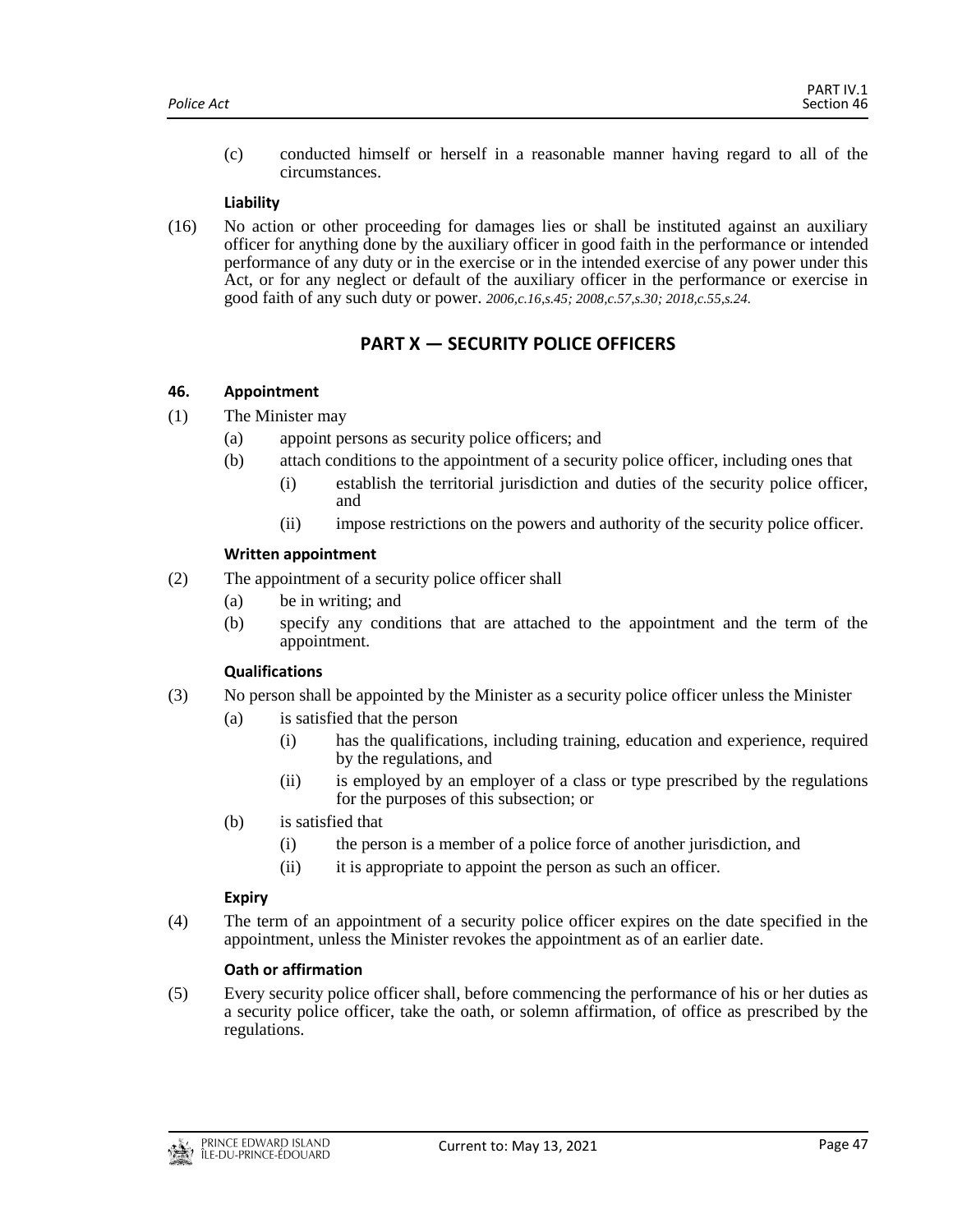## **Identification card**

(6) The Minister shall, where practicable, cause an identification card containing the information required by the regulations to be issued to a security police officer after the appointment of the security police officer and before he or she undertakes his or duties.

## **Proof**

(7) A copy of an identification card of a security police officer that purports to be signed by the Minister is proof the individual named therein is a security police officer.

## **Production of identification card**

(8) A security police officer shall, when engaged in the exercise of his or her authority or the execution of his or her duties, produce his or her identification card for inspection on request, unless in the opinion of the security police officer it would be dangerous or impracticable for him or her to comply with the request.

## **Peace officer**

- (9) Subject to the conditions attached to his or her appointment, a security police officer is a peace officer and has
	- (a) all of the powers, authority, privileges, rights and immunities of a peace officer and constable under the common law, the *Criminal Code* (Canada) and any other federal or provincial enactment; and
	- (b) the power and authority to enforce and to act under every enactment of the province.

## **Responsibility of employer**

- (10) The employer of a security police officer is responsible for ensuring that the security police officer
	- (a) acts in accordance with the requirements of this Act and the regulations and the conditions of the security police officer's appointment; and
	- (b) exercises the power and authority conferred by this Act and the appointment in a proper manner.

#### *Idem*

(11) The employer of a security police officer is liable for the actions of the security police officer while the security police officer is exercising the powers or performing the duties of a security police officer.

#### **Notice required**

(12) A security police officer appointed under clause 3(b) who is exercising the powers and performing the duties of a security police officer in respect of the *Criminal Code* (Canada) in a municipality or area of the province shall, as soon as it is practicable after his or her appointment, notify the police service that provides policing services for that municipality or area of the province of the purpose for which those powers and duties have been given to the security police officer.

## **Certificate of appointment**

(13) A certificate purporting to be issued and signed by the Minister to the effect that the person to whom it is issued is a security police officer appointed under this Act is, without proof of the Minister's appointment, authority or signature, admissible in evidence and is in the absence of evidence to the contrary, proof of the facts stated therein.

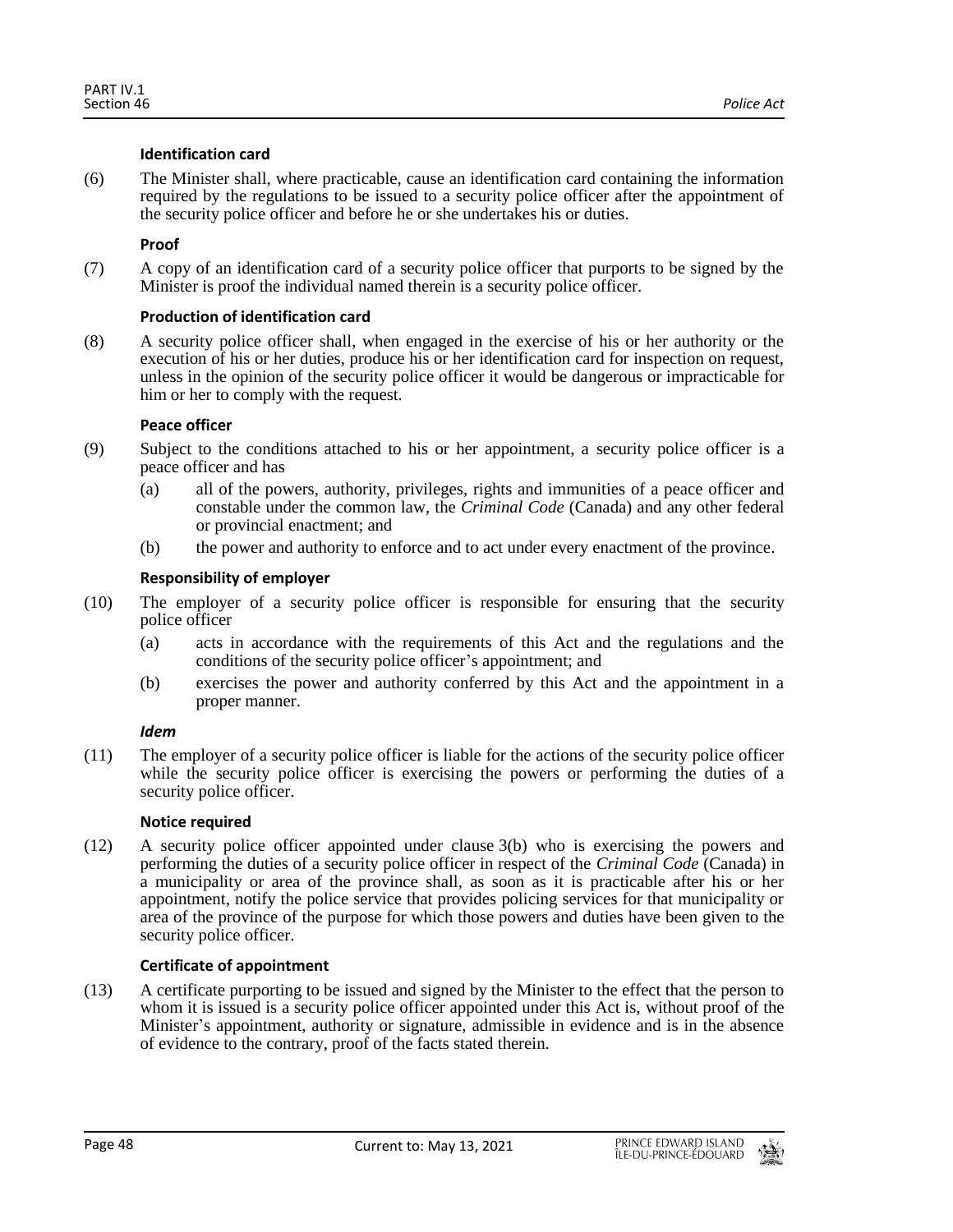#### **Code - compliance**

(14) Every security police officer shall carry out his or her duties, and exercise his or her powers, authorities and rights under this Act in a manner consistent with the Code.

#### **In-service training courses**

(15) The employer of a security police officer shall ensure that the security police officer is provided, when required by the regulations or by any directive, standard or guideline issued to the employer by the Minister under subsection 3(3), with an opportunity to take courses, areas or types of training prescribed by the regulations or set out in such a directive, standard or guideline.

#### **Commission of offence**

- (16) A security police officer who is charged with an offence under a provincial enactment shall not be convicted if it is made to appear to the judge before whom the offence is being prosecuted that the security police officer
	- (a) committed the offence while discharging his or her responsibilities;
	- (b) was reasonably justified in committing the offence having regard to the responsibility being discharged; and
	- (c) conducted himself or herself in a reasonable manner having regard to all of the circumstances.

#### **Liability**

(17) No action or other proceeding for damages lies or shall be instituted against a security police officer for anything done by the security police officer in good faith in the performance or intended performance of any duty or in the exercise or in the intended exercise of any power under this Act, or for any neglect or default of the security police officer in the performance or exercise in good faith of any such duty or power. *2006,c.16,s.46; 2008,c.57,s.32; 2018,c.55,s.25.*

## **PART XI — ATLANTIC POLICE ACADEMY**

#### <span id="page-48-1"></span><span id="page-48-0"></span>**47. Appointment of Director**

(1) The President of Holland College may appoint a person as the Director of the Atlantic Police Academy in accordance with this section.

#### **Director qualifications**

(2) No person shall be appointed as the Director of the Atlantic Police Academy unless the person has the qualifications, including training, education and experience, required by the regulations.

#### **Notification to Minister**

(3) The President of Holland College shall notify the Minister of the appointment of the Director within 10 business days.

#### **Oath or affirmation**

(4) The Director shall, before commencing his or her duties, take the oath or solemn affirmation of office as prescribed in the regulations. *2006,c.16,s.47; 2018,c.55,s.26.*

#### <span id="page-48-2"></span>**48. Instructing officers-appointment**

(1) The Director may appoint persons as instructing officers.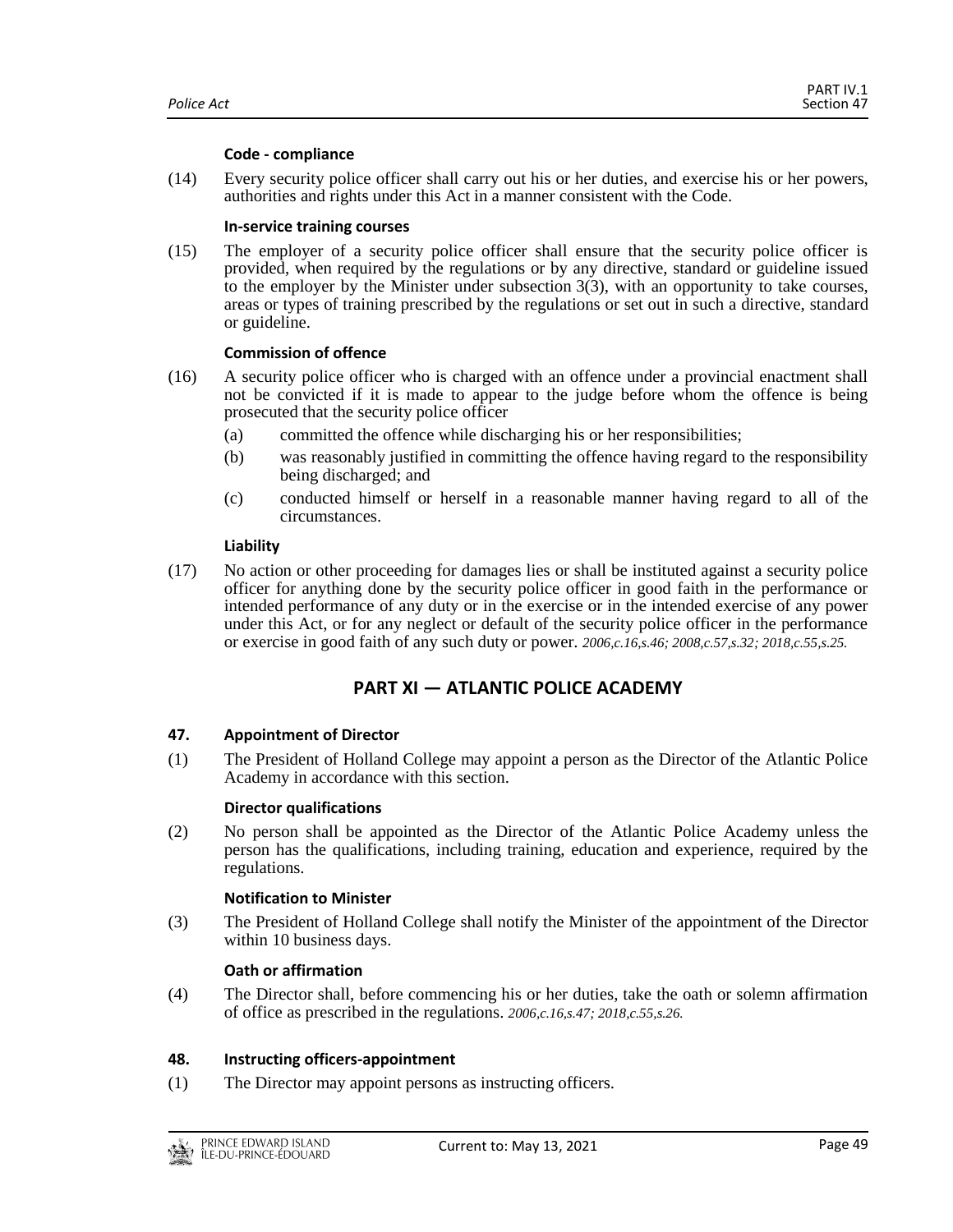## **Writing**

(2) The appointment of an instructing officer shall be in writing.

## **Qualifications**

(3) No person shall be appointed as an instructing officer under subsection (1) unless the person has the qualifications, including training, education and experience, required by the regulations.

## **Oath or affirmation**

(4) An instructing officer shall, before commencing in the performance of his or her duties, take the oath, or solemn affirmation, of office as prescribed in the regulations.

## **Identification card**

(5) The Director shall ensure that an identification card containing the information required by the regulations is issued to a person who is appointed as an instructing officer before that person commences in the performance of his or her duties.

## *Idem*

(6) A copy of an identification card purporting to be signed by the Director is proof that the individual named therein is an instructing officer.

## **Production of identification card**

(7) An instructing officer shall, when engaged in the exercise of his or her authority or the execution of his or her duties, produce his or her identification card for inspection on request, unless in the opinion of the instructing officer it would be dangerous or impracticable for him or her to comply with the request.

## **Certificate of appointment**

(8) A certificate purporting to be issued and signed by the Director to the effect that the person to whom it is issued is an instructing officer appointed under this Act is, without proof of the Director's appointment, authority or signature, admissible in evidence and is, in the absence of evidence to the contrary, proof of the facts stated therein. *2006,c.16,s.48; 2018,c.55,s.27.*

## <span id="page-49-0"></span>**49. Code - compliance**

(1) The Director and each instructing officer shall carry out his or her duties, and exercise his or her powers, authorities and rights, under this Act in a manner consistent with the Code.

## **Application**

- (2) For greater certainty, the Code applies in respect of
	- (a) any disciplinary proceeding involving an instructing officer that is conducted under this Act in respect of a complaint; and
	- (b) any other disciplinary proceeding involving an instructing officer that is conducted internally by the Atlantic Police Academy outside of this Act, whether that proceeding is governed by a collective agreement that is binding on the instructing officer or not. *2006,c.16,s.49.*

## <span id="page-49-1"></span>**50. Police cadets**

- (1) The Director may
	- (a) appoint persons as police cadets; and

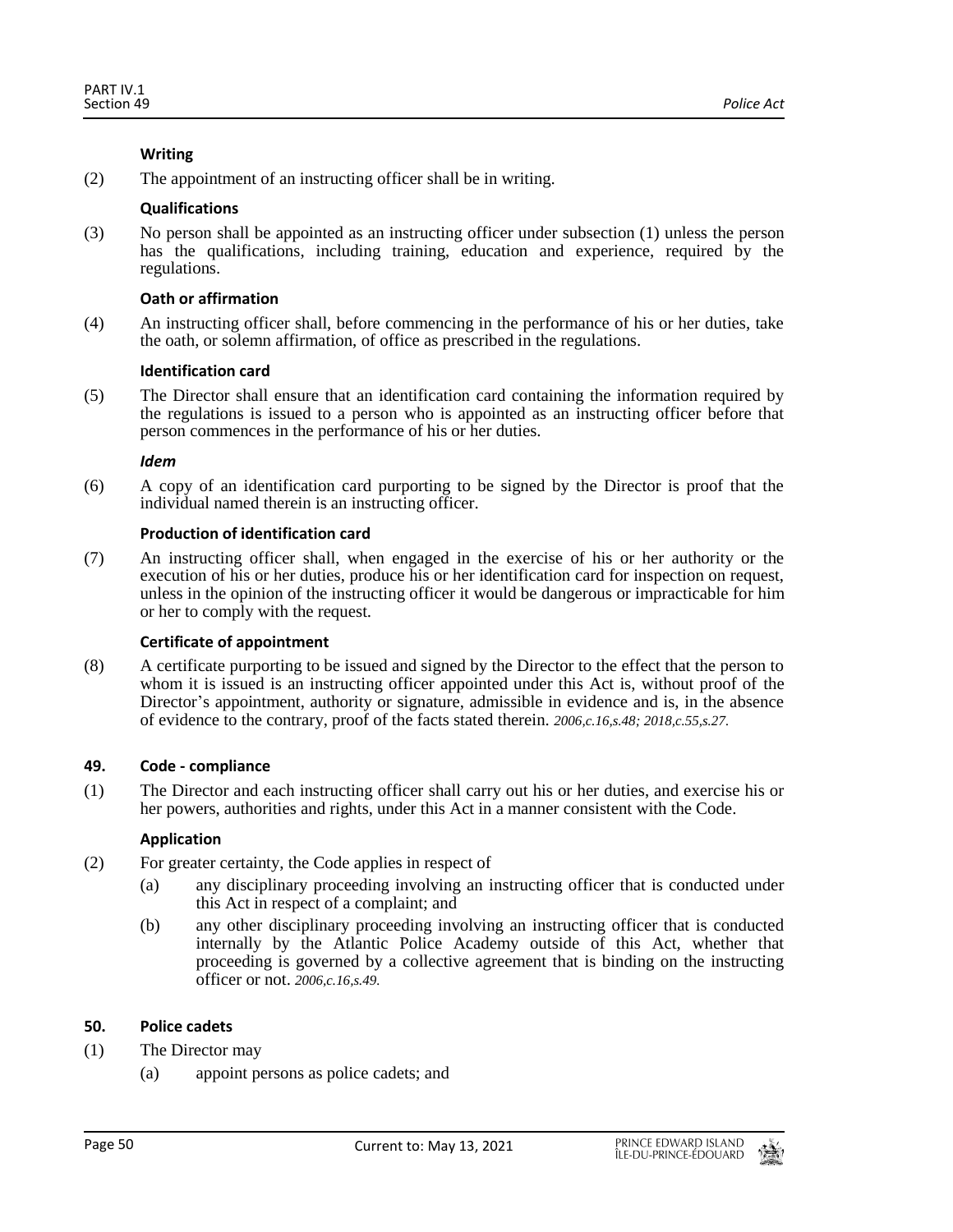- (b) attach conditions to the appointment of a police cadet, including ones that
	- (i) establish the territorial jurisdiction and duties of the police cadet, and
	- (ii) impose restrictions on the powers and authority of the police cadet.

## **Written appointment**

- (2) The appointment of a police cadet shall
	- (a) be in writing; and
	- (b) specify any conditions that are attached to the appointment and the term of the appointment.

#### **Qualifications**

(3) No person shall be appointed as a police cadet unless the person has the qualifications required by the regulations.

#### **Expiry**

(4) The term of an appointment of a police cadet expires on the date specified in the appointment, unless the Director revokes the appointment as of an earlier date.

#### **Oath or affirmation**

(5) Every police cadet shall, before commencing the performance of his or her duties as a police cadet, take the oath, or solemn affirmation, of office as prescribed by the regulations.

#### **Identification card**

(6) The Director shall ensure that an identification card containing the information required by the regulations is issued to a police cadet before the police cadet commences the performance of his or her duties.

#### **Proof**

(7) A copy of an identification card of a police cadet that purports to be signed by the Director is proof that the individual named therein is a police cadet.

#### **Production of identification card**

(8) A police cadet shall, when engaged in the exercise of his or her authority or the execution of his or her duties, produce his or her identification card for inspection on request, unless in the opinion of the police cadet it would be dangerous or impracticable for him or her to comply with the request.

#### **Powers**

- (9) Subject to subsection (10), a police cadet is a peace officer and has
	- (a) all of the powers, authority, privileges, rights and immunities of a peace officer and constable under the common law, the *Criminal Code* (Canada) and any other federal or provincial enactment; and
	- (b) the power and authority to enforce and to act under every enactment of the province.

#### **Power to act- regulations and supervision**

- (10) A police cadet
	- (a) shall act in accordance with any restrictions or requirements established by the regulations and any conditions attached to his or her appointment;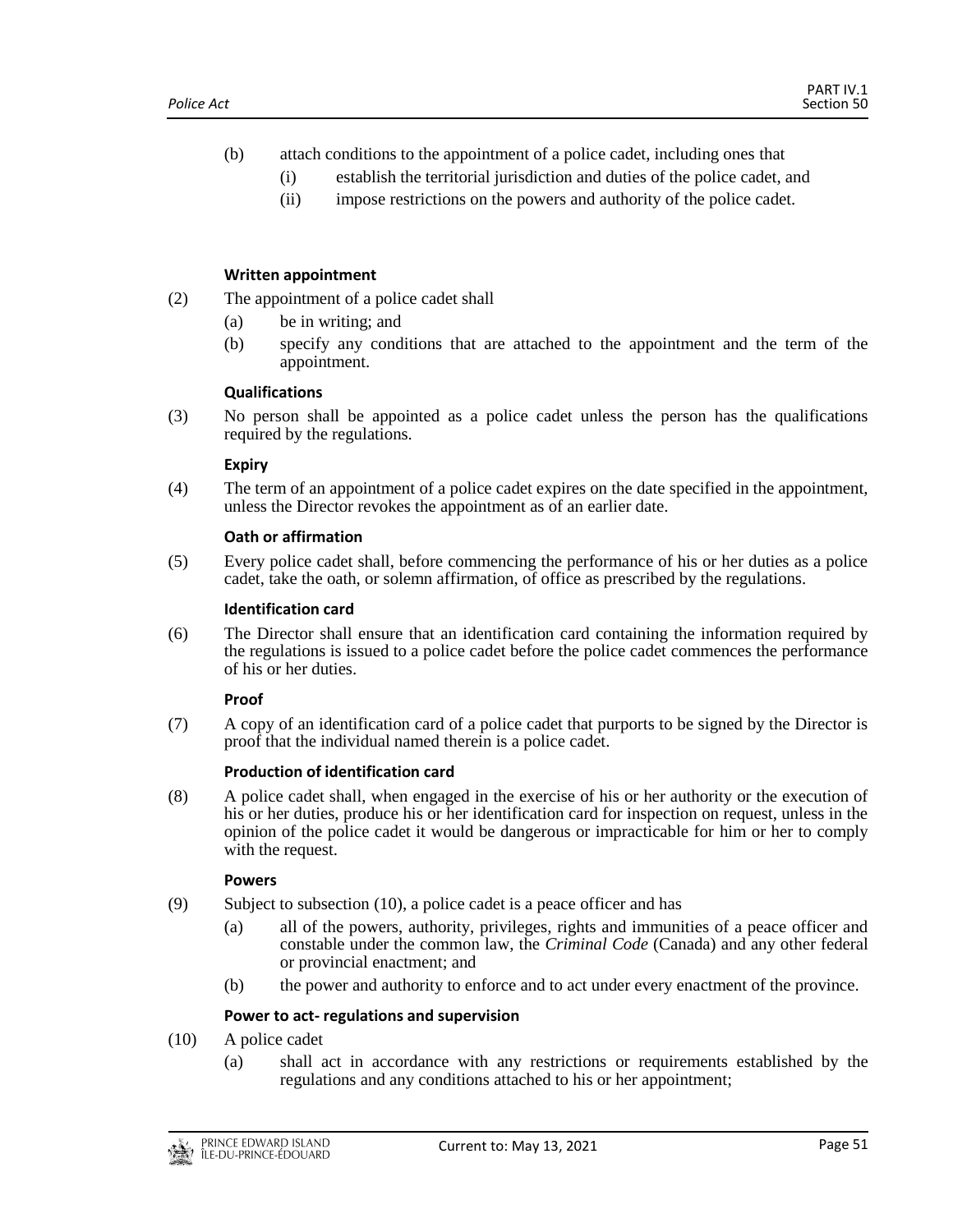- (b) may assist, and participate in training programs with, members of a police service; and
- (c) shall not act unless accompanied by and under the direct supervision of
	- (i) a member of a police service, or
	- (ii) an instructing officer or the Director.

## *Idem*

- (11) The Director shall ensure that the police cadet does not act as a police cadet unless the police cadet is accompanied by and under the direct supervision of
	- (a) a member of a police service; or
	- (b) an instructing officer or the Director.

## **Certificate of appointment**

(12) A certificate purporting to be issued and signed by the Director to the effect that the person to whom it is issued is a police cadet appointed under this Act is, without proof of the Director's appointment, authority or signature, admissible in evidence and is, in the absence of evidence to the contrary, proof of the facts stated therein.

## **Liability for actions of a police cadet**

(13) Where a police cadet is appointed by the Director, Holland College is liable for the actions of the police cadet while the police cadet is exercising the powers or performing the duties of a police cadet.

## **Commission of offence**

- (14) A police cadet who is charged with an offence under a provincial enactment shall not be convicted if it is made to appear to the judge before whom the offence is being prosecuted that the police cadet
	- (a) committed the offence while discharging his or her responsibilities;
	- (b) was reasonably justified in committing the offence having regard to the responsibility being discharged; and
	- (c) conducted himself or herself in a reasonable manner having regard to all of the circumstances.

## **Liability**

(15) No action or other proceeding for damages lies or shall be instituted against a police cadet for anything done by the police cadet in good faith in the performance or intended performance of any duty or in the exercise or in the intended exercise of any power under this Act, or for any neglect or default of the police cadet in the performance or exercise in good faith of any such duty or power. *2006,c.16,s.50; 2008,c.57,s.33; 2018,c.55,s.28.*

## <span id="page-51-0"></span>**51. Civilian instructors**

- (1) The Director may
	- (a) appoint persons as civilian instructors; and
	- (b) attach conditions to the appointment of a civilian instructor, including ones that
		- (i) establish the territorial jurisdiction and duties of the civilian instructor, and
			- (ii) impose restrictions on the powers and authority of the civilian instructor.

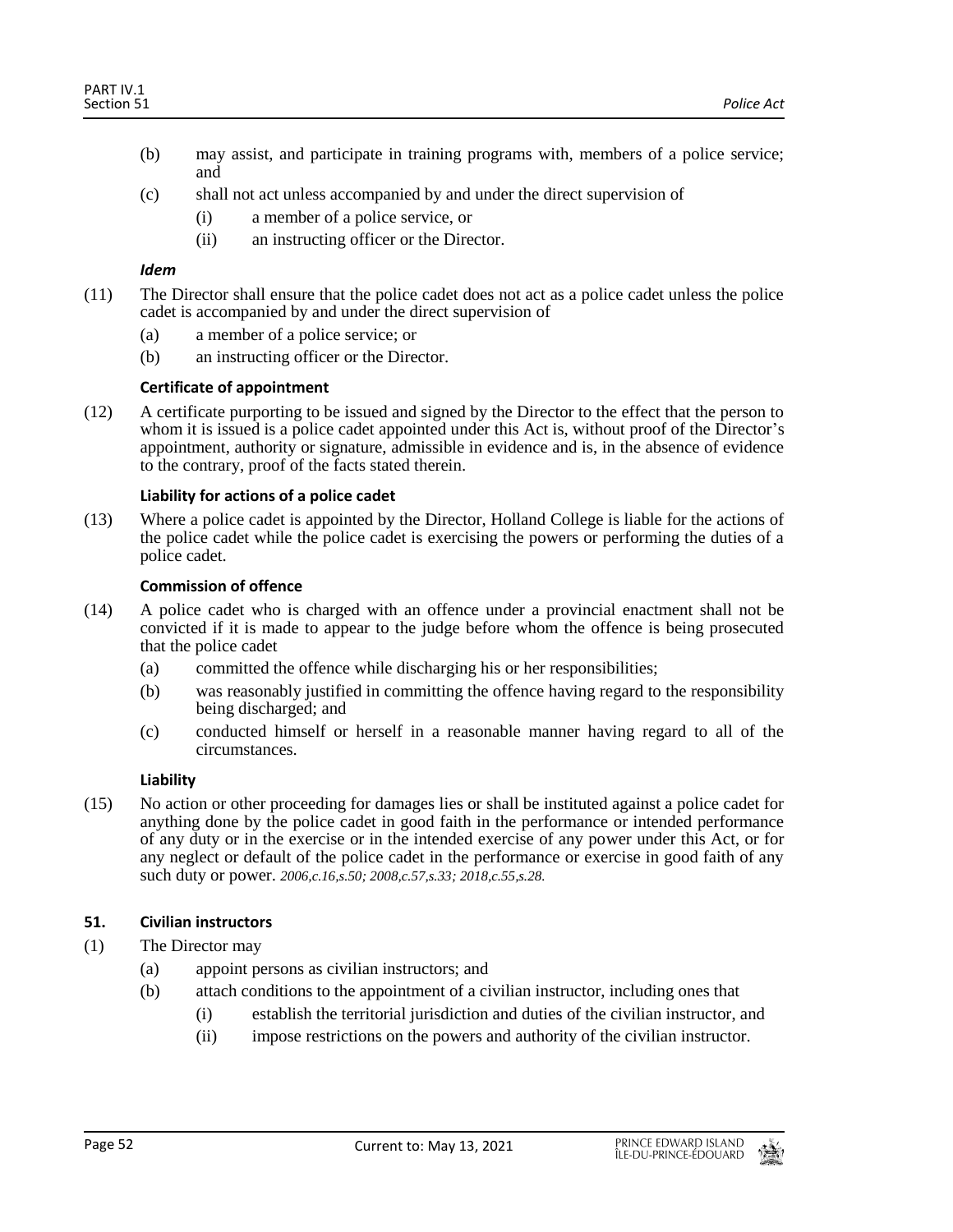## **Written appointment**

- (2) The appointment of a civilian instructor shall
	- (a) be in writing; and
	- (b) specify any conditions that are attached to the appointment and the term of the appointment.

#### **Qualifications**

(3) No person shall be appointed as a civilian instructor unless the person has the qualifications required by the regulations.

## **Expiry**

(4) The term of an appointment of a civilian instructor expires on the date specified in the appointment, unless the Director revokes the appointment as of an earlier date.

## **Oath or affirmation**

(5) Every civilian instructor shall, before commencing the performance of his or her duties as a civilian instructor, take the oath, or solemn affirmation, of office as prescribed by the regulations.

## **Identification card**

(6) The Director shall ensure that an identification card containing the information required by the regulations is issued to a civilian instructor before the civilian instructor commences the performance of his or her duties.

#### **Proof**

(7) A copy of an identification card of a civilian instructor that purports to be signed by the Director is proof that the individual named therein is a civilian instructor.

#### **Production of identification card**

(8) A civilian instructor shall, when engaged in the exercise of his or her authority or the execution of his or her duties, produce his or her identification card for inspection on request, unless in the opinion of the civilian instructor it would be dangerous or impracticable for him or her to comply with the request.

## **Powers**

- (9) Subject to subsection (10), a civilian instructor is a peace officer and has
	- (a) all of the powers, authority, privileges, rights and immunities of a peace officer and constable under the common law, the *Criminal Code* (Canada) and any other federal or provincial enactment; and
	- (b) the power and authority to enforce and to act under every enactment of the province.

## **Power to act - regulations and supervision**

- (10) A civilian instructor
	- (a) shall act in accordance with any restrictions or requirements established by the regulations and any conditions attached to his or her appointment;
	- (b) may assist members of a police service; and
	- (c) shall not act unless accompanied by and under the direct supervision of
		- (i) a member of a police service, or
			- (ii) an instructing officer or the Director.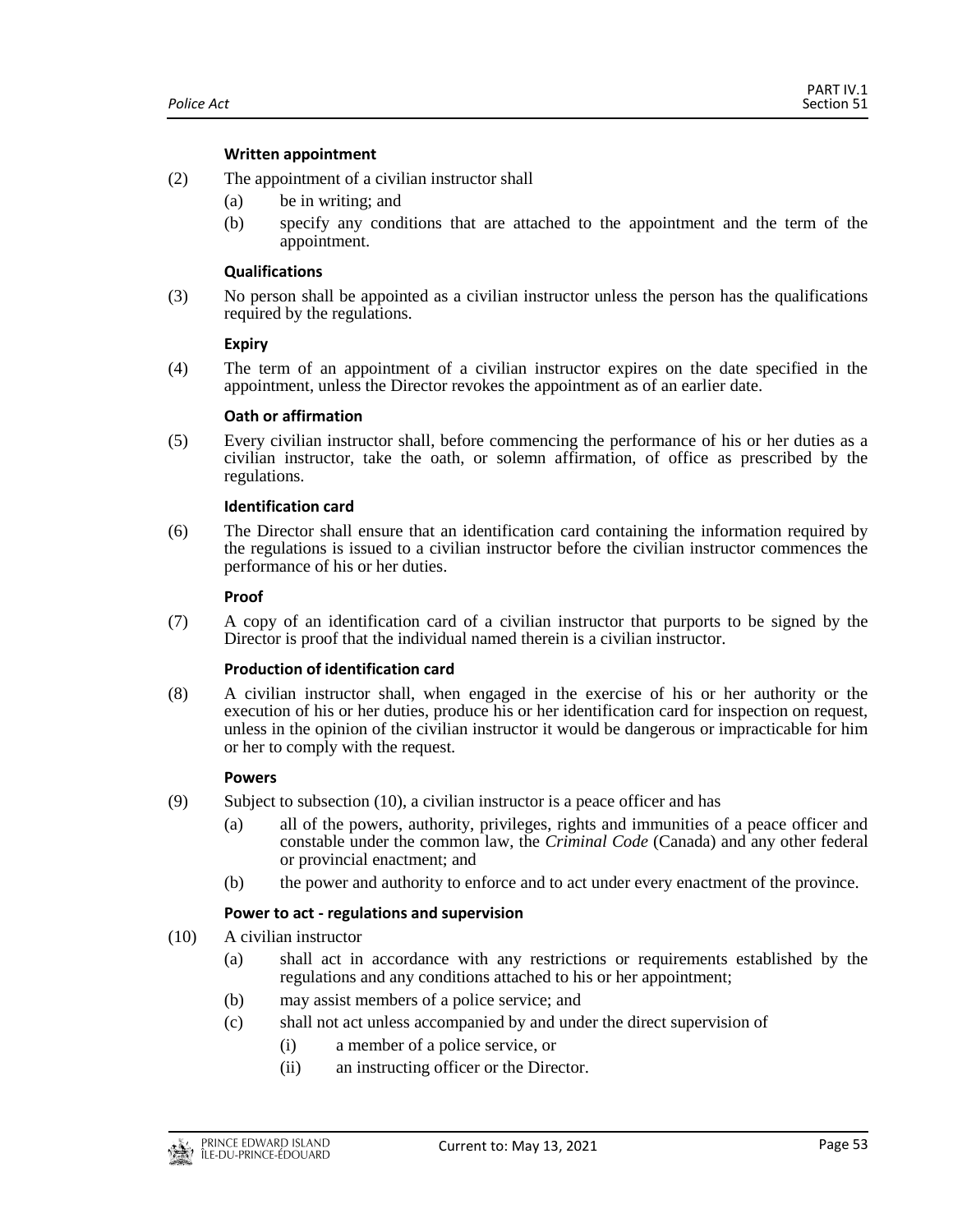## *Idem*

- (11) The Director shall ensure that a civilian instructor does not act as a civilian instructor unless the civilian instructor is accompanied by and under the direct supervision of
	- (a) a member of a police service; or
	- (b) an instructing officer or the Director.

## **Certificate of appointment**

(12) A certificate purporting to be issued and signed by the Director to the effect that the person to whom it is issued is a civilian instructor appointed under this Act is, without proof of the Director's appointment, authority or signature, admissible in evidence and is, in the absence of evidence to the contrary, proof of the facts stated therein.

## **Liability for actions of a civilian instructor**

(13) Where a civilian instructor is appointed by the Director, Holland College is liable for the actions of the civilian instructor while the civilian instructor is exercising the powers or performing the duties of a civilian instructor.

## **Commission of offence**

- (14) A civilian instructor who is charged with an offence under a provincial enactment shall not be convicted if it is made to appear to the judge before whom the offence is being prosecuted that the civilian instructor
	- (a) committed the offence while discharging his or her responsibilities;
	- (b) was reasonably justified in committing the offence having regard to the responsibility being discharged; and
	- (c) conducted himself or herself in a reasonable manner having regard to all of the circumstances.

#### **Liability**

(15) No action or other proceeding for damages lies or shall be instituted against a civilian instructor for anything done by the civilian instructor in good faith in the performance or intended performance of any duty or in the exercise or in the intended exercise of any power under this Act, or for any neglect or default of the civilian instructor in the performance or exercise in good faith of any such duty or power. *2006,c.16,s.51; 2008,c.57,s.34; 2018,c.55,s.29.*

## <span id="page-53-0"></span>**52. Register**

- (1) The Director of the Atlantic Police Academy shall ensure that a register is kept of all persons who are appointed by the Director as instructing officers, police cadets and civilian instructors in which is recorded
	- (a) the name of each instructing officer, police cadet and civilian instructor;
	- (b) the date of the appointment of each instructing officer, police cadet and civilian instructor and the date of any revocation or suspension of the appointment;
	- (c) the date of birth of each instructing officer, police cadet and civilian instructor; and
	- (d) the qualifications required by the regulations of each instructing officer, police cadet and civilian instructor as of the date of his or her appointment.

## **Annual report**

(2) The Director shall, within three months after the end of each calendar year, file with the Minister an annual report for the preceding calendar year which includes the information and documents required by the regulations.

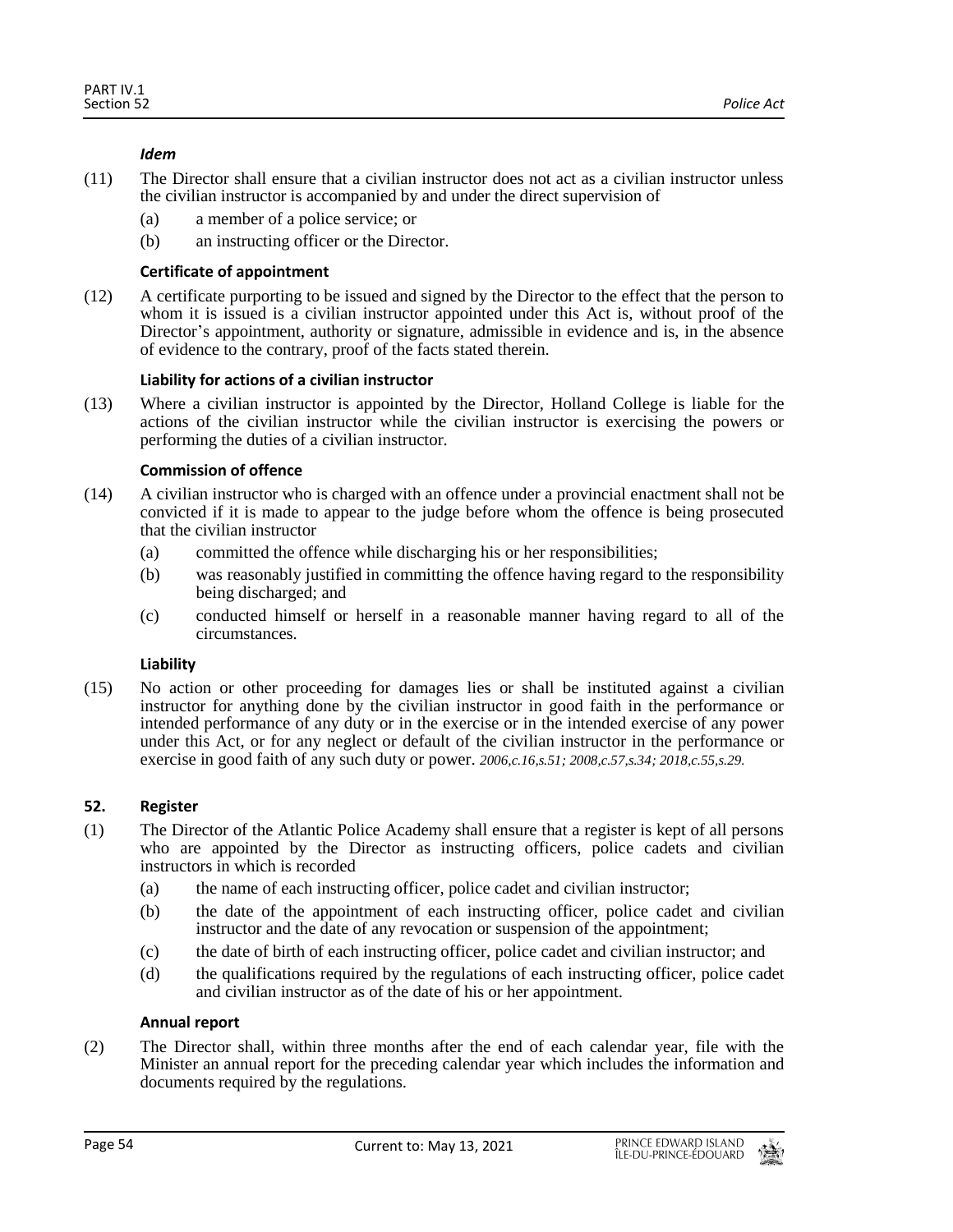#### **In-service training courses**

(3) The Director shall ensure that the instructing officers are provided, when required by the regulations or by any directive, standard or guideline issued to the Atlantic Police Academy by the Minister under subsection 3(3), with an opportunity to take courses, areas or types of training prescribed by the regulations or set out in such a directive, standard or guideline. *2006,c.16,s.52; 2008,c.57,s.35.*

## **PART XII — GENERAL**

#### <span id="page-54-1"></span><span id="page-54-0"></span>**53. Liability protection for persons acting under this Act**

No action or other proceeding for damages lies or shall be instituted against

- (a) the Minister;
- (b) the Police Commissioner or the Deputy Police Commissioner;
- (b.1) the Adjudicator;
- (c) an investigator appointed by the Minister under section 4 or employed or hired by the Police Commissioner under subsection 17(2); or
- (d) any person assisting, acting for or under the direction of any person referred to in clauses (a), (b) or  $(c)$ ,

for anything done in good faith in the performance or intended performance of any duty or in the exercise or intended exercise of any power under this Act, or for any neglect or default in the performance or exercise in good faith of any such duty or power. *2006,c.16,s.53; 2018,c.55,s.30.*

#### <span id="page-54-2"></span>**54. Service or delivery**

- (1) Any notice, decision or other document required by this Act to be served on or delivered to any person may be served on or delivered to that person
	- (a) personally;
	- (b) by telephone transmission of a facsimile addressed to the person and sent to
		- (i) the telephone facsimile number of the person's office or station, in the case where service or delivery is required to be made to the person at his or her office or station, or
		- (ii) his or her last known telephone facsimile number, in all other cases; or
	- (c) by regular letter mail addressed to the person and sent to
		- (i) the person's office or station, in the case where service or delivery is required to be made to the person at his or her office or station, or
		- (ii) his or her last known address, in all other cases.

#### **Date service effected**

(2) A notice, decision or other document that is served on or delivered to any person by regular letter mail shall be deemed to be served on or delivered to that person on the day that is 10 days after the day it is sent by regular letter mail to that person, unless that person establishes, that through no fault of his or her own, he or she did not in fact receive it.

#### *Idem*

(3) A notice, decision or other document that is served on or delivered to any person by telephone transmission of a facsimile shall be deemed to be served on or delivered to that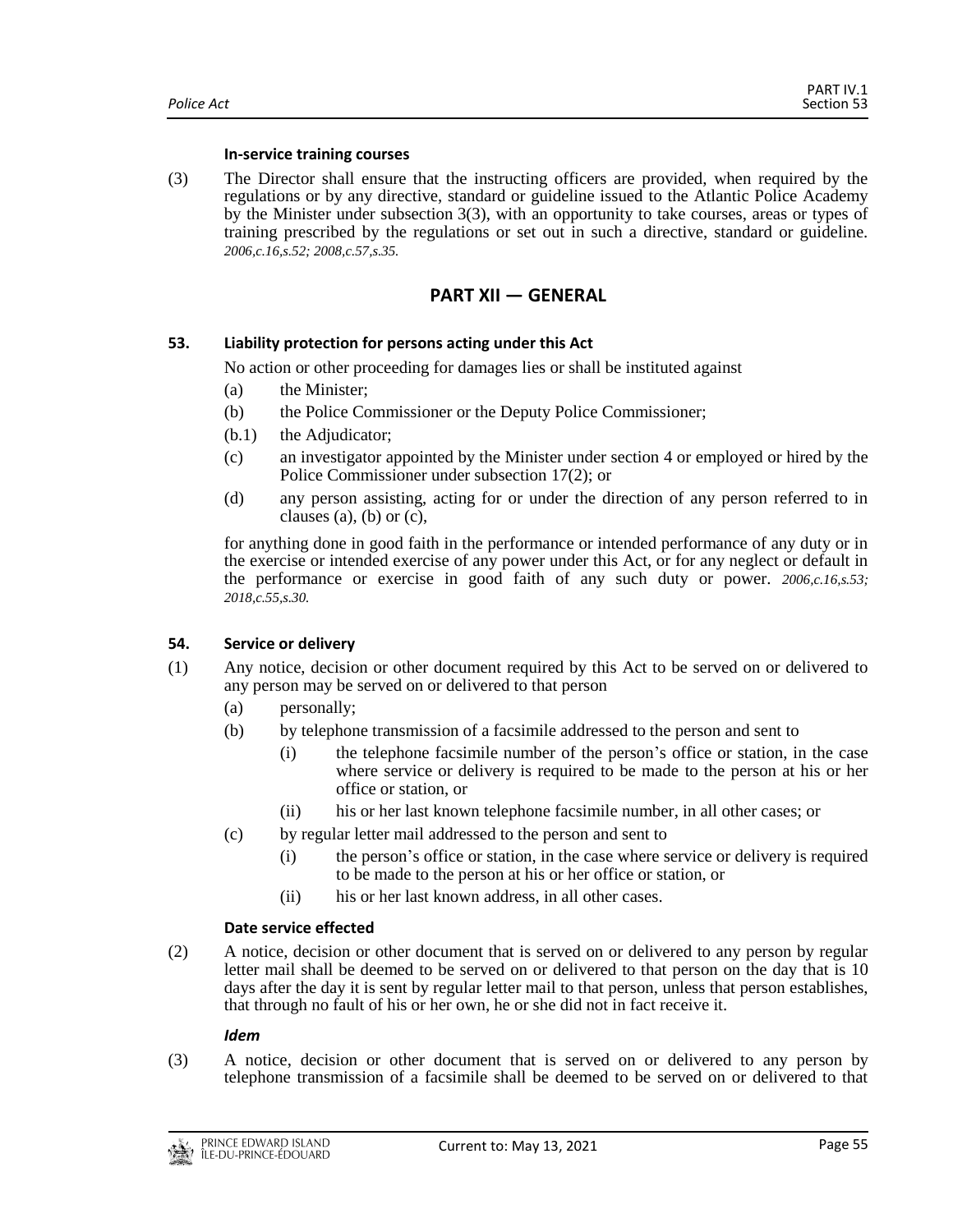person on the day after the day it is sent by telephone transmission of a facsimile to that person, unless that person establishes that through no fault of his or her own, he or she did not in fact receive it. *2006,c.16,s.54; 2008,c.57,s.36.*

## <span id="page-55-0"></span>**55. Holding out as a police officer**

- (1) No person shall
	- (a) hold out that the person is a police officer; or
	- (b) display the word "police" either alone, as part of a word or in conjunction with any other words, on a uniform, an insignia, a vehicle marking or another sign or symbol where the display of the word "police" might mislead the public or a member of the public into believing that the person displaying the word or causing the word to be displayed is a member of a police service, or is empowered to exercise the powers of a police officer or powers that are similar to the powers of a police officer

unless the person is

- (c) appointed under this Act as
	- (i) a member of a police service,
	- (ii) a security police officer, or
	- (iii) an instructing officer, police cadet or civilian instructor;
- (d) the Director; or
- (e) appointed as a police officer pursuant to an Act of the Parliament of Canada.

#### **Use of insignia – order to cease**

(2) Where the Minister is of the opinion that the uniform, insignia, vehicle markings or other signs or symbols employed by a person or organization are so similar to those used by a police service that the public or a member of the public might be misled, the Minister may, by order in writing served on that person or organization require the person or organization to cease using the uniform, insignia, vehicle markings or other signs or symbols.

#### **Contravenes an order**

(3) No person shall fail to comply with an order of the Minister made under subsection (2) that has been served on that person. *2006,c.16,s.55; 2008,c.57,s.37.*

#### <span id="page-55-1"></span>**56. Obstruction or false statement**

No person shall

- (a) hinder, obstruct or interfere with or attempt to hinder, obstruct or interfere with an investigator, the Commissioner, the Deputy Commissioner or the Adjudicator in the exercise of his or her functions under this Act or the regulations; or
- (b) knowingly make a false statement to, or mislead or attempt to mislead, an investigator, the Police Commissioner, the Deputy Commissioner or the Adjudicator in the performance of his or her functions under this Act or the regulations. *2006,c.16,s.56; 2018,c.55,s.31.*

#### <span id="page-55-2"></span>**57. Offences and penalties**

(1) A person who contravenes subsection 32(4) or 43(4), or section 55 or 56 is guilty of an offence and is liable on summary conviction to a fine of not more than \$2,000 or to imprisonment for six months or to both.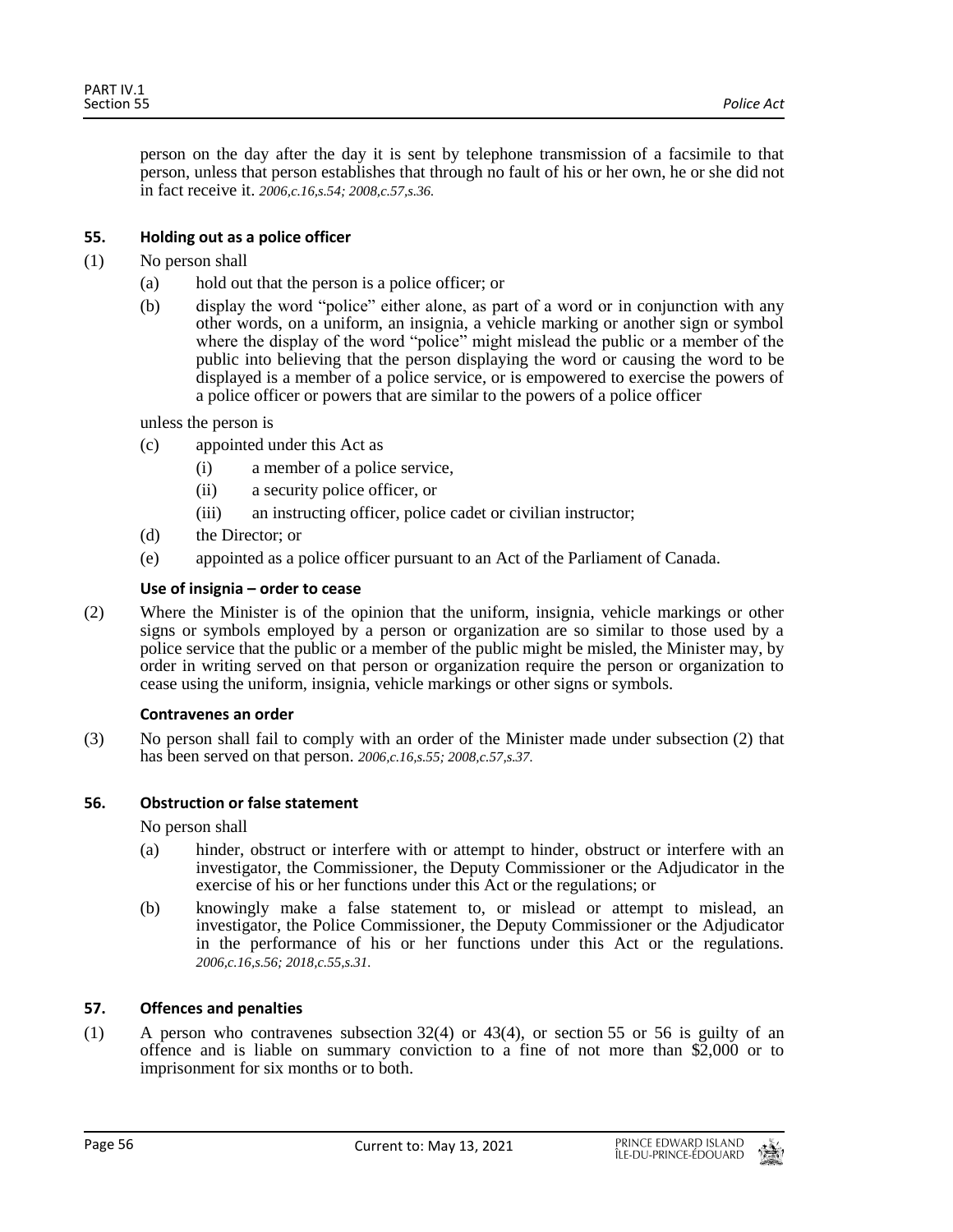## **Continuing offences**

(2) In addition to a fine imposed under subsection (1), the court may impose a fine not exceeding \$5,000 for each day during which the offence continues. *2006,c.16,s.57.*

## <span id="page-56-0"></span>**58. Regulations**

Lieutenant Governor in Council may make regulations

- (a) respecting the Provincial Police Service;
- (b) prescribing the forms of oaths, and solemn affirmations, of office for the purposes of subsections 6(5), 10(2), 14.4(5), 45(5), 46(5), 47(4), 48(4), 50(5) and 51(5);
- (c) respecting the content of identification cards for the purposes of subsections 10(3),  $14.4(6)$ ,  $45(6)$ ,  $46(6)$ ,  $48(5)$ ,  $50(6)$  and  $51(6)$ ;
- (d) respecting the qualifications required for the appointment of persons, in a permanent capacity, as the chief officers or deputy chief officers of police departments;
- (e) respecting the information and documents required to be included in the annual reports that are submitted to the Minister by the chief officers of police departments or the chief officer appointed under subsection 14.4(2);
- (f) respecting the qualifications required for the appointment of persons, in a permanent or temporary capacity, as police officers;
- (f.1) prescribing courses, areas or types of training for police officers, as defined in section 15, and security police officers for the purposes of subsections 10(9), 46(15), and 52(3);
- (f.2) respecting the use of force by the members of a police service in the performance of their duties, including requiring the police service to adopt and the members of a police service to comply with a specified use of force model developed by a police force or police association;
- (f.3) respecting the use of force by the Director and instructing officers of the Atlantic Police Academy in the performance of their duties, including requiring the Atlantic Police Academy to adopt and the Director and instructing officers to comply with a specified use of force model developed by a police force or police association;
- (f.4) respecting the use of force by security police officers in the performance of their duties, including requiring the employer of security police officers to adopt and the security police officers to comply with a specified use of force model developed by a police force or police association;
- (f.5) respecting the use of force by conservation officers appointed as police officers under section 14.4 in the performance of their duties, including requiring the police officers to comply with a specified use of force model developed by a police force or police association;
- (g) respecting the qualifications required for the appointment of a person as the Police Commissioner or the Deputy Police Commissioner;
- $(g.01)$  respecting the qualifications required for a person to be appointed as the Adjudicator;
- (g.1) respecting the qualifications required for an investigator employed or hired by the Police Commissioner under section 17;
- (h) respecting the functions, powers or duties of the Police Commissioner or the Deputy Police Commissioner;
- (h.1) respecting the functions, powers or duties of the Adjudicator;
- (i) respecting the qualifications required for the appointment of persons as auxiliary constables;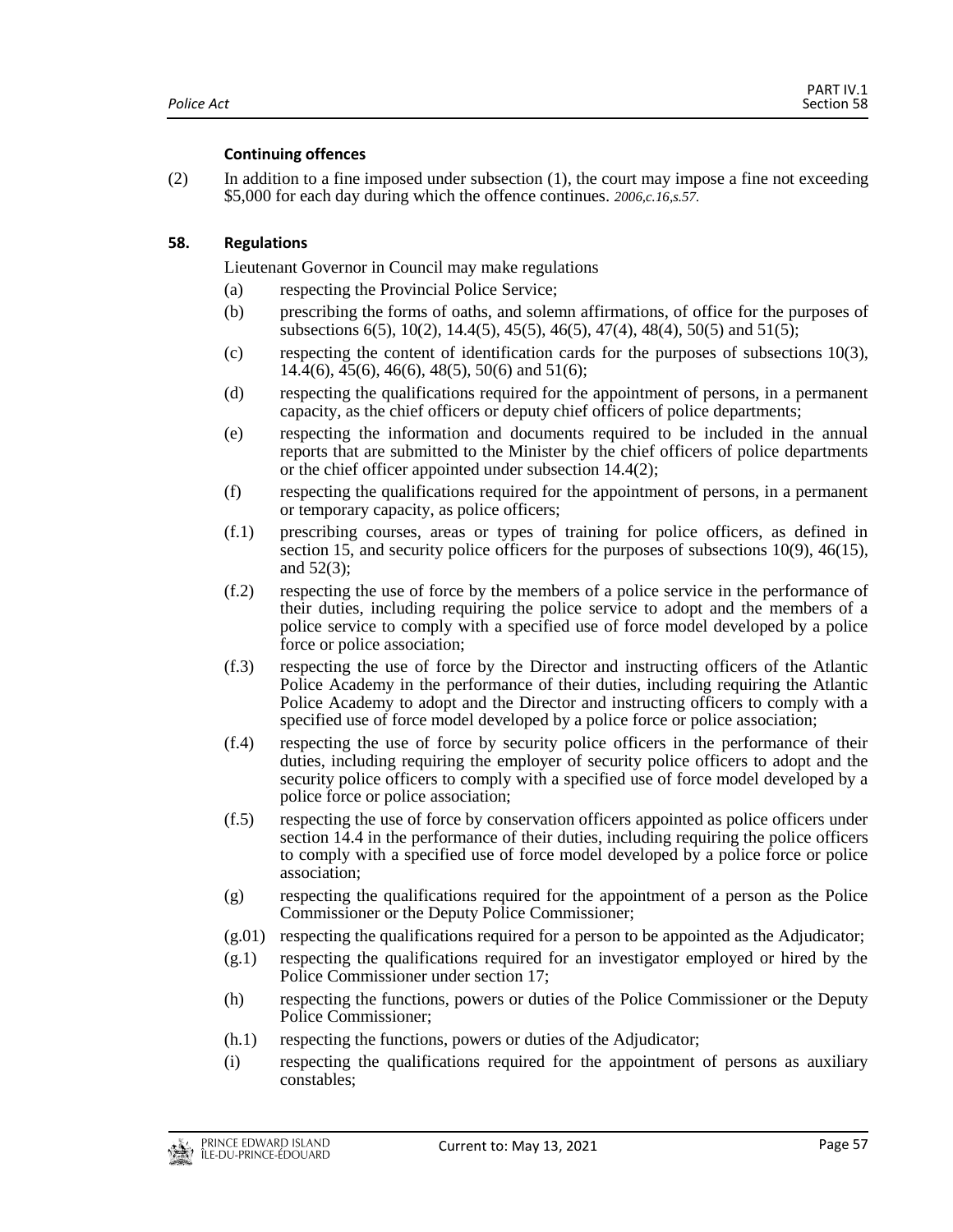- (j) governing auxiliary constables in the performance of their duties and the exercise of their powers, including the restriction or prohibition of
	- (i) the use of force by auxiliary constables, and
	- (ii) the use or possession of firearms or other weapons or equipment by auxiliary constables;
- (k) prescribing the classes or types of employers of security police officers for the purposes of clause 35(1)(b);
- (l) prescribing classes or types of employers of security police officers for the purposes of clause  $46(3)(a)$ ;
- (m) respecting the qualifications required for the appointment of persons as security police officers;
- (n) respecting the qualifications required for the appointment of a person as the Director;
- (o) respecting the information and documents required to be included in the annual reports that are submitted to the Minister by the Director;
- (p) respecting the qualifications required for the appointment of persons as instructing officers, police cadets and civilian instructors;
- (q) governing police cadets and civilian instructors in the performance of their duties and the exercise of their powers, including the restriction or prohibition of
	- (i) the use of force by police cadets and civilian instructors, and
	- (ii) the use or possession of firearms or other weapons or equipment by police cadets and civilian instructors;
- (r) prescribing a uniform Code of Professional Conduct and Discipline for members of police departments, conservation officers and the chief officer appointed as police officers under section 14.4, security police officers, instructing officers and the Director for the purposes of
	- (i) providing a general guide for such persons in the performance of their duties and the exercise of their powers,
	- (ii) establishing the conduct that constitutes a breach of the Code and that may be the subject of a complaint under this Act or under any internal disciplinary proceeding referred to in clause 14(2)(b) or 49(2)(b), and
	- (iii) establishing guidelines for police departments, the Police Commissioner and the Adjudicator concerning appropriate disciplinary penalties;
- (s) respecting the fees and expenses that are payable to witnesses summoned by the Police Commissioner under subsection 18(2);
- (s.1) respecting the fees and expenses that are payable to witnesses summoned by the Adjudicator under subsection 19.2(2);
- (t) defining any word or term used in this Act that is not defined;
- (u) respecting any matter that the Lieutenant Governor in Council considers necessary or advisable to carry out effectively the intent and purposes of this Act. *2006,c.16,s.58; 2008,c.57,s.38; 2018,c.55,s.32.*

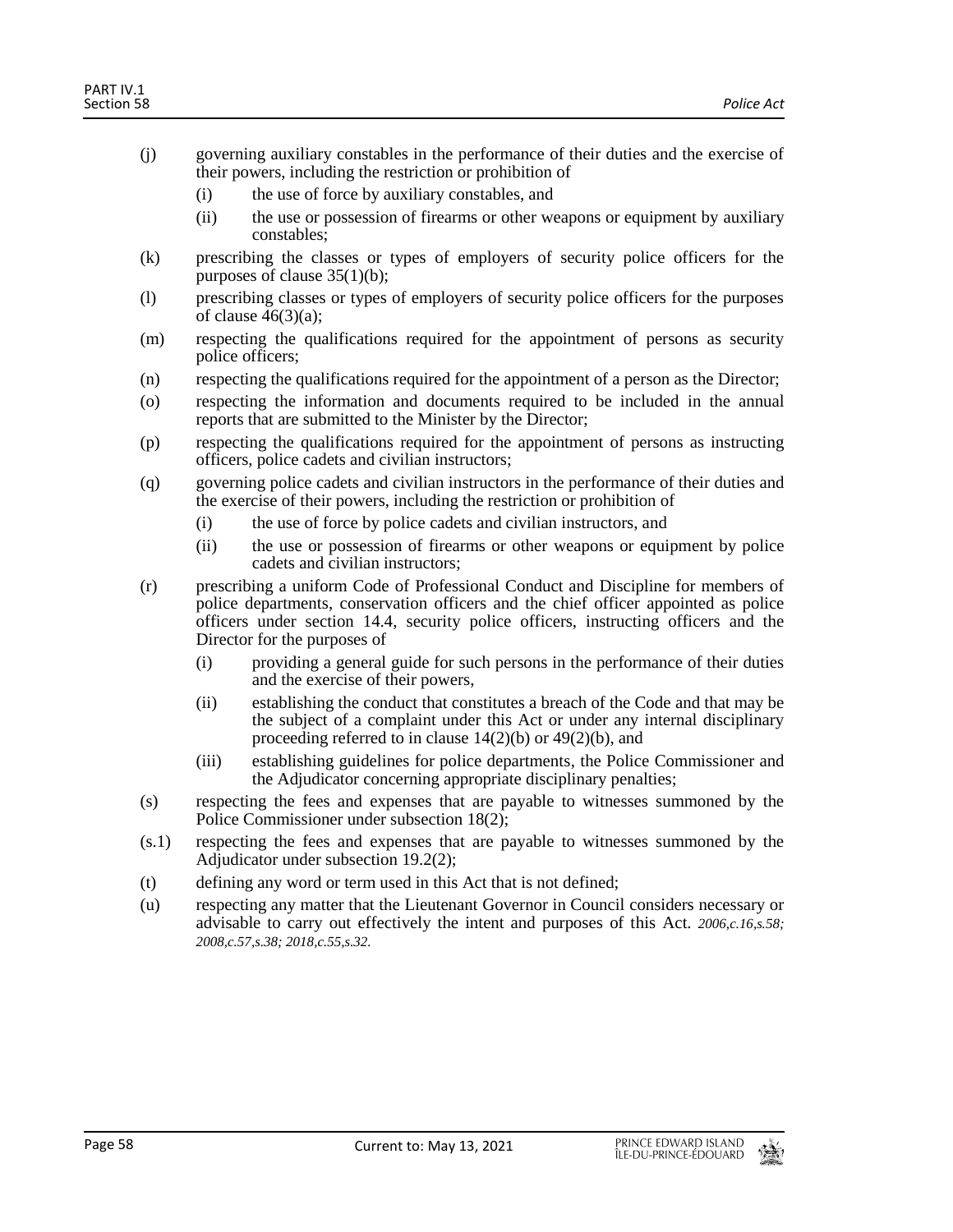# **TRANSITIONAL PROVISIONS**

## <span id="page-58-1"></span><span id="page-58-0"></span>**59. Deemed appointment of police officers of police departments**

- (1) Every person who, immediately before the day this section comes into force, is employed as a police officer of a police department shall be deemed, for the purposes of this Act, to have been appointed under subsection 10(1) of this Act
	- (a) in a permanent capacity as a police officer of the police department, if the person is employed in that capacity immediately before the day this section comes into force; or
	- (b) in a temporary capacity as a police officer of the police department, if the person is employed in that capacity immediately before the day this section comes into force.

## **Application of provisions respecting qualifications and oaths**

(2) For greater certainty, subsection 10(2) and section 11 do not apply to any person referred to in subsection (1).

## **Deemed appointment of chief officers of police departments**

- (3) Every person who, immediately before the day this section comes into force, is employed as the chief officer of a police department shall be deemed, for the purposes of this Act, to have been appointed under subsection 9(1) of this Act
	- (a) in a permanent capacity as the chief officer of the police department, if the person is employed in that capacity immediately before the day this section comes into force; or
	- (b) in a temporary capacity as the chief officer of the police department, if the person is employed in that capacity immediately before the day this section comes into force.

## **Application of provisions respecting qualifications, terms and oaths**

(4) For greater certainty, subsections 9(2) and (3) and 10(2) do not apply to any person referred to in subsection (3).

#### **Duration of temporary appointments**

(5) For greater certainty, the appointment of every person who is deemed, under subsection (1) or (3), to have been appointed in a temporary capacity as a police officer or the chief officer of a police department under subsection  $9(1)$  or  $10(1)$ , shall be deemed to expire as of the day the person's employment in that capacity expires according to the relevant terms and conditions of the person's employment that are in effect immediately before the day this section comes into force, unless the appointment is sooner revoked under this Act.

#### **No termination of employment or powers**

- (6) For greater certainty, nothing in this section or in sections 64 or 65 shall be construed
	- (a) to terminate the employment of a person referred to in subsection (1) or (3) as a police officer or the chief officer, as the case may be, of a police department; or
	- (b) to discontinue or interrupt the powers, authority, privileges, rights and immunities of a person referred to in subsection (1) or (3) as a police officer or the chief officer, as the case may be, of a police department.

## **Duties of chief officers**

(7) The chief officer of a police department shall ensure that the register required to be kept by subsection 10(6) includes, for each person who is deemed under subsection (1) to have been appointed as a police officer of the police department,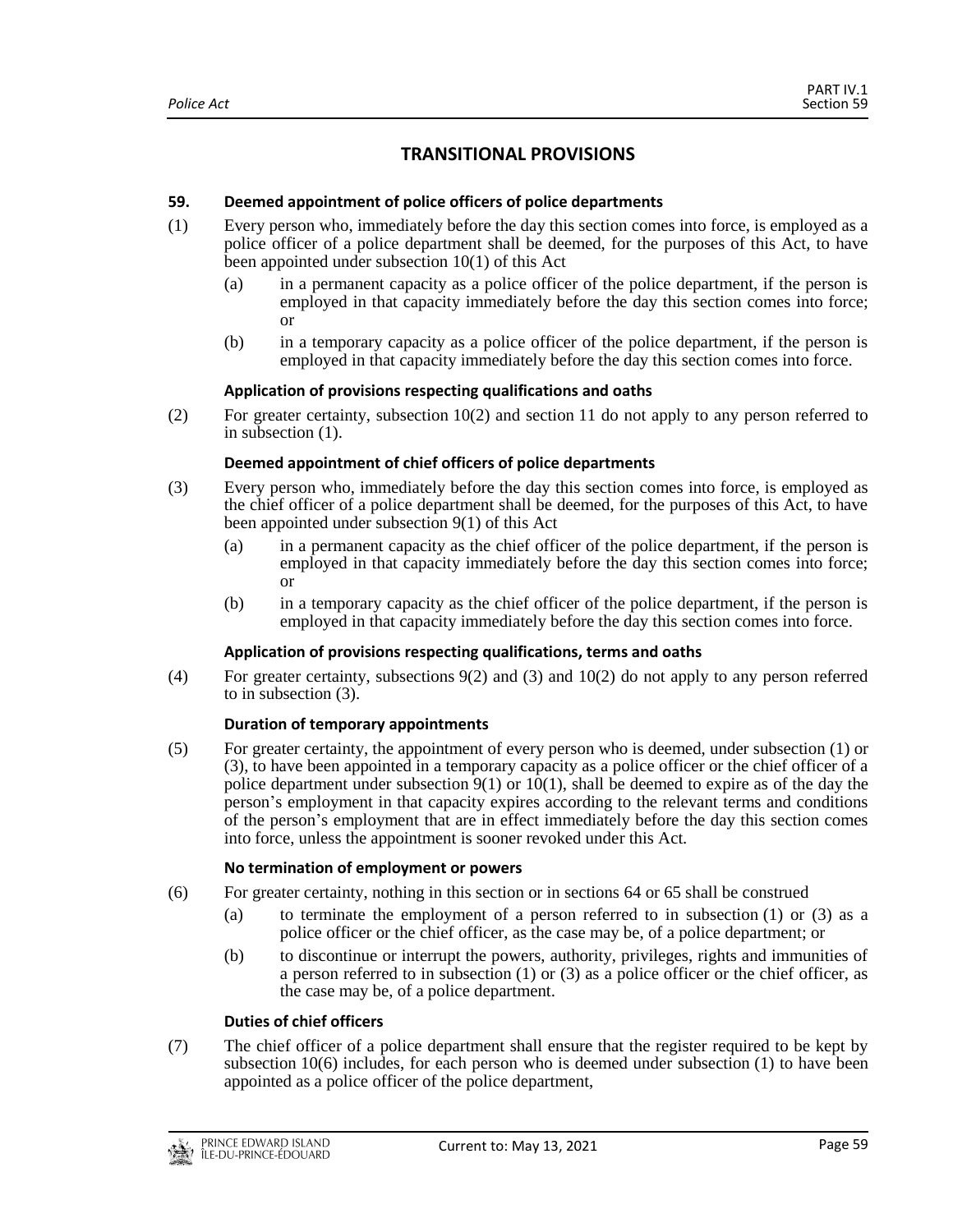- (a) the information required by subsection 10(6), and, for greater certainty, the date of appointment for each such person shall be the day this section comes into force; and
- (b) the number of years that the person has been employed as a police officer of the police department prior to the day this section comes into force.

## **Deemed appointment of security police officers employed at UPEI**

- (8) Every person who, immediately before the day this section comes into force, is employed by the University of Prince Edward Island as a security police officer shall be deemed, for the purposes of this Act, to have been appointed under subsection 46(1) of this Act
	- (a) in a permanent capacity as a security police officer, if the person is employed in a permanent capacity as a security police officer of the University of Prince Edward Island immediately before the day this section comes into force; or
	- (b) in a temporary capacity as a security police officer, if the person is employed in a temporary capacity as a security police officer of the University of Prince Edward Island immediately before the day this section comes into force.

## **Application of provisions respecting qualifications and oaths**

(9) For greater certainty, subsections 46(3) and 46(5) do not apply to any person referred to in subsection (8).

## **Deemed duration of temporary appointments**

(10) For greater certainty, the appointment of every person who is deemed, under subsection (8), to have been appointed in a temporary capacity as a security police officer employed by the University of Prince Edward Island under subsection 46(1), shall be deemed to expire as of the day the person's employment in that capacity expires according to the relevant terms and conditions of the person's employment that are in effect immediately before the day this section comes into force, unless the appointment is sooner revoked under this Act.

#### **No termination of employment or powers**

- (11) For greater certainty, nothing in this section or in sections 64 or 65 shall be construed
	- (a) to terminate the employment of a person referred to in subsection (8) as a security police officer of the University of Prince Edward Island; and
	- (b) to discontinue or interrupt the powers, authority, privileges, rights and immunities of a person referred to in subsection (8) as a security police officer of the University of Prince Edward Island. *2006,c.16,s.59; 2008,c.57,s.39.*

## <span id="page-59-0"></span>**60. Qualifications of Director**

For greater certainty, section 47 does not apply to any person who, immediately before the day this section comes into force, is the Director. *2006,c.16,s.60.*

## <span id="page-59-1"></span>**61. Inquiry under former Act to continue**

Where an inquiry into the conduct of any police officer or police constable has been commenced under section 3 of the former Act before the day this section comes into force, and that inquiry has not been completed before the day this section comes into force, that inquiry shall continue to be dealt with in accordance with the former Act and its regulations as they read immediately before the day this section comes into force. *2006,c.16,s.61*.